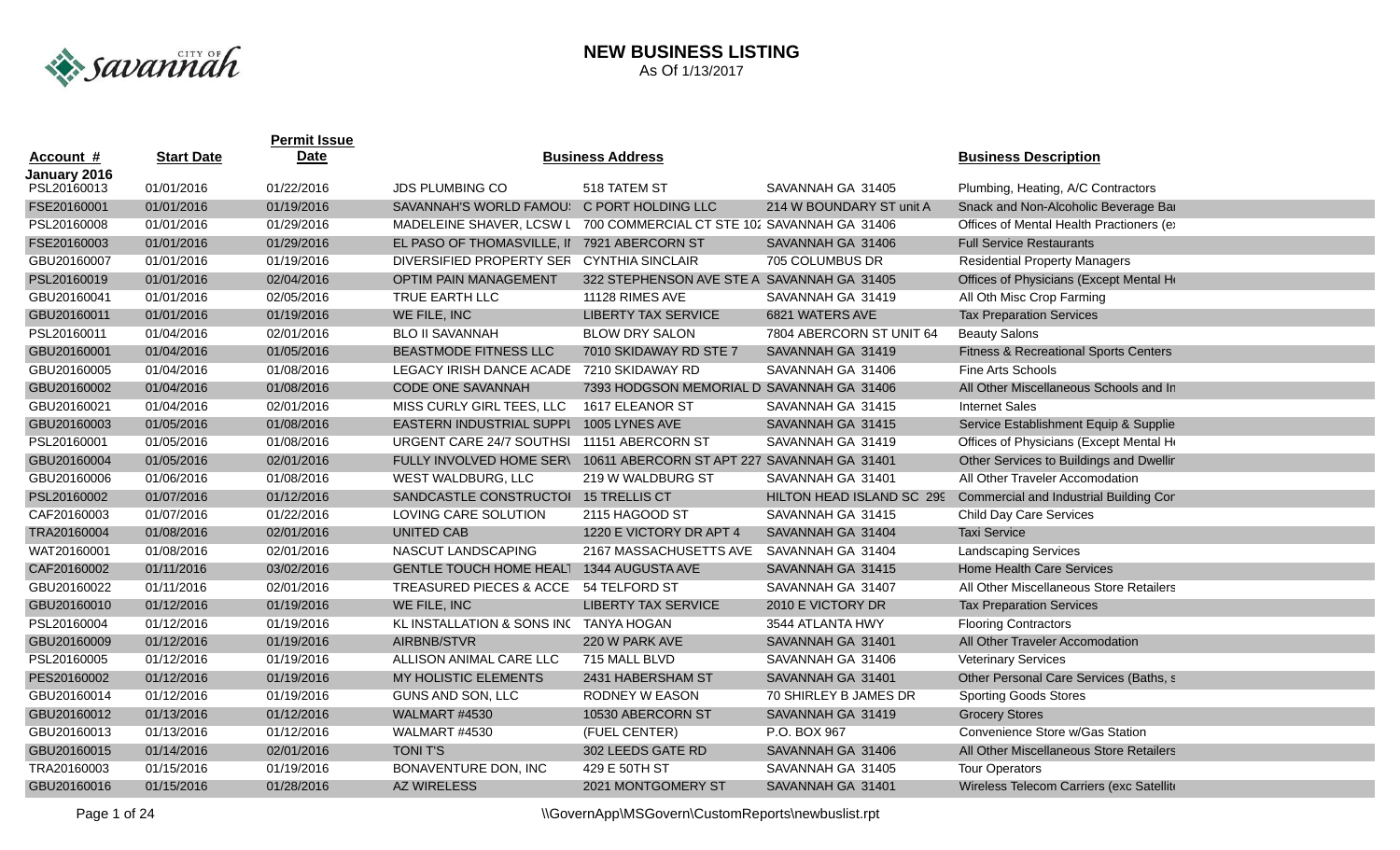|               |                   | <b>Permit Issue</b> |                                                                       |                                            |                           |                                            |
|---------------|-------------------|---------------------|-----------------------------------------------------------------------|--------------------------------------------|---------------------------|--------------------------------------------|
| Account #     | <b>Start Date</b> | <b>Date</b>         |                                                                       | <b>Business Address</b>                    |                           | <b>Business Description</b>                |
| GBU20160023   | 01/15/2016        | 02/01/2016          | THE LITTLEST GOLFER INC                                               | 6715 SKIDAWAY RD STE 100 SAVANNAH GA 31406 |                           | All Other Miscellaneous Store Retailers    |
| PSL20160012   | 01/16/2016        | 09/21/2016          | SAVANNAH COMMUNITY ACU                                                | 2111 PRICE ST                              | SAVANNAH GA 31401         | Offices of All Other Misc Health Practitio |
| GBU20160017   | 01/16/2016        | 01/09/2017          | <b>ROY'S ROOF REPAIR</b>                                              | 5 QUAIL FOREST CT                          | SAVANNAH GA 31406         | Roofing, Siding, and Insulation Material   |
| GBU20160018   | 01/19/2016        | 02/04/2016          | STOP N SHOP                                                           | 9137 WHITE BLUFF RD                        | SAVANNAH GA 31406         | <b>Convenience Stores</b>                  |
| PSL20160009   | 01/20/2016        | 08/16/2016          | SUSTAINABLE ELECTRIC                                                  | 222 SEMINOLE ST                            | SAVANNAH GA 31406         | Elect Contractors/Oth Wiring Install Cor   |
| GBU20160035   | 01/20/2016        | 01/13/2017          | <b>MONTGOMERY MARKET</b>                                              | 4305 MONTGOMERY ST                         | SAVANNAH GA 31405         | <b>Convenience Stores</b>                  |
| PES20160004   | 01/20/2016        | 01/25/2016          | MY CHEF, LLC                                                          | 1212 E 52ND ST                             | SAVANNAH GA 31404         | All Other Personal Services                |
| GBU20160025   | 01/25/2016        | 01/27/2016          | <b>JAMES L CORBIN</b>                                                 | 112 DUFFY LN W                             | SAVANNAH GA 31401         | All Other Traveler Accomodation            |
| PES20160005   | 01/26/2016        | 01/27/2016          | AQUA COLON THERAPY                                                    | 1138 E 72ND ST UNIT B                      | SAVANNAH GA 31404         | Other Personal Care Services (Baths, s     |
| GBU20160027   | 01/26/2016        | 01/13/2017          | MIDGE CLOTHING & GOODS I                                              | DBA MIDGE                                  | 402 BROUGHTON ST W        | Women's/Girl's Clothing Store              |
| GBU20160030   | 01/27/2016        | 01/27/2016          | 524 NICOLL ST LLC                                                     | 524 NICOLL ST                              | SAVANNAH GA 31401         | All Other Traveler Accomodation            |
| GBU20160028   | 01/27/2016        | 01/28/2016          | SAVANNAH'S HOUSE OF GRA 117 W DUFFY ST                                |                                            | SAVANNAH GA 31401         | <b>Residential Property Managers</b>       |
| GBU20160029   | 01/27/2016        | 02/04/2016          | POOLE'S CLEANING, LLC                                                 | 804 TAVERN RD                              | SAVANNA;H GA 31419        | <b>Janitorial Services</b>                 |
| GBU20160032   | 01/28/2016        | 02/01/2016          | <b>DAILY GNERAL SERVICES</b>                                          | <b>10 VENTURA BLVD</b>                     | SAVANNAH GA 31419         | <b>Janitorial Services</b>                 |
| GBU20160034   | 01/29/2016        | 02/04/2016          | BACA READY MIX OF SAVANN                                              | 289 TELFAIR RD                             | SAVANNAH GA GA 31415      | Other Foundation, Structure, Bldg Ext (    |
| GBU20160033   | 01/29/2016        | 02/01/2016          | <b>HANDS OF FAVOR</b>                                                 | 2206 BOLLING ST                            | SAVANNAH GA 31404         | <b>Janitorial Services</b>                 |
| February 2016 |                   |                     |                                                                       |                                            |                           |                                            |
| PSL20160027   | 02/01/2016        | 02/09/2016          | DEACON ARCHITECTURE & C 821 E 40TH ST                                 |                                            | SAVANNAH GA 31401         | <b>Architectural Services</b>              |
| PES20160007   | 02/01/2016        | 01/13/2017          | WHITE BLUFF TATTOO CO                                                 | <b>SHARON GASKILL</b>                      | 8110 WHITE BLUFF RD STE B | Other Personal Care Services (Baths, s     |
| GBU20160051   | 02/01/2016        | 03/01/2016          | SHOPSCAD ON THE GO                                                    | 22 E LATHROP AVE                           | SAVANNAH GA 31401         | All Other Miscellaneous Store Retailers    |
| PSL20160035   | 02/01/2016        | 02/18/2016          | SUCCESS FOR FAMILIES AND 3025 BULL ST STE 223                         |                                            | SAVANNAH GA 31405         | Adminstrative Mgmt and Gen Managen         |
| GBU20160036   | 02/01/2016        | 04/12/2016          | 24 HOUR TIRESHOP & AUTO I                                             | 8438 WATERS AVE                            | SAVANNAH GA 31406         | <b>Automotive Tire Dealers</b>             |
| UME20160001   | 02/02/2016        | 02/08/2016          | <b>PAT'S ANTIQUES</b>                                                 | 4219 BULL ST                               | SAVANNAH GA 31405         | <b>Used Merchandise Stores</b>             |
| GBU20160038   | 02/02/2016        | 02/09/2016          | STR8 FIRE ENTERTAINMENT,                                              | 7370 HODGSON MEMORIAL D SAVANNAH GA 31406  |                           | <b>Record Production</b>                   |
| GBU20160039   | 02/03/2016        | 03/01/2016          | KULTURE CLEANING SERVICI 11910 WHITE BLUFF RD APT N SAVANNAH GA 31419 |                                            |                           | <b>Janitorial Services</b>                 |
| PSL20160022   | 02/04/2016        | 02/05/2016          | PLATINUM PAVING & CONCRE 1159 MOHAWK ST UNIT K-1                      |                                            | SAVANNAH GA 31419         | Other Foundation, Structure, Bldg Ext (    |
| PSL20160021   | 02/04/2016        | 02/05/2016          | LEGACY NAILS & SPA III                                                | 7135 HODGSON MEMORIAL D SAVANNAH GA 31406  |                           | <b>Nail Salons</b>                         |
| FSE20160004   | 02/05/2016        | 02/24/2016          | THE ORIGINAL                                                          | 318 DRAYTON ST                             | SAVANNAH GA 31401         | Drinking Places (Alcoholic Beverages)      |
| GBU20160044   | 02/05/2016        |                     | DAVIS JANITORIAL SERVICES                                             | DBA JAN-PRO                                | 4115 OGLETHORPE ST        | <b>Janitorial Services</b>                 |
| GBU20160045   | 02/05/2016        | 02/08/2016          | WINDSOR ROOFING & REMOI                                               | LLC-MICHAEL P TERRY                        | 12401 SUNNYBROOK RD       | <b>Roofing Contractors</b>                 |
| GBU20160043   | 02/05/2016        | 01/13/2017          | SOUTHERN ASPECTS VIRTUA 210 E 55TH ST                                 |                                            | SAVANNAH GA 31405         | Independent Artists, Writers, and Perfor   |
| PSL20160023   | 02/05/2016        | 03/01/2016          | FIVE ELEMENT ACUPUNCTUF RENA HOWELL                                   |                                            | 216 E 41ST ST             | Offices of All Other Misc Health Practitio |
| GBU20160026   | 02/05/2016        | 02/08/2016          | LIL MARK'S HOTDOG TO GO                                               | 3619 BULL ST                               | SAVANNAH GA 31404         | All Other Miscellaneous Store Retailers    |
| PSL20160025   | 02/08/2016        | 02/08/2016          | ALWAYS THERE HOME SERVI LANCE FARAGO                                  |                                            | 1424 E 40TH ST            | <b>Residential Remodelers</b>              |
| PSL20160026   | 02/09/2016        | 02/12/2016          | R.A.S. AUTO SALES, LLC                                                | 1123 E MONTGOMERY CROSS SAVANNAH GA 31406  |                           | <b>Used Car Dealers</b>                    |
| PSL20160029   | 02/09/2016        | 02/12/2016          | HIBERNIA MYOFACIAL RELEA DEIRDRE MURRAY                               |                                            | 2132 E VICTORY DR         | Massage Therapist/Masseuse                 |
| GBU20160049   | 02/09/2016        | 02/12/2016          | <b>ASIA MARKET</b>                                                    | 117 E MONTGOMERY CROSS SAVANNAH GA 31406   |                           | <b>Grocery Stores</b>                      |
| FSE20160005   | 02/09/2016        | 02/12/2016          | SAVANNAH FRIED CHICKEN                                                | 2108 BONA BELLA AVE                        | SAVANNAH GA 31406         | <b>Limited-Service Restaurants</b>         |
| GBU20160048   | 02/09/2016        | 02/12/2016          | RIVER STREET SELF STORAC 560 INDIAN ST                                |                                            | SAVANNAH GA 31401         | Lessors Of Mini Warehouses and Self-       |
| PSL20160028   | 02/09/2016        | 02/12/2016          | STEPHANIE J SWEENEY DMD 836 E 65TH ST STE 11                          |                                            | SAVANNAH GA 31405         | Offices of Dentists                        |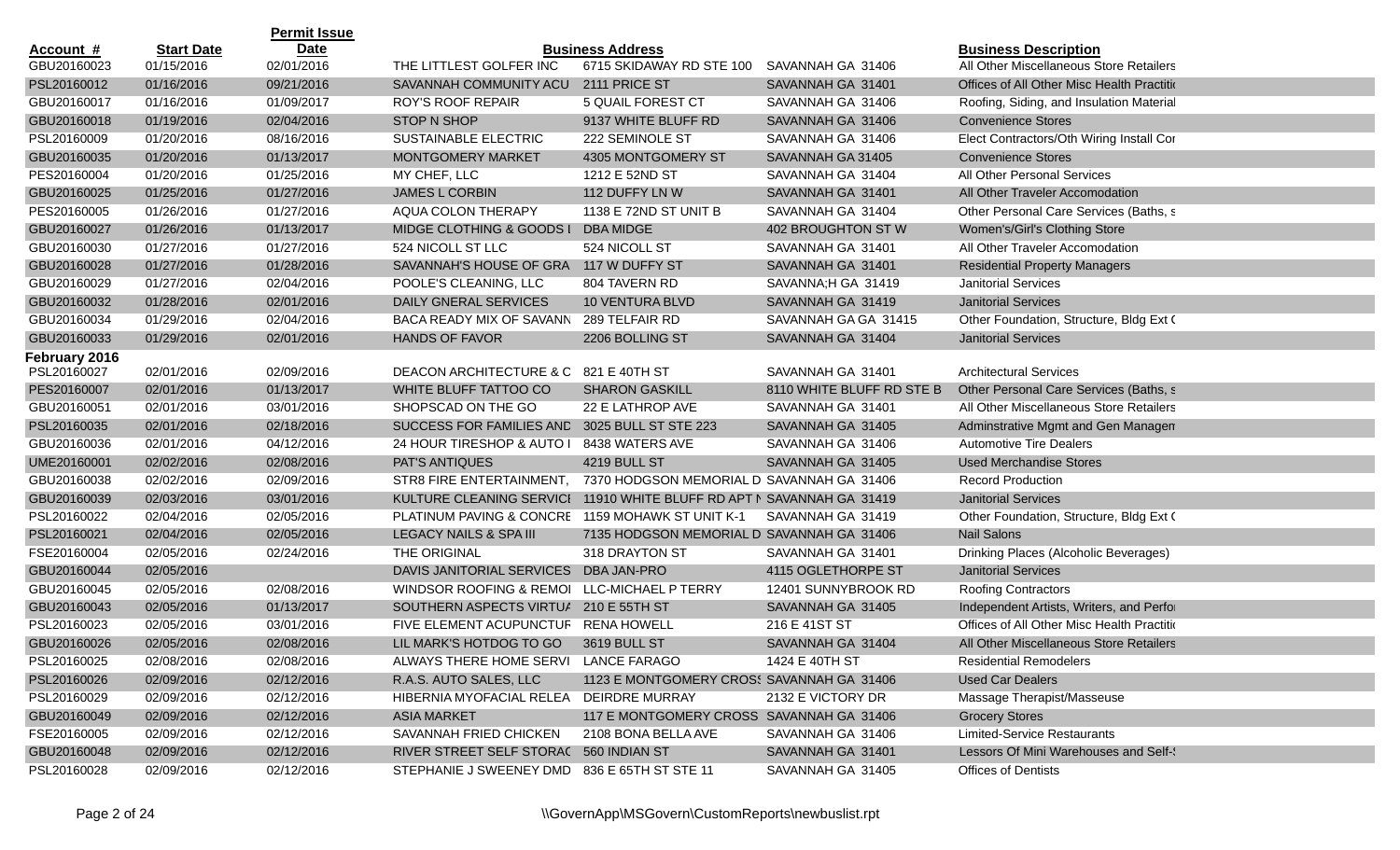|                  |                   | <b>Permit Issue</b> |                                           |                                                |                      |                                          |
|------------------|-------------------|---------------------|-------------------------------------------|------------------------------------------------|----------------------|------------------------------------------|
| <u>Account #</u> | <b>Start Date</b> | <b>Date</b>         |                                           | <b>Business Address</b>                        |                      | <b>Business Description</b>              |
| GBU20160047      | 02/09/2016        | 02/12/2016          | <b>SIMONI TRAPSIONI</b>                   | SIMONIS VICTORIAN B & B                        | 21 E 33RD ST         | <b>Bed and Breakfast Inns</b>            |
| PSL20160030      | 02/09/2016        | 03/01/2016          | G F MEDICAL CONSULTING SI 119 MONICA BLVD |                                                | SAVANNAH GA 31419    | Adminstrative Mgmt and Gen Managen       |
| WAT20160003      | 02/10/2016        | 02/12/2016          | KEEP EM CLEAN AUTO DETAI 1602 BULL ST     |                                                | SAVANNAH GA 31401    | <b>Car Washes</b>                        |
| GBU20160052      | 02/11/2016        | 03/01/2016          | <b>BEASLEY BEST CLEANING</b>              | 1307 SEILER AVE                                | SAVANNAH GA 31404    | <b>Janitorial Services</b>               |
| GBU20160050      | 02/11/2016        | 02/12/2016          | SOUTHEAST DENTAL STAFFII                  | 730 E 58TH ST                                  | SAVANNAH GA 31405    | <b>Employment Placement Agencies</b>     |
| GBU20160054      | 02/11/2016        | 02/12/2016          | MALEYAH'S CUSTOM T-SHIRT                  | <b>FAYEQUITA HAWKINS</b>                       | 57 SOUTH FERNWOOD DR | All Other Miscellaneous Store Retailers  |
| GBU20160053      | 02/11/2016        | 02/12/2016          | DOOR TO DOOR CLEANING S MICHELLE SANDERS  |                                                | 1310 E 32ND ST       | <b>Janitorial Services</b>               |
| GBU20160062      | 02/12/2016        | 02/24/2016          | FIRST STEP AGAIN                          | <b>KATIE HALL</b>                              | 1448 E 39TH ST       | Rooming & Boarding Houses                |
| GBU20160060      | 02/12/2016        | 03/01/2016          | FORSYTH PARK INN                          | 102 W HALL ST                                  | SAVANNAH GA 31401    | Hotels (except Casino Hotels) and Mote   |
| GBU20160065      | 02/12/2016        | 03/01/2016          | <b>SPEED GEEKS</b>                        | 11 E DERENNE AVE                               | SAVANNAH GA 31405    | Computer and Office Machine Repair a     |
| GBU20160066      | 02/12/2016        | 02/24/2016          | <b>CUTIE'S HAIR EXTENSIONS</b>            | 6811 FOREST PARK EXT STE : SAVANNAH GA 31406   |                      | Cosmetics, Beauty Supplies, and Perfu    |
| GBU20160058      | 02/12/2016        | 03/01/2016          | <b>WILLIAMS CLEANING SERVIC</b>           | 1435 AUDUBON DR                                | SAVANNAH GA 31415    | <b>Janitorial Services</b>               |
| GBU20160055      | 02/12/2016        | 02/24/2016          | ROYALTY BUILDERS REMODE                   | <b>TONYA MURRAY</b>                            | 3214 HAZEL ST        | <b>Interior Design Services</b>          |
| PSL20160031      | 02/12/2016        | 02/12/2016          | HILLIARD CONSTRUCTION PF 24 CARDIFF RD    |                                                | SAVANNAH GA 31419    | Painting & Wall Covering Contractors     |
| GBU20160056      | 02/12/2016        | 03/01/2016          | WHITE HOUSE ENTERPRISE                    | 809 W 39TH ST                                  | SAVANNAH GA 31405    | Rooming & Boarding Houses                |
| GBU20160063      | 02/12/2016        | 02/24/2016          | <b>CYNTECHS</b>                           | 100 BULL ST STE 200                            | SAVANNAH GA 31401    | <b>Computer Systems Design Services</b>  |
| GBU20160061      | 02/12/2016        | 03/25/2016          | PREMIER EVENT SERVICING                   | 1905 E ANDERSON ST                             | SAVANNAH GA 31404    | <b>Temporary Help Service</b>            |
| GBU20160057      | 02/12/2016        | 03/01/2016          | ANTHONY'S WIRELESS & REF                  | 8303 WHITE BLUFF RD                            | SAVANNAH GA 31406    | Wireless Telecom Carriers (exc Satellite |
| GBU20160059      | 02/12/2016        | 02/24/2016          | BUDGET BLINDS OF SAVANN/                  | 1301 LINCOLN ST STE B                          | SAVANNAH GA 31401    | All Other Miscellaneous Store Retailers  |
| WAT20160004      | 02/12/2016        | 02/24/2016          | UNCLE BOBBY'S LANDSCAPII                  | JOHN E MINCEY JR                               | 6 DELTA CIR          | <b>Landscaping Services</b>              |
| PES20160008      | 02/15/2016        | 02/19/2016          | <b>TURMANS CONCIERGE SERV</b>             | 6605 ABERCORN ST STE 214 SAVANNAH GA 31405     |                      | Other Personal Care Services (Baths, s   |
| GBU20160069      | 02/16/2016        | 03/01/2016          | CLEAN YOU UP JANITORIAL                   | 1101 DIETER ST                                 | SAVANNAH GA 31404    | <b>Janitorial Services</b>               |
| PSL20160033      | 02/16/2016        | 03/01/2016          | ROOTS SOUTHERN SALON                      | 310 E BAY ST                                   | SAVANNAH GA 31401    | <b>Beauty Salons</b>                     |
| FSE20160006      | 02/16/2016        | 03/01/2016          | EL ROCKO LOUNGE                           | <b>117 WHITAKER ST</b>                         | SAVANNAH GA 31401    | Drinking Places (Alcoholic Beverages)    |
| PSL20160032      | 02/16/2016        | 03/01/2016          | MANOR CHIROPRACTI, LLC                    | 3025 BULL ST STE 216                           | SAVANNAH GA 31405    | Offices of Chiropractors                 |
| GBU20160067      | 02/16/2016        | 02/24/2016          | <b>ILLUSTRATE BY DESIGN</b>               | TONY ZACHERY/TIFFANY WE: 35 BARNARD ST STE 300 |                      | <b>Graphic Design Services</b>           |
| GBU20160068      | 02/16/2016        | 04/11/2016          | R & R CLEAN SERVICE                       | 409 MONTGOMERY CORS E S SAVANNAH GA 31406      |                      | <b>Janitorial Services</b>               |
| GBU20160070      | 02/17/2016        | 03/01/2016          | STUDIO 6 SAVASNNAH                        | 60 MONTGOMERY CROSSRO, SAVANNAH GA 31406       |                      | Hotels (except Casino Hotels) and Mote   |
| GBU20160071      | 02/17/2016        | 02/17/2016          | THE GINGERBREAD HOUSE                     | 1921 BULL ST                                   | SAVANNAH GA 31401    | Lessors of Non-Residential Bldgs exc M   |
| GBU20160301      | 02/19/2016        | 06/01/2016          | SAVANNAH COZY WEDDINGS                    | <b>TRACY BRISSON</b>                           | 2421 WATERS AVE      | Party Planning Service                   |
| GBU20160072      | 02/19/2016        | 02/24/2016          | AMETHYST GARDEN INN LLC                   | 402 E GASTON ST                                | SAVANNAH GA 31401    | <b>Bed and Breakfast Inns</b>            |
| WAT20160005      | 02/19/2016        | 02/24/2016          | <b>GREENS LAWNCARE MAINTE</b>             | <b>ROGER GREEN</b>                             | 936 WHITMAN ST       | <b>Landscaping Services</b>              |
| GBU20160074      | 02/19/2016        | 02/19/2016          | THE FRESH DELI                            | 915 1/2 MONTGOMERY ST                          | SAVANNAH GA 31405    | <b>Convenience Stores</b>                |
| FSE20160007      | 02/19/2016        | 07/21/2016          | OUR DAILY BREAD                           | <b>6 E STATE ST</b>                            | SAVANNAH GA 31401    | <b>Limited-Service Restaurants</b>       |
| GBU20160075      | 02/19/2016        | 02/24/2016          | SAVANNAH COZY WEDDINGS                    | 25 E 40TH ST                                   | SAVANNAH GA 31401    | <b>Party Planning Service</b>            |
| GBU20160073      | 02/19/2016        | 02/24/2016          | SANTANA ALEJANDRO A                       | 313 W HALL ST                                  | SAVANNAH GA 31401    | Rooming & Boarding Houses                |
| PSL20160036      | 02/22/2016        | 02/24/2016          | <b>SUNDOG WOODWORKING</b>                 | PEMBROKE FAUCETTE                              | 2330 LARKIN AVE      | <b>Finish Carpentry Contractors</b>      |
| GBU20160076      | 02/22/2016        | 02/24/2016          | GEN AND 4 KINGS SPARKLING                 | <b>GENELLE JOSEPH</b>                          | 404 GOEBEL AVE       | Janitorial Services                      |
| PSL20160037      | 02/23/2016        | 02/23/2016          | EE REED CONSTRUCTION, L.                  | 645 INDIAN ST STE 108                          | SAVANNAH GA 31401    | Commercial and Industrial Building Cor   |
| CAF20160005      | 02/24/2016        | 03/01/2016          | RITE LEARNING ACADEMY &   40 DAVEITTA DR  |                                                | SAVANNAH GA 31419    | Child Day Care Services                  |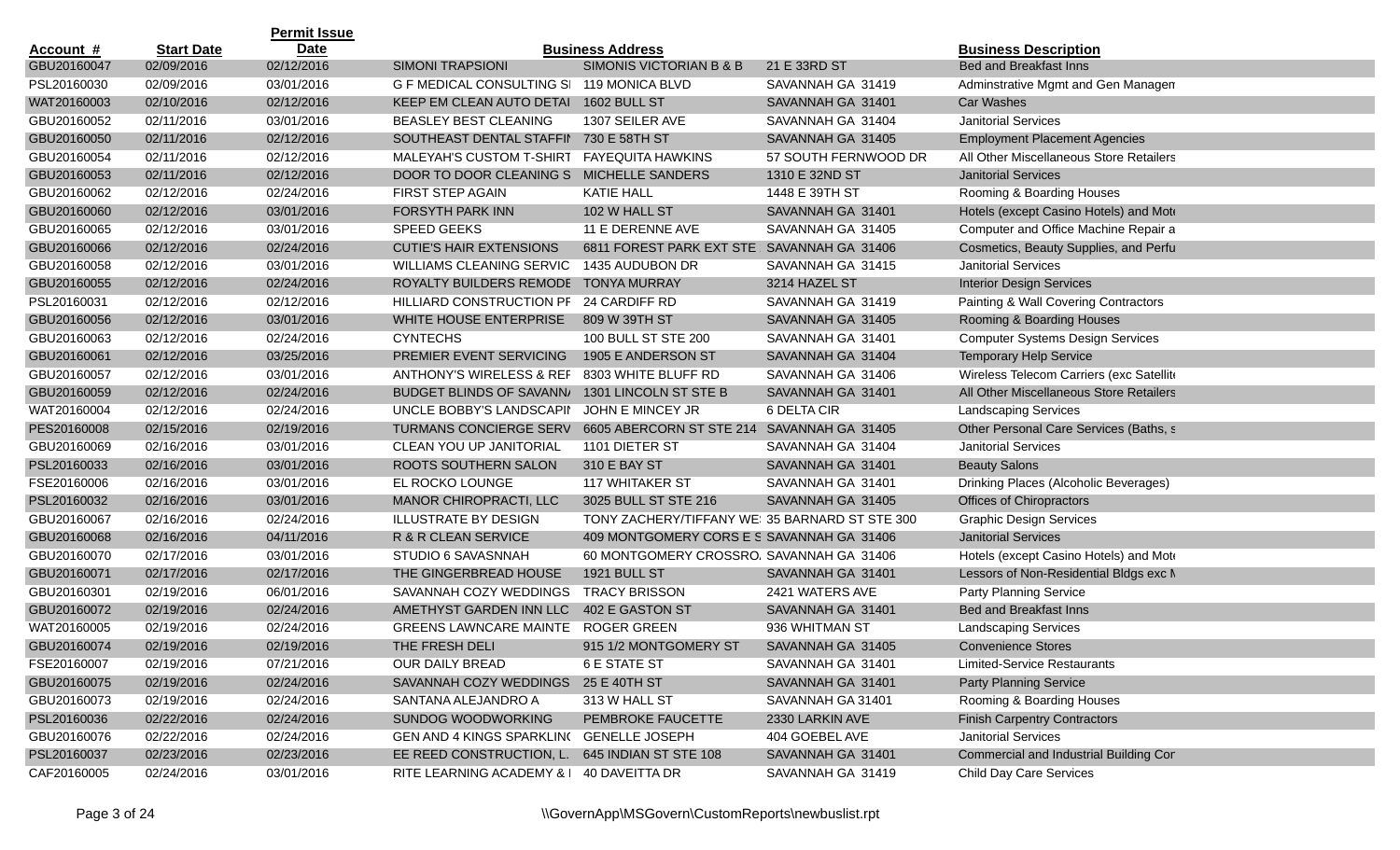|                   |                   | <b>Permit Issue</b> |                                                                        |                                                 |                            |                                               |
|-------------------|-------------------|---------------------|------------------------------------------------------------------------|-------------------------------------------------|----------------------------|-----------------------------------------------|
| <u>Account #</u>  | <b>Start Date</b> | <b>Date</b>         |                                                                        | <b>Business Address</b>                         |                            | <b>Business Description</b>                   |
| TRA20160006       | 02/24/2016        | 03/01/2016          | RITE LUXURY MEDICAL TRAN 1515 BENTON BLVD APT 1211 POOLER GA 31322     |                                                 |                            | All Other Transit and Ground Passenge         |
| GBU20160077       | 02/24/2016        | 02/24/2016          | QUALITY INN SAVANNAH HIST                                              | 300 W BAY ST                                    | SAVANNAH GA 31401          | Hotels (except Casino Hotels) and Mote        |
| GBU20160079       | 02/24/2016        | 03/01/2016          | WANDA BEAUTY AND BARBEF SERVICES                                       |                                                 | 836 W 44TH ST              | Cosmetics, Beauty Supplies, and Perfu         |
| GBU20160078       | 02/24/2016        | 03/01/2016          | <b>BEAUTY &amp; BEYOND</b>                                             | 1940 MILLS B LANE BLVD STE SAVANNAH GA 31405    |                            | Cosmetics, Beauty Supplies, and Perfu         |
| PSL20160038       | 02/24/2016        | 02/24/2016          | RAVENS NEST FOUNDATION,                                                | 1801 ABERCORN ST                                | SAVANNAH GA 31401          | <b>Family Planning Centers</b>                |
| GBU20160080       | 02/25/2016        | 03/01/2016          | FIDUCIARY GROUP LLC                                                    | 310 COMMERCIAL DR                               | SAVANNAH GA 31406          | <b>Investment Advice</b>                      |
| GBU20160081       | 02/25/2016        | 04/12/2016          | DIMENSIONAL EVENT SERVIC 519 SAN ANTON DR                              |                                                 | SAVANNAH GA 31419          | <b>Marketing Consulting Services</b>          |
| GBU20160082       | 02/25/2016        | 02/25/2016          | <b>SAFE HARBOR</b>                                                     | 1802 E HENRY ST                                 | SAVANNAH GA 31404          | <b>Art Dealers</b>                            |
| PSL20160039       | 02/26/2016        | 03/01/2016          | MY HALOW PROPERTY INVES RASHAUNTA ANDREWS                              |                                                 | 1475 BENTON BLVD APT 423   | Offices of Real Estate Agents and Brok        |
| <b>March 2016</b> |                   |                     |                                                                        |                                                 |                            |                                               |
| GBU20160089       | 03/01/2016        | 04/01/2016          | ALL ABOUT BLINDS AND MOR 1319 E 49TH ST                                |                                                 | SAVANNAH GA 31404          | All Other Miscellaneous Store Retailers       |
| GBU20160090       | 03/01/2016        | 03/01/2016          | LIN'S BOARDING                                                         | 243 CUMMING ST                                  | SAVANNAH GA 31415          | Rooming & Boarding Houses                     |
| GBU20160086       | 03/01/2016        | 04/18/2016          | MGREEN PRODUCTIONS, LLC 1706 E 35TH ST                                 |                                                 | SAVANNAH GA 31404          | Photography Studios, Portrait                 |
| GBU20160129       | 03/01/2016        | 03/25/2016          | <b>MLK LOTTERY STORE</b>                                               | 4435 SKIDAWAY RD                                | SAVANNAH GA 31404          | <b>Convenience Stores</b>                     |
| TRA20160007       | 03/02/2016        | 03/07/2016          | <b>RENEWAL TRUCKING</b>                                                | 10714 ABERCORN ST APT 39   SAVANNAH GA 31419    |                            | General Freight Trucking, Local               |
| GBU20160088       | 03/02/2016        | 10/12/2016          | COASTAL ITALIAN IMPORTS, I                                             | DBA ALFA ROMEO AND FIAT C 10 EISENHOWER DR      |                            | New Car Dealers                               |
| GBU20160093       | 03/03/2016        | 04/01/2016          | THE SAVANNAH GALLERY - AI                                              | 309 W JULIAN ST RM FSU-2                        | SAVANNAH GA 31401          | Independent Artists, Writers, and Perfor      |
| TRA20160008       | 03/03/2016        | 03/03/2016          | SAVANNAH TOUR DU TOUR                                                  | PETER COOLEY                                    | 10014 WHITE BLUFF RD APT 1 | <b>Tour Operators</b>                         |
| GBU20160091       | 03/03/2016        | 03/03/2016          | SIMPLY EWE FIBERWORKS                                                  | MICHELLE MILTIADES                              | 2 GLEN EDEN CT             | <b>Internet Sales</b>                         |
| GBU20160095       | 03/03/2016        | 03/04/2016          | <b>CYNPER ENTERPRISES LLC</b>                                          | <b>JANI-KING</b>                                | <b>CYNTHIA PERKINS</b>     | <b>Janitorial Services</b>                    |
| GBU20160094       | 03/03/2016        | 04/01/2016          | <b>LABOR LIAISON INC</b>                                               | 9505 DUNWOODY DR                                | SAVANNAH GA 31406          | <b>Employment Placement Agencies</b>          |
| GBU20160092       | 03/03/2016        | 04/01/2016          | THE TREEHOUSE                                                          | 210 E PARK AVE                                  | SAVANNAH GA 31401          | All Other Traveler Accomodation               |
| PSL20160040       | 03/03/2016        | 04/01/2016          | SUMMIT PEST CONTROL                                                    | 6100 WATERS AVE APT 95                          | SAVANNAH GA 31404          | <b>Exterminating and Pest Control Service</b> |
| TRA20160009       | 03/04/2016        | 03/04/2016          | SAVANNAH MILITARY TOURS                                                | MIKELL CATES & LAURA CATE 645 INDIAN ST STE 101 |                            | All Other Amusement and Recreation Ir         |
| GBU20160096       | 03/04/2016        | 03/11/2016          | <b>MICHAEL KORS</b>                                                    | 115 W BROUGHTON ST                              | SAVANNAH GA 31401          | Women's/Girl's Clothing Store                 |
| GBU20160097       | 03/04/2016        | 04/04/2016          | <b>QUALITY CLEANERS 2</b>                                              | 5450 MONTGOMERY ST                              | SAVANNAH GA 31404          | Drycleaning and Laundry Services ex C         |
| GBU20160098       | 03/04/2016        | 01/13/2017          | SAI MARATHON LLC                                                       | DBA WHITAKER MARKET                             | 102 W 37TH ST              | Convenience Store w/Gas Station               |
| PSL20160041       | 03/04/2016        | 04/01/2016          | JT MADDOX CONCRETE                                                     | 1904 DELESSEPS AVE                              | SAVANNAH GA 31404          | <b>Finish Carpentry Contractors</b>           |
| GBU20160143       | 03/06/2016        | 03/25/2016          | <b>HOTEL INDIGO</b>                                                    | 201 W BAY ST                                    | SAVANNAH GA 31401          | Hotels (except Casino Hotels) and Mote        |
| PSL20160043       | 03/07/2016        | 03/11/2016          | <b>ADVANTAGE AIR</b>                                                   | <b>DANNY WALKER</b>                             | 72 FALKLAND AVE            | Plumbing, Heating, A/C Contractors            |
| FSE20160009       | 03/07/2016        | 03/11/2016          | DOCKSIDE SEAFOOD                                                       | 201 W RIVER ST                                  | SAVANNAH GA 31401-1103     | <b>Full Service Restaurants</b>               |
| TRA20160011       | 03/08/2016        | 03/09/2016          | OLD TOWN TROLLEY TOURS                                                 | 201 E BAY ST                                    | SAVANNAH GA 31401          | Scenic and Sightseeing Transportation,        |
| GBU20160104       | 03/08/2016        | 03/17/2016          | LR PHOTO, LLC                                                          | 1008 E ANDERSON ST                              | SAVANNAH GA 31401          | Independent Artists, Writers, and Perfor      |
| GBU20160100       | 03/08/2016        | 03/17/2016          | BESSIE'S CLEANING SERVICE 10014 WHITE BLUFF RD APT 1 SAVANNAH GA 31406 |                                                 |                            | <b>Janitorial Services</b>                    |
| GBU20160099       | 03/08/2016        | 03/17/2016          | SWEET SOUTHERN SASS TO 7804 ABERCORN ST UNIT 190 SAVANNAH GA 31406     |                                                 |                            | Gift Novelty & Souvenir Stores                |
| PSL20160044       | 03/08/2016        | 01/13/2017          | A & G REMODELING                                                       | 401 CAROLAN DR                                  | SAVANNAH GA 31405          | <b>Residential Remodelers</b>                 |
| GBU20160106       | 03/08/2016        | 03/09/2016          | CAROL HIXSON PROPERTIES                                                | 213 E DUFFY ST                                  | SAVANNAH GA 31401          | All Other Traveler Accomodation               |
| GBU20160101       | 03/08/2016        | 03/17/2016          | <b>INTERIOR ARTS LLC</b>                                               | 3 PATTON RD STE 700                             | SAVANNAH GA 31405          | Wood Kitchen Cabinet and Countertop           |
| FSE20160011       | 03/09/2016        | 03/23/2016          | BEETNIX SUPERFOOD AND JI 18 BROUGHTON ST                               |                                                 | SAVANNAH GA 31401          | <b>Limited-Service Restaurants</b>            |
| GBU20160105       | 03/09/2016        | 03/23/2016          | IN THE ARENA FITNESS LLC                                               | JOHN BURK/ASHLEIGH GRAY 17 HARTLAND CT          |                            | <b>Internet Sales</b>                         |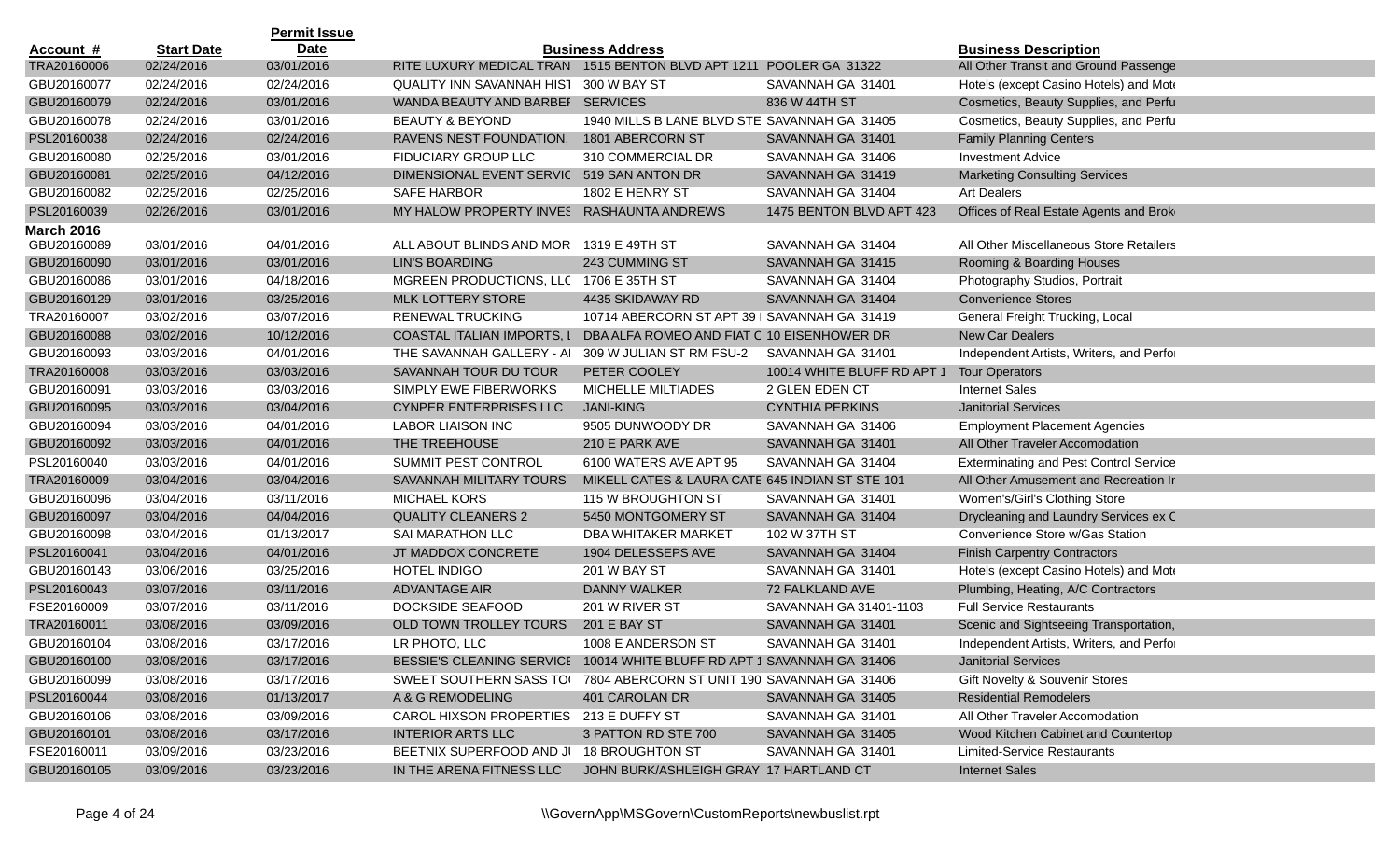|                  |                   | <b>Permit Issue</b> |                                          |                                             |                           |                                                 |
|------------------|-------------------|---------------------|------------------------------------------|---------------------------------------------|---------------------------|-------------------------------------------------|
| <u>Account #</u> | <b>Start Date</b> | <b>Date</b>         |                                          | <b>Business Address</b>                     |                           | <b>Business Description</b>                     |
| FSE20160010      | 03/09/2016        | 03/23/2016          | CONGRESS STREET MARKET 111 W CONGRESS ST |                                             | SAVANNAH GA 31401         | <b>Limited-Service Restaurants</b>              |
| TRA20160010      | 03/09/2016        | 03/09/2016          | OLD TOWN TROLLEY TOURS                   | <b>14 BARNARD ST</b>                        | SAVANNAH GA 31401         | Scenic and Sightseeing Transportation,          |
| FSE20160012      | 03/10/2016        | 03/14/2016          | BLENDS A COFFEE BOUTIQUI                 | 102 E BROUGHTON ST                          | SAVANNAH GA 31401         | Snack and Non-Alcoholic Beverage Bar            |
| WAT20160006      | 03/10/2016        | 03/10/2016          | SEAPORT AUTO SPA/DETAILII                | 4501 MONTGOMERY ST UNIT SAVANNAH GA 31405   |                           | <b>Car Washes</b>                               |
| CAF20160007      | 03/11/2016        | 01/09/2017          | ABERCORN REHABILITATION                  | 11800 ABERCORN ST                           | SAVANNAH GA 31419         | <b>Nursing Care Facilities (Skilled Nursing</b> |
| FSE20160013      | 03/11/2016        | 03/14/2016          | TAQUERIA LA CANASTA II                   | 2308 SKIDAWAY RD                            | SAVANNAH GA 31404         | <b>Full Service Restaurants</b>                 |
| WAT20160007      | 03/11/2016        | 03/23/2016          | <b>GARCIA SERVICES</b>                   | DANIEL GARCIA                               | 117 SAN FERNANDO BLVD     | <b>Landscaping Services</b>                     |
| GBU20160110      | 03/14/2016        | 01/13/2017          | JASMINE FOOD MART                        | 2716 MONTGOMERY ST                          | SAVANNAH GA 31405         | <b>Convenience Stores</b>                       |
| GBU20160115      | 03/14/2016        | 01/03/2017          | JAY AMBE FOOD MART 2015 L                | 2511 SKIDAWAY RD                            | SAVANNAH GA 31404         | Convenience Store w/Gas Station                 |
| GBU20160109      | 03/14/2016        | 03/14/2016          | PENNY SAVER MARKET #1                    | 2205 WATERS AVE                             | savannah GA 31404         | <b>Convenience Stores</b>                       |
| CAF20160008      | 03/15/2016        | 03/23/2016          | <b>DIVINE SERVICES</b>                   | 8400 ABERCORN ST STE 105/ SAVANNAH GA 31406 |                           | Home Health Care Services                       |
| GBU20160114      | 03/16/2016        | 01/13/2017          | GDADA 1010 INC                           | dba J & J FOOD MART                         |                           | <b>Convenience Stores</b>                       |
| CAF20160009      | 03/16/2016        | 01/04/2017          | ELKS AIDMORE INC                         | 132 STEPHENSON AVE STE 1( SAVANNAH GA 31405 |                           | Child and Youth Services                        |
| PSL20160047      | 03/17/2016        | 03/23/2016          | INSIGHTFUL THERAPY SOLUT                 | 24 COMMERCE PL STE C                        | SAVANNAH GA 31406         | Offices of Mental Health Practioners (e)        |
| GBU20160119      | 03/17/2016        | 03/17/2016          | PROOFREADING FOR WRITEI                  | 630 E VICTORY DR                            | SAVANNAH GA 31405         | <b>Document Preparation Services</b>            |
| PSL20160049      | 03/17/2016        | 03/17/2016          | R.PEACOCK CONSTRUCTION                   | 7505 WATERS AVE STE B3                      | SAVANNAH GA 31406         | New Single Fam Housing Cons (exc Fo             |
| FSE20160014      | 03/17/2016        | 03/17/2016          | <b>LARRY'S GIANT SUB</b>                 | 4745 WATERS AVE                             | SAVANNAH GA 31404         | <b>Limited-Service Restaurants</b>              |
| GBU20160120      | 03/17/2016        | 03/17/2016          | <b>TORRID #5105</b>                      | 7801 ABERCORN ST STE 105 SAVANNAH GA 31406  |                           | Women's/Girl's Clothing Store                   |
| PSL20160050      | 03/17/2016        | 03/17/2016          | BELLA SAVANNAH LLC                       | 440 LINCOLN ST                              | SAVANNAH GA 31401         | <b>Residential Remodelers</b>                   |
| GBU20160122      | 03/17/2016        | 03/23/2016          | <b>JACQUELYN TAYLOR</b>                  | 629 W 38TH ST                               | SAVANNAH GA 31415         | <b>Residential Property Managers</b>            |
| GBU20160121      | 03/17/2016        | 03/17/2016          | <b>CHARLESTON SHOE COMPAN</b>            | 210 W ST JULIAN ST                          | SAVANNAH GA 31401         | Shoe Stores                                     |
| GBU20160118      | 03/17/2016        | 03/17/2016          | <b>VINTAGE KEYES</b>                     | 311 STACIE CT                               | SAVANNAH GA 31406         | <b>Family Clothing Stores</b>                   |
| PSL20160048      | 03/18/2016        | 03/17/2016          | <b>LANDMARK PRESERVATION L</b>           | 12 A W 41ST ST                              | SAVANNAH GA 31401         | Commercial and Industrial Building Cor          |
| GBU20160123      | 03/18/2016        | 01/11/2017          | THE FLIP FLOP STOP                       | 490 AIRWAYS AVE                             | SAVANNAH GA 31408         | All Other Miscellaneous Store Retailers         |
| PSL20160052      | 03/18/2016        | 03/18/2016          | T. R. LONG ENGINEERING, P.               | 306 COMMERCIAL DR STE B SAVANNAH GA 31406   |                           | <b>Engineering Services</b>                     |
| GBU20160125      | 03/18/2016        | 06/21/2016          | <b>IREPAIR SAVANNAH</b>                  | 1100 EISENHOWER DR STE 4, SAVANNAH GA 31406 |                           | Wireless Telecom Carriers (exc Satellite        |
| FSE20160016      | 03/18/2016        | 01/09/2017          | D CHRISTOPHER DBA CBM                    | 706 W 37TH ST                               | SAVANNAH GA 31415         | <b>Limited-Service Restaurants</b>              |
| PSL20160053      | 03/18/2016        | 04/01/2016          | <b>MEAD BROWN LLC</b>                    | DBA: MEAD BROWN                             | 100 BULL ST STE 200       | Adminstrative Mgmt and Gen Managen              |
| GBU20160124      | 03/18/2016        | 03/18/2016          | SHARON SCOTT BOARDING                    | 624 MONTGOMERY ST                           | SAVANNAH GA 31401         | Rooming & Boarding Houses                       |
| GBU20160126      | 03/21/2016        | 01/09/2017          | <b>BAILEY'S RENTALS, LLC</b>             | 1319 E HENRY ST                             | SAVANNAH GA 31404         | Lessors of Other Real Estate Property           |
| PSL20160054      | 03/21/2016        | 03/21/2016          | <b>KG'S SCHOOL OF COSMETOL</b>           | 5107 MONTGOMERY ST                          | SAVANNAH GA 31405         | <b>Cosmetology and Barber Schools</b>           |
| GBU20160127      | 03/21/2016        | 03/23/2016          | A+ COMPUTER REPAIR                       | 504 W 42ND ST                               | SAVANNAH GA 31415         | Computer and Office Machine Repair a            |
| GBU20160130      | 03/22/2016        | 04/01/2016          | <b>SAMBURL LLC</b>                       | 23 W BROUGHTON ST                           | SAVANNAH GA 31401         | All Other Miscellaneous Store Retailers         |
| GBU20160128      | 03/22/2016        |                     | <b>WALLACE LANDSCAPING</b>               | 2102 1/2 FLORIDA AVE                        | SAVANNAH GA 31404         | <b>Lawncare Services</b>                        |
| GBU20160131      | 03/22/2016        | 03/23/2016          | SWIM WITH THERESA LLC                    | 10 VINEYARD DR                              | SAVANNAH GA 31419         | Sports & Recreation Instruction                 |
| GBU20160132      | 03/22/2016        | 03/23/2016          | MR. CHICKEN, ARTIST                      | 308 W ST JULIAN ST                          | UPPER LEVEL STUDIO FNU-10 | Independent Artists, Writers, and Perfor        |
| FSE20160017      | 03/22/2016        | 03/22/2016          | THE VAULT KITCHEN & MARK                 | 2112 BULL ST                                | SAVANNAH GA 31401         | <b>Full Service Restaurants</b>                 |
| GBU20160135      | 03/23/2016        | 03/23/2016          | <b>MEN AT WORK</b>                       | 25 FALKLAND AVE                             | SAVANNAH GA 31407         | Independent Artists, Writers, and Perfor        |
| GBU20160134      | 03/23/2016        | 04/01/2016          | <b>CINDY CHASTULIK</b>                   | 15 W GORDON ST                              | SAVANNAH GA 31401         | All Other Traveler Accomodation                 |
| GBU20160133      | 03/23/2016        | 03/28/2016          | SCOREBIGGERDATING.COM                    | 5620 SKIDAWAY RD                            | SAVANNAH GA 31404         | <b>Party Planning Service</b>                   |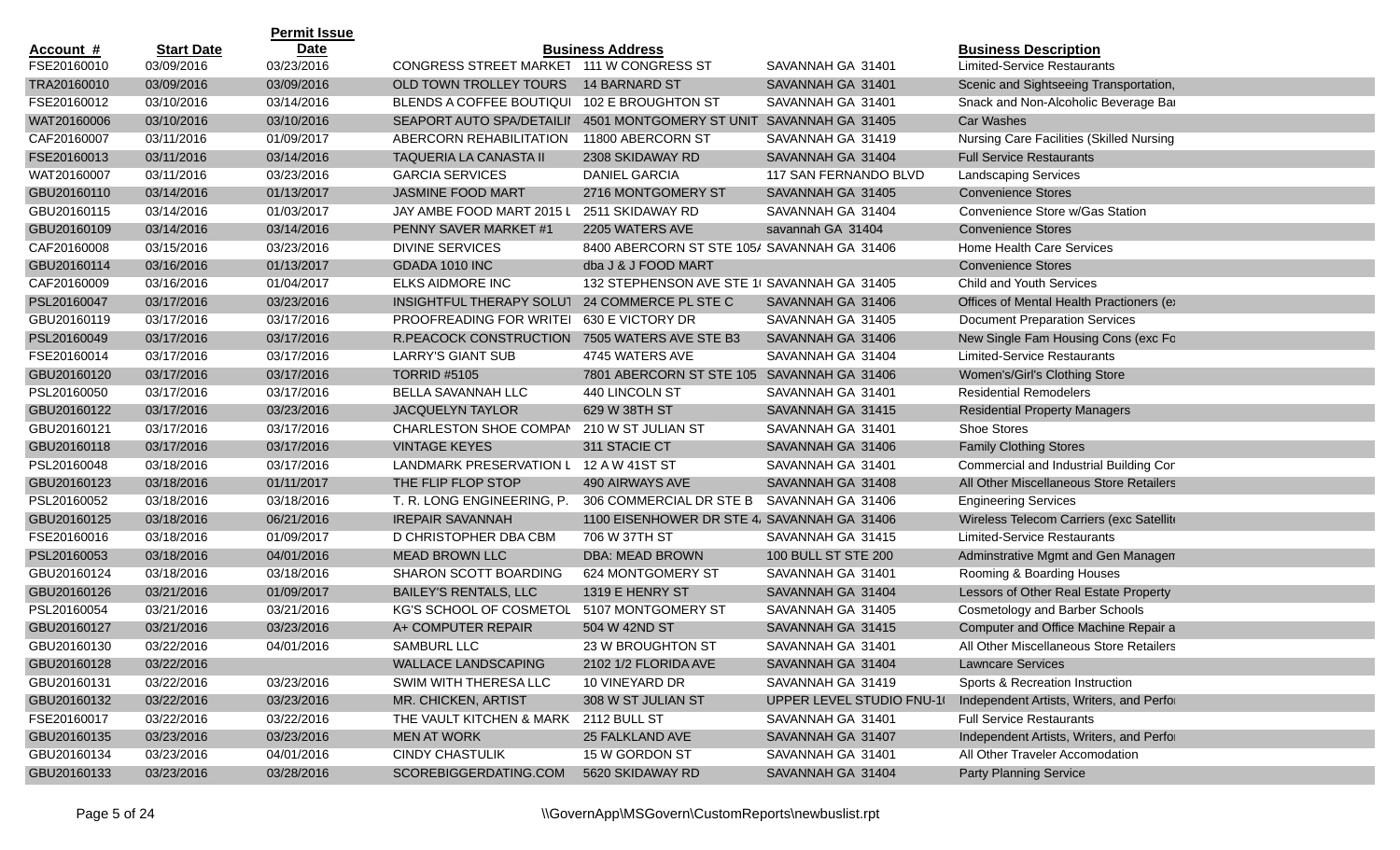|                  |                   | <b>Permit Issue</b> |                                                                    |                                             |                          |                                               |
|------------------|-------------------|---------------------|--------------------------------------------------------------------|---------------------------------------------|--------------------------|-----------------------------------------------|
| <u>Account #</u> | <b>Start Date</b> | <b>Date</b>         |                                                                    | <b>Business Address</b>                     |                          | <b>Business Description</b>                   |
| GBU20160137      | 03/24/2016        | 03/24/2016          | DORTHY'S SWEETGRASS BA: 502 E RIVER ST                             |                                             | SAVANNAH GA 31401        | All Other Miscellaneous Store Retailers       |
| WAT20160008      | 03/24/2016        | 04/05/2016          | <b>GLORIFIED LAWNCARE</b>                                          | <b>JON POLITE</b>                           | 1011 CARTER ST           | <b>Landscaping Services</b>                   |
| GBU20160136      | 03/24/2016        | 03/28/2016          | ELITE LEGACY EDUCATION, II 1612 CAPE CORAL PKY E                   |                                             | CAPE CORAL FL 33904      | Exam Preparation and Tutoring                 |
| TRA20160012      | 03/25/2016        | 03/28/2016          | ON TIME DELIVERY SERVICE: 1128 DELESSEPS AVE                       |                                             | SAVANNAH GA 31404        | <b>Couriers and Express Delivery Services</b> |
| GBU20160141      | 03/25/2016        | 03/28/2016          | LUKE HENKE                                                         | 13107 CANTERBURY RD                         | SAVANNAH GA 31419        | Rooming & Boarding Houses                     |
| GBU20160140      | 03/25/2016        | 04/01/2016          | YOU MAKE A MESS, WE COMI 928 W 38TH ST                             |                                             | SAVANNAH GA 31415        | <b>Janitorial Services</b>                    |
| GBU20160139      | 03/25/2016        | 05/10/2016          | ADVANCED COMPUTER SOLL 931 MILLSTREAM CT                           |                                             | SAVANNAH GA 31415        | Computer and Office Machine Repair a          |
| GBU20160146      | 03/28/2016        | 01/12/2017          | 602 LLC                                                            | 602 LINCOLN LN APT B                        | SAVANNAH GA 31401        | All Other Traveler Accomodation               |
| PED20160001      | 03/28/2016        | 01/05/2017          | PATRICIA BRADLEY                                                   | <b>156 LAUREL GREEN CT</b>                  | SAVANNAH GA              | <b>Temporary Festival Peddler</b>             |
| GBU20160144      | 03/28/2016        | 01/09/2017          | SAVANNAH SCOOTER COMPA                                             | 2621 EVERGREEN AVE                          | SAVANNAH GA 31404        | Motorcycle Dealer                             |
| PSL20160059      | 03/29/2016        | 04/01/2016          | ABUCK, INC                                                         | 526 DISCOVERY PL                            | MABLETON GA 30126        | <b>Industrial Building Construction</b>       |
| GBU20160147      | 03/29/2016        | 04/22/2016          | MASIS STAFFING SOLUTIONS 7035 HODGSON MEMORIAL D SAVANNAH GA 31406 |                                             |                          | <b>Employment Placement Agencies</b>          |
| PSL20160193      | 03/29/2016        | 08/05/2016          | SOUTHERN SUGARING                                                  | THE HAIR REMOVAL SALON                      | 3 E PERRY ST             | <b>Beauty Salons</b>                          |
| PSL20160058      | 03/29/2016        | 04/04/2016          | SOUTHERN SUGARING                                                  | THE HAIR REMOVAL SALON 316 E BAY ST         |                          | <b>Beauty Salons</b>                          |
| PSL20160062      | 03/29/2016        | 04/01/2016          | SUN DRENCHED POOLS LLC                                             | <b>APRIL CROW</b>                           | 11 COLUMBUS DR           | All Other Specialty Trade Contractors         |
| GBU20160153      | 03/30/2016        | 04/01/2016          | CONTINENTAL SELF STORAG                                            | 639 E PARK AVE                              | SAVANNAH GA 31401        | Lessors Of Mini Warehouses and Self-          |
| GBU20160150      | 03/30/2016        | 03/30/2016          | <b>CLEANING FORTE</b>                                              | ZACHARY STEPHENSON                          | 1524 BRADLEY BLVD        | Carpet and Upholstery Cleaning Servic         |
| PSL20160063      | 03/30/2016        | 04/01/2016          | URGENT CARE CENTER OF R 318 MALL BLVD STE 300B                     |                                             | SAVANNAH GA 31406        | Offices of Physicians (Except Mental He       |
| GBU20160156      | 03/30/2016        | 04/01/2016          | <b>JENNY ELLIS</b>                                                 | 201 E DUFFY ST APT B                        | SAVANNAH GA 31401        | <b>Marketing Consulting Services</b>          |
| GBU20160151      | 03/30/2016        | 04/01/2016          | CONTINENTAL SELF STORAG                                            | 102 W 49TH ST                               | SAVANNAH GA 31405        | Lessors Of Mini Warehouses and Self-          |
| PSL20160064      | 03/31/2016        | 07/14/2016          | ALIA ALLEN ENTERPRISE, LLC ALIA ALLEN                              |                                             | 6205 ABERCORN ST STE 219 | New Car Dealers                               |
| GBU20160160      | 03/31/2016        | 04/01/2016          | HD SUPPLY WATERWORKS, L                                            | 550 JIMMY DELOACH PKY STI SAVANNAH GA 31407 |                          | <b>Industrial Supply Wholesalers</b>          |
| TRA20160014      | 03/31/2016        | 04/01/2016          | <b>BLACK BETTY'S TOURS, LLC</b>                                    | 9406 DUNWOODY DR                            | SAVANNAH GA 31406        | <b>Tour Operators</b>                         |
| GBU20160159      | 03/31/2016        | 04/01/2016          | ECOFOAM INSULATION OF BL                                           | 379 BROWNS COVE RD UNIT RIDGELAND SC 29936  |                          | Drywall, Plastering, Acoustic, & Insulati     |
| GBU20160158      | 03/31/2016        | 04/01/2016          | <b>LOTTERY STORE</b>                                               | 11812 MIDDLEGROUND RD ST SAVANNAH GA 31419  |                          | <b>Convenience Stores</b>                     |
| April 2016       |                   |                     |                                                                    |                                             |                          |                                               |
| PSL20160088      | 04/01/2016        | 04/13/2016          | <b>FAMOUS NAILS</b>                                                | 11136 ABERCORN ST STE B                     | SAVANNAH GA 31419        | <b>Nail Salons</b>                            |
| PSL20160072      | 04/01/2016        | 04/12/2016          | ATLANTIC FOOT & ANKLE SPI 803 E 68TH ST                            |                                             | SAVANNAH GA 31405        | <b>Offices of Podiatrists</b>                 |
| TRA20160015      | 04/01/2016        | 05/03/2016          | SPIRIT OF OLD SAVANNAH TC EVELENE STEVENSON                        |                                             | <b>19 BATTERY LN</b>     | <b>Tour Operators</b>                         |
| PED20160002      | 04/01/2016        | 06/06/2016          | <b>IRYNA K COMBS</b>                                               | 198 4TH ST NW                               | LUDOWICI GA 31316        | <b>Temporary Festival Peddler</b>             |
| PSL20160067      | 04/01/2016        | 04/04/2016          | THUNDERBOLT HARBOR, LLC 502 E 51ST ST                              |                                             | SAVANNAH GA 31405        | New Single Fam Housing Cons (exc Fo           |
| GBU20160161      | 04/01/2016        | 04/04/2016          | KOCD LLC                                                           | 29 ROSE HILL DR                             | SAVANNAH GA 31419        | <b>Janitorial Services</b>                    |
| PSL20160068      | 04/01/2016        | 04/04/2016          | COASTAL VETERINARY ONCC 335 STEPHENSON AVE                         |                                             | SAVANNAH GA 31405        | <b>Veterinary Services</b>                    |
| PSL20160073      | 04/02/2016        | 04/12/2016          | ELITE SOUTHERN SCOUTING 10530 GRAY FOX CIR                         |                                             | SAVANNAH GA 31406        | Adminstrative Mgmt and Gen Managen            |
| GBU20160165      | 04/02/2016        | 04/12/2016          | SOUTHERN ASPHALT MAINTE 124 D BOARDWALK DR                         |                                             | RIDGELAND SC 29936       | Highway, Bridge, and Street Constructi        |
| GBU20160166      | 04/02/2016        | 04/12/2016          | <b>WENUM &amp; ASSOCIATES</b>                                      | 121 W 36TH ST                               | SAVANNAH GA 31401        | <b>Temporary Help Service</b>                 |
| GBU20160169      | 04/04/2016        | 01/13/2017          | SERENITY ENTERPRISES, INC SERENITY INFUSION                        |                                             | 2 MALIBOU CIR            | <b>Internet Sales</b>                         |
| GBU20160167      | 04/04/2016        | 05/10/2016          | SAFRAN PROFESSIONAL PRC 94 PINEVALLEY RD                           |                                             | SAVANNAH GA 31404        | <b>Janitorial Services</b>                    |
| GBU20160168      | 04/04/2016        | 04/06/2016          | SABREE'S GULLAH ART GALL 309 W ST. JULIAN ST                       |                                             | STUDIO 4                 | <b>Art Dealers</b>                            |
| GBU20160175      | 04/05/2016        | 04/22/2016          | PINK MANNEQUIN                                                     | SHONDA JENKINS/SHANNON 1920 VASSAR ST       |                          | <b>Internet Sales</b>                         |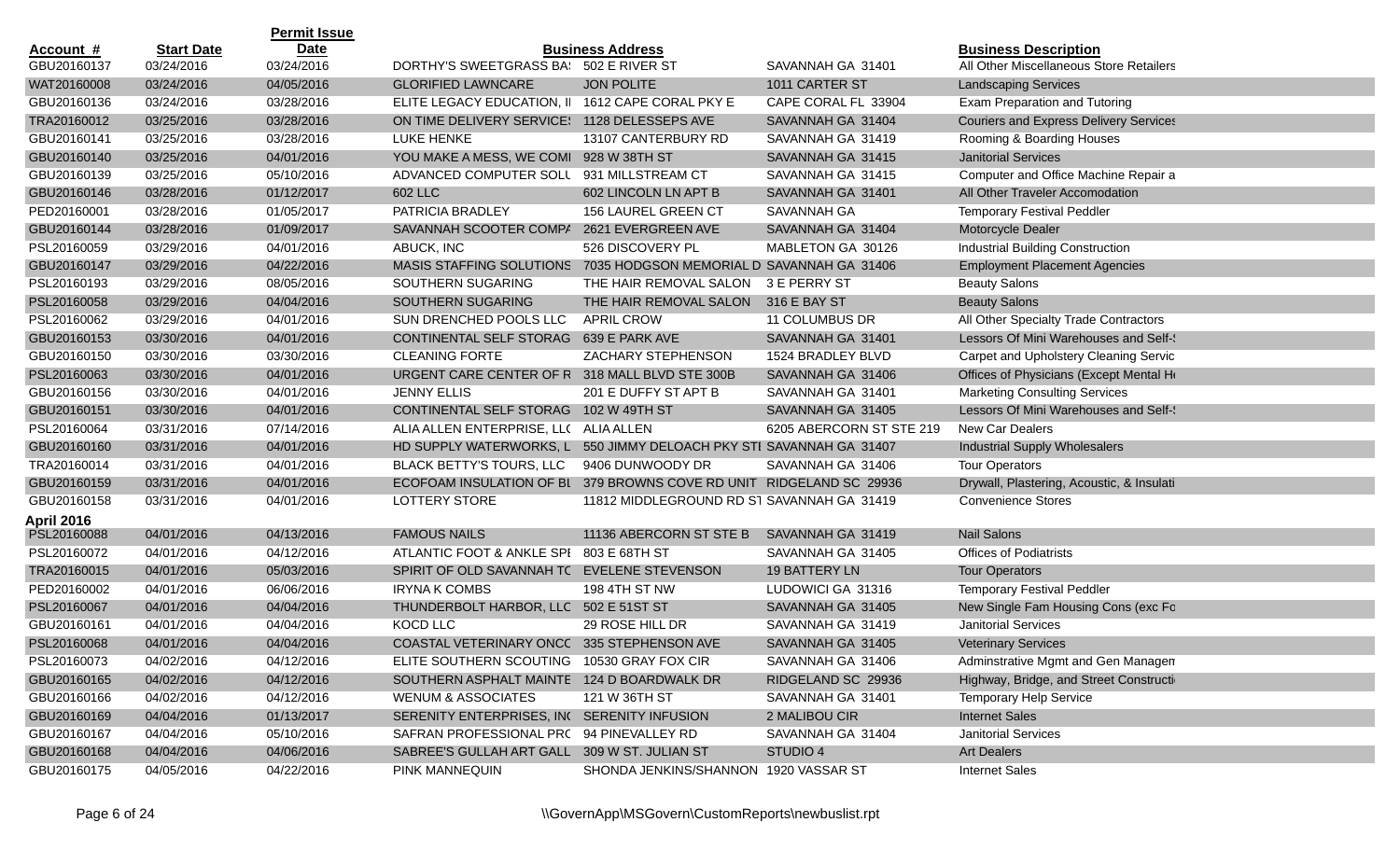|                  |                   | <b>Permit Issue</b> |                                                                          |                                             |                         |                                            |
|------------------|-------------------|---------------------|--------------------------------------------------------------------------|---------------------------------------------|-------------------------|--------------------------------------------|
| <u>Account #</u> | <b>Start Date</b> | <b>Date</b>         |                                                                          | <b>Business Address</b>                     |                         | <b>Business Description</b>                |
| GBU20160171      | 04/05/2016        | 05/12/2016          | BROCKINGTON AND ASSOCIA 31 PARK OF COMMERCE WAY SAVANNAH GA 31405        |                                             |                         | All Other Professional, Scientific, and T  |
| GBU20160174      | 04/05/2016        | 04/11/2016          | <b>GIFTS OF MERITAH</b>                                                  | 4710 SYLVAN DR                              | SAVANNAH GA 31405       | Cut and Sew Apparel Contractors            |
| GBU20160172      | 04/05/2016        | 04/11/2016          | <b>ONL-RBW LOGISTICS LLC</b>                                             | 235 JIMMY DELOACH PKY                       | SAVANNAH GA 31408       | General Warehousing and Storage            |
| GBU20160173      | 04/05/2016        | 05/04/2016          | HAGERTY JET GROUP, LLC                                                   | <b>JAMES HAGERTY</b>                        | 130 HABERSHAM ST        | Other Misc Durable Goods Merchant W        |
| PSL20160076      | 04/05/2016        | 05/04/2016          | <b>NAIL TRAP</b>                                                         | 42 W MONTGOMERY CROSS   SAVANNAH GA 31406   |                         | <b>Nail Salons</b>                         |
| CAF20160001      | 04/05/2016        | 02/02/2016          | <b>CLEARWATER HEALTH SERVI</b>                                           | 5859 ABERCORN ST STE 3                      | SAVANNAH GA 31406       | Home Health Care Services                  |
| GBU20160180      | 04/05/2016        | 04/06/2016          | PLEASUREZCO                                                              | 4732 FAIRFAX DR                             | SAVANNAH GA 31405       | Women's/Girl's Clothing Store              |
| GBU20160176      | 04/05/2016        | 04/11/2016          | <b>AUTONATION CHRYSLER DOI</b>                                           | 1011 CHATHAM CENTER DR                      | SAVANNAH GA 31405       | New Car Dealers                            |
| PSL20160077      | 04/06/2016        | 04/12/2016          | APPLECARE/MEMORIAL IMME VENTURE, LLC                                     |                                             | 7205 HODGSON MEMORIAL D | Offices of Physicians (Except Mental He    |
| PSL20160078      | 04/06/2016        | 04/12/2016          | <b>BRADDY ENTERPRISES, LLC</b>                                           | 1104 E 35TH ST                              | SAVANNAH GA 31404       | Elect Contractors/Oth Wiring Install Cor   |
| GBU20160208      | 04/06/2016        | 04/13/2016          | LARCOR ENTERPRISES, LLC                                                  | 2017 COMET AVE                              | SAVANNAH GA 31405       | <b>Janitorial Services</b>                 |
| GBU20160186      | 04/07/2016        | 04/07/2016          | CG HOME INSPECTION SERV                                                  | <b>CLIFFORD GROWE</b>                       | 122 MONTCLAIR BLVD      | <b>Building Inspection Services</b>        |
| GBU20160187      | 04/07/2016        | 01/11/2017          | RBM JR PROPERTIES LLC                                                    | <b>ROBERT MORTON</b>                        | 517 E 39TH ST           | <b>Residential Property Managers</b>       |
| GBU20160185      | 04/07/2016        | 04/07/2016          | <b>CHRISTINA TAYLOR</b>                                                  | 116 HOVER CREEK RD                          | SAVANNAH GA 31419       | <b>Internet Sales</b>                      |
| GBU20160184      | 04/07/2016        | 04/12/2016          | <b>XCLUSIVE KUTS LAWNCARE</b>                                            | 2310 PINETREE RD                            | SAVANNAH GA 31405       | <b>Lawncare Services</b>                   |
| GBU20160189      | 04/07/2016        | 04/12/2016          | <b>HYPERNOVA COMPUTERS</b>                                               | <b>STEPHEN WARREN</b>                       | 2351 TOUSSAINT AVE      | <b>Internet Sales</b>                      |
| PES20160012      | 04/07/2016        | 04/12/2016          | PRIMA DONNA BEAUTY BAR                                                   | 6815 FOREST PARK DR STE 2 SAVANNAH GA 31406 |                         | All Other Personal Services                |
| GBU20160188      | 04/07/2016        | 04/12/2016          | AMBIANCE'S NETWORK PROI                                                  | 836 W 44TH ST                               | SAVANNAH GA 31405       | <b>Residential Property Managers</b>       |
| PSL20160080      | 04/08/2016        | 04/08/2016          | <b>JW SALON AND SPA</b>                                                  | 19 E YORK ST                                | SAVANNAH GA 31401       | <b>Beauty Salons</b>                       |
| GBU20160193      | 04/08/2016        | 04/11/2016          | NAMOR LANDSCAPING                                                        | 1034 COPE ST                                | SAVANNAH GA 31415       | <b>Lawncare Services</b>                   |
| PSL20160081      | 04/08/2016        | 04/08/2016          | RJ HALL CONSTRUCTION, IN( 15 BIRCHWOOD CT                                |                                             | SAVANNAH GA 31419       | <b>Masonry Contractors</b>                 |
| GBU20160190      | 04/08/2016        | 04/12/2016          | LDG EQUIPMENT, INC.                                                      | 216 E LATHROP AVE STE B                     | SAVANNAH GA 31415       | Other Comm & Ind Machinery & Equip         |
| PSL20160082      | 04/08/2016        | 04/11/2016          | FIFE THERAPY SERVICES                                                    | 5111 ABERCORN ST                            | SAVANNAH GA 31405       | Offices of Phys Occup & Speech Ther &      |
| GBU20160191      | 04/08/2016        | 04/12/2016          | <b>ACRES OF PARADISE</b>                                                 | 1832 CHAMPION ST                            | SAVANNAH GA 31405       | <b>Lawncare Services</b>                   |
| GBU20160194      | 04/11/2016        | 04/12/2016          | ELLIS FLY RODS LLC                                                       | 320 E MONTGOMERY CROSS SAVANNAH GA 31406    |                         | Sporting & Athletic Goods Mfg              |
| GBU20160196      | 04/11/2016        | 04/12/2016          | KATIE'S ONLINE RETAIL                                                    | <b>KATIE SWEATT</b>                         | 440 W DERENNE AVE       | <b>Internet Sales</b>                      |
| PSL20160083      | 04/11/2016        | 01/11/2017          | COLLINS CONSTRUCTION SE                                                  | 2135 ROWLAND AVE STE C                      | SAVANNAH GA 31404       | Commercial and Industrial Building Cor     |
| GBU20160214      | 04/11/2016        | 04/18/2016          | KING CLEANING SERVICES                                                   | 3611 DUANE CT APT B                         | SAVANNAH GA 31404       | <b>Janitorial Services</b>                 |
| GBU20160198      | 04/11/2016        | 04/12/2016          | ROBINSON PROPERTIES LLC                                                  | <b>WILLIAM ROBINSON</b>                     | 1916 TUBMAN ST          | <b>Residential Property Managers</b>       |
| GBU20160195      | 04/11/2016        | 04/12/2016          | LOW COUNTRY CLOCK REPA                                                   | 25 WESLEYAN DR                              | SAVANNAH GA 31419       | Appliance Repair and Maintenance           |
| GBU20160197      | 04/11/2016        | 04/12/2016          | PRINTMAKERS INN, LLC                                                     | 303 W GWINNETT ST                           | SAVANNAH GA 31401       | All Other Traveler Accomodation            |
| PSL20160086      | 04/12/2016        | 04/12/2016          | <b>ASPEN DENTAL</b>                                                      | 7805 ABERCORN ST STE 29B SAVANNAH GA 31406  |                         | <b>Offices of Dentists</b>                 |
| GBU20160200      | 04/12/2016        | 01/13/2017          | ASM BMW PARTS & PERFORN 1511 STALEY AVE                                  |                                             | SAVANNAH GA 31405       | Other Warehousing and Storage              |
| GBU20160202      | 04/12/2016        | 04/14/2016          | MUDGEE PROPERTIES LLC                                                    | 210 E STATE ST APT 30                       | SAVANNAH GA 31401       | All Other Traveler Accomodation            |
| GBU20160203      | 04/12/2016        | 04/14/2016          | SUPER HOSTS SAVANNAH                                                     | 827 HOWARD ST                               | SAVANNAH GA 31401       | Bed and Breakfast Inns                     |
| PES20160013      | 04/12/2016        | 04/12/2016          | <b>VIBES STUDIO</b>                                                      | 8603 ATWOOD ST                              | SAVANNAH GA 31406       | All Other Personal Services                |
| PSL20160085      | 04/12/2016        | 04/12/2016          | ACCURATE HEARING CARE S                                                  | 6605 ABERCORN ST STE 108 SAVANNAH GA 31405  |                         | Offices of Phys Occup & Speech Ther &      |
| PED20160004      | 04/12/2016        | 04/12/2016          | <b>MARTHA B FARLEY</b>                                                   | 4599 GA HWY 144                             | GLENNVILLE GA 30427     | <b>Other Direct Selling Establishments</b> |
| GBU20160199      | 04/12/2016        | 04/12/2016          | <b>SPERRY</b>                                                            | 3 E BROUGHTON ST                            | SAVANNAH GA 31401       | <b>Shoe Stores</b>                         |
| FSE20160018      | 04/12/2016        | 04/27/2016          | LOWCOUNTRY LOBSTER, LLC KENT MARIMAN/LORI HOLLAN 258 RED CEDAR ST STE 15 |                                             |                         | Caterers                                   |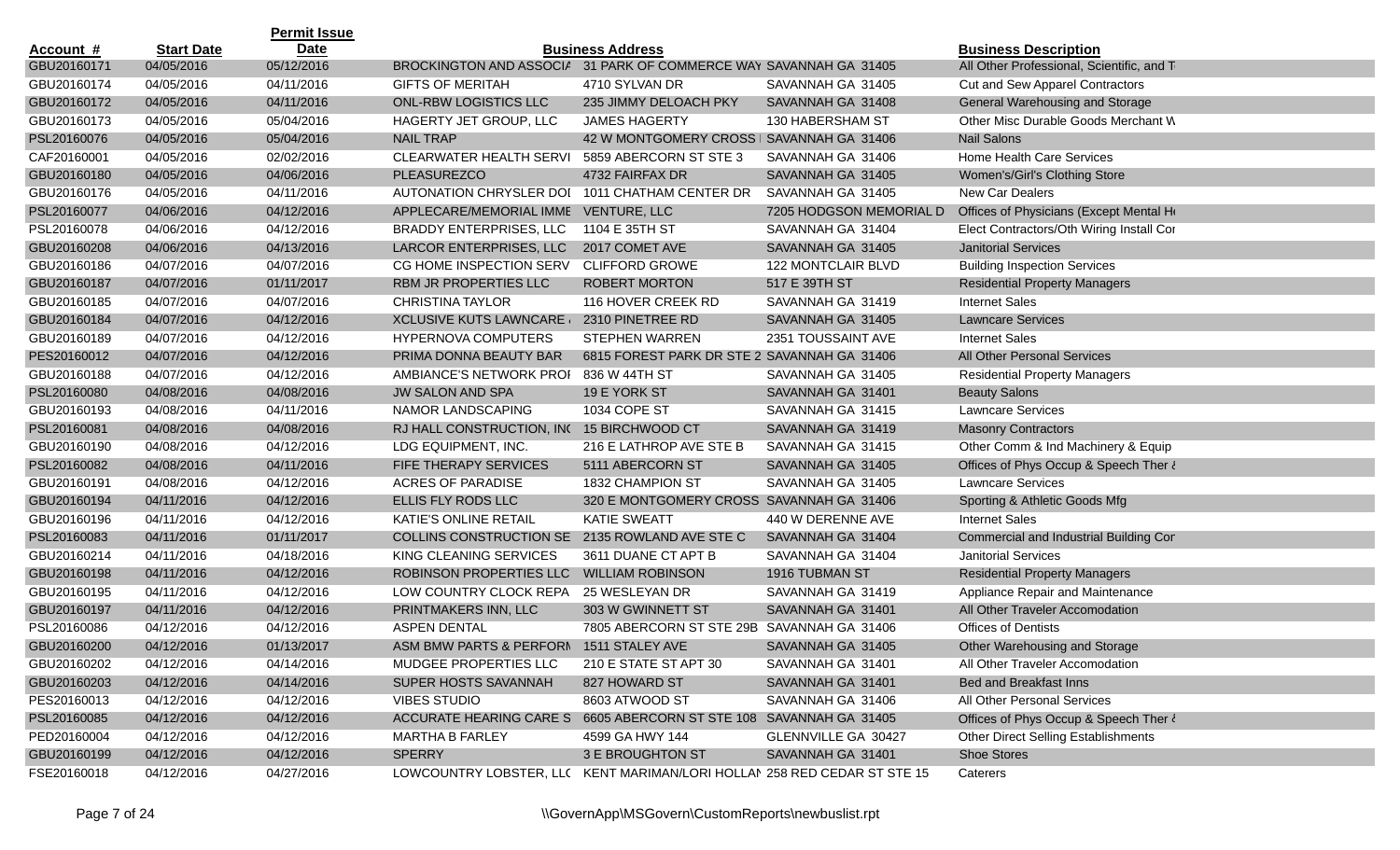|                  |                   | <b>Permit Issue</b> |                                                                     |                                              |                         |                                          |
|------------------|-------------------|---------------------|---------------------------------------------------------------------|----------------------------------------------|-------------------------|------------------------------------------|
| <u>Account #</u> | <b>Start Date</b> | <b>Date</b>         |                                                                     | <b>Business Address</b>                      |                         | <b>Business Description</b>              |
| GBU20160201      | 04/12/2016        | 04/12/2016          | TIP TOP PRESSURE WASHIN( CAMERON HUDSON                             |                                              | 110 MARSH EDGE LN       | Other Services to Buildings and Dwellir  |
| PSL20160084      | 04/12/2016        | 01/05/2017          | ANIMAL EYE CLINIC                                                   | 1 SOUTHERN OAKS CT STE 4 SAVANNAH GA 31405   |                         | <b>Veterinary Services</b>               |
| GBU20160204      | 04/12/2016        | 04/12/2016          | <b>COLLECTIVE MARKETING</b>                                         | 165 W BAY ST UNIT 403                        | SAVANNAH GA 31401       | <b>Marketing Consulting Services</b>     |
| GBU20160205      | 04/12/2016        | 01/06/2017          | WINSLOW & DARBY RENTALS                                             | 309 E HUNTINGDON ST                          | SAVANNAH GA 31401       | All Other Traveler Accomodation          |
| PSL20160087      | 04/12/2016        | 04/12/2016          | LAW OFFICES OF JORGE L FL                                           | ONE BULL ST STE 305                          | SAVANNAH GA 31401       | Offices of Lawyers                       |
| WAT20160009      | 04/12/2016        | 04/12/2016          | SOUTHERN CARE HOME AND                                              | 2204 SKIDAWAY RD                             | SAVANNAH GA 31404       | <b>Landscaping Services</b>              |
| GBU20160207      | 04/13/2016        | 04/13/2016          | LAZ PARKING GEORGIA, LLC                                            | 11705 MERCY BLVD                             | SAVANNAH GA 31419       | Parking Lots and Garages                 |
| GBU20160211      | 04/13/2016        | 04/14/2016          | <b>EXPRESS DRUGS HEALTHMA</b>                                       | 824 E DERENNE AVE                            | SAVANNAH GA 31405       | Pharmacies & Drug Stores                 |
| PSL20160090      | 04/13/2016        | 04/13/2016          | PREMIER PAINTING                                                    | 5902 FAIRVIEW AVE                            | SAVANNAH GA 31406       | Painting & Wall Covering Contractors     |
| GBU20160209      | 04/13/2016        | 04/14/2016          | TRULY MADLY DEEPLY                                                  | 215 E 54TH ST                                | SAVANNAH GA 31405       | Independent Artists, Writers, and Perfor |
| TRA20160017      | 04/13/2016        | 04/14/2016          | <b>GRITS AND MAGNOLIAS TOUI</b>                                     | 216 1/2 E JONES ST                           | SAVANNAH GA 31401       | <b>Tour Operators</b>                    |
| PED20160005      | 04/13/2016        | 04/14/2016          | ROBERT MAXWELL JR                                                   | ROUSAKIS PLAZA                               | SAVANNAH GA 31406       | <b>Temporary Festival Peddler</b>        |
| GBU20160206      | 04/13/2016        | 04/14/2016          | <b>EVENTS BY CELESTE</b>                                            | 9100 WHITE BLUFF RD STE 5( SAVANNAH GA 31406 |                         | <b>Party Planning Service</b>            |
| PSL20160089      | 04/13/2016        | 04/13/2016          | HIGHLAND AIR CONDITIONING                                           | 201 W MONTGOMERY CROSS SAVANNAH GA 31406     |                         | Plumbing, Heating, A/C Contractors       |
| GBU20160210      | 04/13/2016        | 04/13/2016          | <b>SPEEDS DESIGN</b>                                                | 109 WIND WILLOW DR                           | SAVANNAH GA 31407       | Other Millwork (Including Flooring)      |
| FSE20160019      | 04/14/2016        | 04/15/2016          | <b>SWEET WHIMSY SHOP</b>                                            | 2313 E 41st ST                               | SAVANNAH GA 31404       | <b>Retail Bakeries</b>                   |
| PSL20160091      | 04/14/2016        | 04/15/2016          | A2Z ALL THINGS REAL ESTATI                                          | 101 W DERENNE AVE                            | SAVANNAH GA 31406       | Offices of Real Estate Agents and Brok   |
| PED20160006      | 04/14/2016        | 04/14/2016          | DAVID G MILEY                                                       | ROUSAKIS PLAZA                               | SAVANNAH GA 31401       | <b>Temporary Festival Peddler</b>        |
| PED20160008      | 04/15/2016        | 04/15/2016          | LARRY MCCONNELEND                                                   | 10612 ABERCORN ST APT F1                     | SAVANNAH GA 31401       | <b>Temporary Festival Peddler</b>        |
| GBU20160212      | 04/15/2016        | 01/12/2017          | SUCCESSISFORME PROPERT                                              | 1324 CHURCH ST                               | SAVANNAH GA 31405       | Rooming & Boarding Houses                |
| GBU20160213      | 04/15/2016        | 04/15/2016          | SHINE PORTRAITURE INC                                               | 23 WESTBOURNE WAY                            | SAVANNAH GA 31407       | Photography Studios, Portrait            |
| GBU20160220      | 04/15/2016        | 04/20/2016          | <b>VICTORIA'S SECRET STONES</b>                                     | 109 W BROUGHTON ST                           | SAVANNAH GA 31401       | <b>Other Clothing Stores</b>             |
| PED20160007      | 04/15/2016        | 04/15/2016          | <b>JUANDA WASHINGTON</b>                                            | PO BOX 434                                   | YEMASSEE SC 29945       | <b>Temporary Festival Peddler</b>        |
| WAT20160011      | 04/18/2016        | 04/19/2016          | ON THE SPOT                                                         | JOSEPH DARRYL EVANS                          | 504 HEATHWOOD DR        | Car Washes                               |
| PSL20160092      | 04/18/2016        | 04/19/2016          | K & B BARBER SHOP                                                   | <b>ANTHONY STALEY</b>                        | 1311 AUGUSTA AVE UNIT B | <b>Barber Shops</b>                      |
| GBU20160215      | 04/18/2016        | 04/19/2016          | <b>STAFFORD DOLLS</b>                                               | <b>MARGARET STAFFORD</b>                     | 605 MAUPAS AVE          | Hobby, Toy and Game Stores               |
| TRA20160019      | 04/19/2016        | 04/19/2016          | 3 IN 1 TRANSIT, INC.                                                | ALVIN & SHERRI MARSHALL                      | 215 SUGDEN ST           | General Freight Trucking, Long-Distanc   |
| PSL20160093      | 04/19/2016        | 04/20/2016          | 26 SHADES OF FACE                                                   | AMBER SMOKES                                 | 830 E 36TH ST           | <b>Beauty Salons</b>                     |
| GBU20160217      | 04/19/2016        | 01/10/2017          | PORTAL PROPERTIES, LLC                                              | 314 HABERSHAM ST                             | SAVANNAH GA 31401       | All Other Traveler Accomodation          |
| TRA20160022      | 04/19/2016        | 04/27/2016          | TOUR SCOUT LLC                                                      | 129 C W GORDON ST                            | SAVANNAH GA 31401       | <b>Tour Operators</b>                    |
| FSE20160020      | 04/20/2016        | 04/21/2016          | PRETZELMAKER                                                        | 7804 ABERCORN ST                             | SPACE 95A               | <b>Limited-Service Restaurants</b>       |
| GBU20160218      | 04/20/2016        | 06/06/2016          | MODERN TROUSSEAU SAVAN                                              | 22 E BROUGHTON ST                            | SAVANNAH GA 31401       | Women's/Girl's Clothing Store            |
| GBU20160219      | 04/20/2016        | 04/20/2016          | TWISTED SAVANNAH YARNS SALLY GEORGIA KROEHNKE 707 E 56TH ST         |                                              |                         | Independent Artists, Writers, and Perfor |
| GBU20160231      | 04/20/2016        | 04/27/2016          | MAID TO GO LLC                                                      | 5418 EMORY DR                                | SAVANNAH GA 31406       | <b>Janitorial Services</b>               |
| PSL20160095      | 04/20/2016        | 04/21/2016          | COURSEY AUTO BROKERS LI 6605 ABERCORN ST STE 214F SAVANNAH GA 31405 |                                              |                         | <b>Used Car Dealers</b>                  |
| PES20160014      | 04/20/2016        | 04/20/2016          | SAVANNAH PICNICS                                                    | <b>19 MASTICK ST</b>                         | SAVANNAH GA 31404       | All Other Personal Services              |
| PSL20160096      | 04/21/2016        | 04/21/2016          | ANTIOCH FOOT & ANKLE GR( 3840 WATERS AVE                            |                                              | SAVANNAH GA 31404       | <b>Offices of Podiatrists</b>            |
| GBU20160222      | 04/21/2016        | 06/24/2016          | <b>FORSYTH PARK PARTNERS</b>                                        | 204 W GWINNETT ST                            | SAVANNAH GA 31401       | All Other Traveler Accomodation          |
| GBU20160223      | 04/21/2016        | 01/13/2017          | ANDY FOOD MART                                                      | 2203 SKIDAWAY RD                             | SAVANNAH GA 31404       | <b>Convenience Stores</b>                |
| GBU20160226      | 04/22/2016        | 04/25/2016          | MOORE INDUSTRIAL SUPPLY                                             | 1001 LYNES AVE                               | SAVANNAH GA 31415       | Industrial Supply Wholesalers            |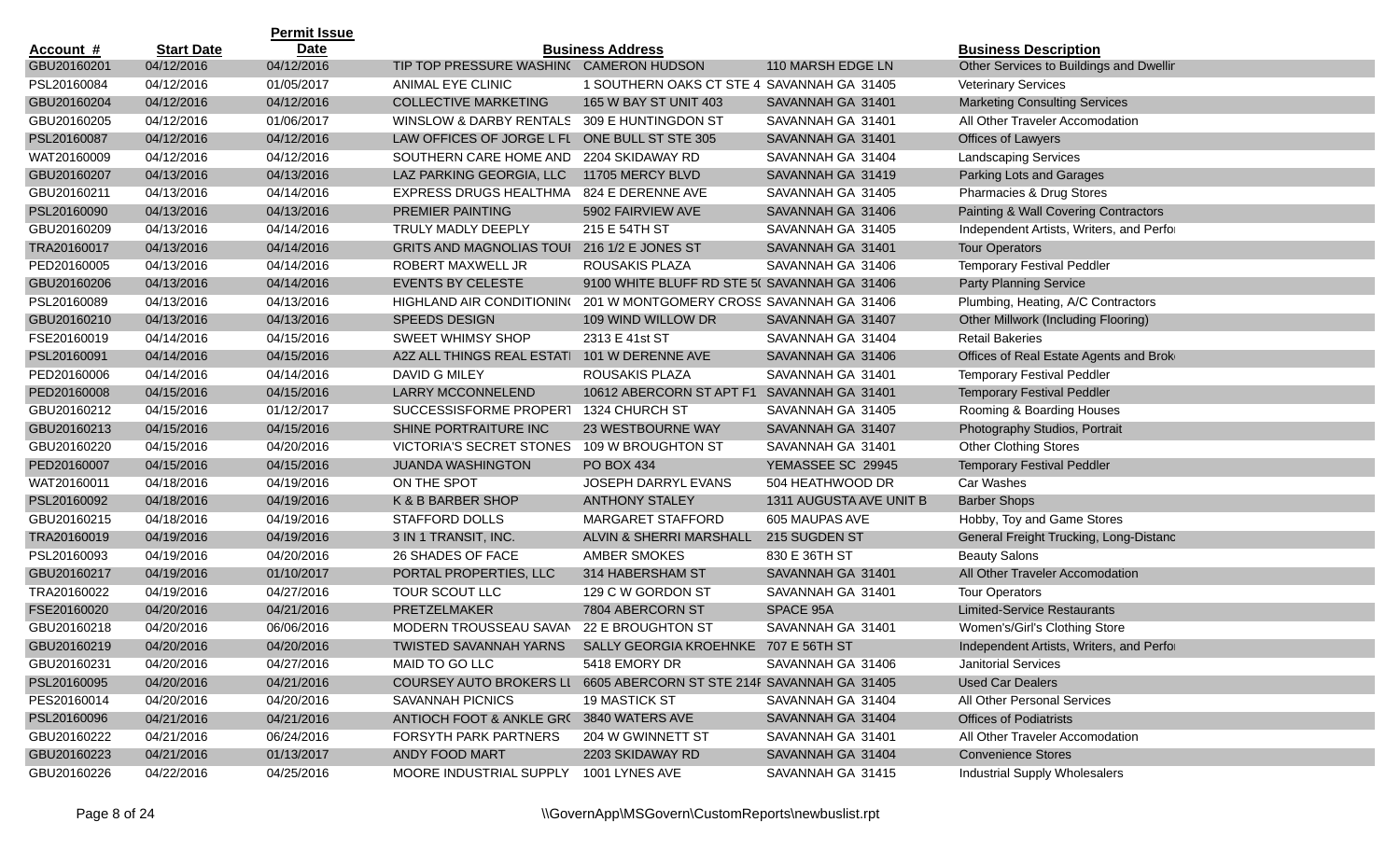|             |                   | <b>Permit Issue</b> |                                               |                                             |                             |                                            |
|-------------|-------------------|---------------------|-----------------------------------------------|---------------------------------------------|-----------------------------|--------------------------------------------|
| Account #   | <b>Start Date</b> | <b>Date</b>         |                                               | <b>Business Address</b>                     |                             | <b>Business Description</b>                |
| PSL20160099 | 04/22/2016        | 04/22/2016          | HOME REPAIR SPECIALISTS                       | 19 HIDDEN POINTE DR                         | SAVANNAH GA 31419           | <b>Residential Remodelers</b>              |
| GBU20160225 | 04/22/2016        | 04/22/2016          | JERY'S SWEETGRASS BASKE                       | <b>JERYDINE TAYLOR</b>                      | 308 W ST JULIAN ST UNIT 101 | All Other Miscellaneous Store Retailers    |
| PSL20160100 | 04/22/2016        | 04/22/2016          | <b>ORTHONOW</b>                               | 11102 ABERCORN ST STE B                     | SAVANNAH GA 31419           | Offices of Physicians (Except Mental He    |
| PES20160016 | 04/22/2016        | 04/22/2016          | SNYDER EVENT SERVICES                         | 3875 MEETING ST                             | N CHARLESTON SC 29405       | <b>Party Planning Services</b>             |
| FSE20160021 | 04/22/2016        | 04/22/2016          | LE CAFE GOURMET                               | 53 MONTGOMERY ST                            | SAVANNAH GA 31401           | <b>Baked Goods Stores</b>                  |
| GBU20160351 | 04/22/2016        | 07/07/2016          | <b>CLEANING ESSENTIALS</b>                    | 7 WEBSTER DR                                | SAVANNAH GA 31406           | <b>Janitorial Services</b>                 |
| GBU20160227 | 04/22/2016        | 04/22/2016          | BANKSOUTH MORTGAGE, LLI                       | 200 STEPHENSON AVE                          | SAVANNAH GA 31406           | Mortgage and Non-Mortgage Loan Brol        |
| PSL20160101 | 04/25/2016        | 04/25/2016          | UPPER KUTZ BARBER SHOP                        | 219 E HENRY ST                              | SAVANNAH GA 31401           | <b>Barber Shops</b>                        |
| GBU20160228 | 04/25/2016        | 05/03/2016          | <b>KTS SERVICES</b>                           | 3608 DUANE CT APT D                         | SAVANNAH GA 31404           | <b>Janitorial Services</b>                 |
| PES20160017 | 04/25/2016        | 04/25/2016          | YATRA MASSAGE STUDIO LL( 12505 WOODLEY RD     |                                             | SAVANNAH GA 31419           | Other Personal Care Services (Baths, s     |
| GBU20160229 | 04/25/2016        | 04/25/2016          | RESTORFX OF SAVANNAH, LL 5711 WHITE BLUFF RD  |                                             | SAVANNAH GA 31405           | All Other Automotive Repair and Mainte     |
| PED20160010 | 04/26/2016        | 04/26/2016          | <b>GROOVY DUDES</b>                           | 3620 MACCEO DR                              | SAVANNAH GA 31410           | <b>Other Direct Selling Establishments</b> |
| PSL20160105 | 04/26/2016        | 04/27/2016          | HOWELL-CHASE HEATING AN 52 PERSIMMON ST STE B |                                             | BLUFFTON SC 29910           | Plumbing, Heating, A/C Contractors         |
| CAF20160012 | 04/26/2016        | 05/02/2016          | ROYAL CARE COMPANION SE 3611 DUANE CT APT B   |                                             | SAVANNAH GA 31404           | Home Health Care Services                  |
| GBU20160230 | 04/26/2016        | 04/27/2016          | CATALYST 3C LLC                               | <b>NANCY BESKAR</b>                         | 431 HABERSHAM ST            | <b>Bed and Breakfast Inns</b>              |
| WAT20160012 | 04/26/2016        | 04/27/2016          | EDDIE AND SONS LAWNCARE EDDIE BRANTLEY        |                                             | 2026 1/2 E 50TH ST          | <b>Landscaping Services</b>                |
| WAT20160013 | 04/27/2016        | 04/28/2016          | <b>QUALITY HOME CARE</b>                      | BENJAMIN & DARNEILIA SIMN 79 RISTONIA DR    |                             | <b>Landscaping Services</b>                |
| TRA20160023 | 04/27/2016        | 04/28/2016          | C.H. POWELL COMPANY                           | 7805 WATERS AVE BLDG 4-A SAVANNAH GA 31406  |                             | <b>Freight Transportation Arrangement</b>  |
| GBU20160234 | 04/27/2016        | 04/28/2016          | RADIO SHACK #8731                             | 2110 E VICTORY DR                           | SAVANNAH GA 31404           | <b>Electronic Stores</b>                   |
| GBU20160238 | 04/27/2016        | 05/03/2016          | TWO MAIDS AND A MOP OF S.                     | 101 N GAMBLE RD STE C                       | SAVANNAH GA 31405           | <b>Janitorial Services</b>                 |
| GBU20160235 | 04/27/2016        | 05/03/2016          | <b>ALEX MOORE</b>                             | 215 W HUNTINGDON ST                         | SAVANNAH GA 31401           | All Other Traveler Accomodation            |
| PSL20160107 | 04/28/2016        | 04/28/2016          | <b>GOLDEN TRIANGLE REPAIR C</b>               | 337 SPANISH MOSS RD                         | RIDGELAND SC 29936          | Plumbing, Heating, A/C Contractors         |
| GBU20160240 | 04/28/2016        | 05/03/2016          | BEADS ON THE VINE INC                         | 400 AIRWAYS AVE                             | SAVANNAH GA 31408           | <b>Clothing Accessories Stores</b>         |
| GBU20160239 | 04/28/2016        | 05/03/2016          | <b>DUST TO DAWN</b>                           | <b>DAWN TART</b>                            | 506 WOODLEY RD              | <b>Janitorial Services</b>                 |
| GBU20160237 | 04/28/2016        | 04/28/2016          | SOUTHERN CARE HOME AND                        | <b>JUSTIN DOWD</b>                          | 2204 SKIDAWAY RD            | <b>Roofing Contractors</b>                 |
| PSL20160108 | 04/28/2016        | 04/29/2016          | MIKELL & SONS HOMEBUILDE 17 W 58TH ST         |                                             | SAVANNAH GA 31405           | <b>Residential Remodelers</b>              |
| PED20160011 | 04/29/2016        | 05/04/2016          | <b>MIGUELA N ROSS</b>                         | 113 DANZID DR                               | SUMMERVILLE SC 29483        | <b>Temporary Festival Peddler</b>          |
| PED20160012 | 04/29/2016        | 05/04/2016          | ROBERT CHONTOFALSKY                           | 8308 BERRINGER BLF                          | NORTH CHARLESTON SC 294     | <b>Temporary Festival Peddler</b>          |
| May 2016    |                   |                     |                                               |                                             |                             |                                            |
| TRA20160026 | 05/01/2016        | 05/13/2016          | HAGINS T AND E ENTERPRISI                     | 1706 VASSAR ST                              | SAVANNAH GA 31405           | Specialized Freight (exc Used Goods) 1     |
| PSL20160134 | 05/01/2016        | 01/09/2017          | HARMONIC ACUPUNCTURE                          | 216 E 41ST ST                               | SAVANNAH GA 31401           | Offices of All Other Misc Health Practitio |
| GBU20160261 | 05/01/2016        | 05/13/2016          | <b>WHEN HEAVEN SPEAKS</b>                     | 4 REDWALL CIR                               | SAVANNAH GA 31407           | <b>Internet Sales</b>                      |
| GBU20160242 | 05/02/2016        | 05/31/2016          | SERVICEMASTER OF SAVANN 222 E LATHROP AVE     |                                             | SAVANNAH GA 31415           | <b>Janitorial Services</b>                 |
| PES20160018 | 05/02/2016        | 05/03/2016          | NITA'S PERSONAL SUPPORT                       | JUANITA JOHNSON YOUNG                       | 2125 LOUISIANA AVE          | All Other Personal Services                |
| GBU20160244 | 05/02/2016        | 01/05/2017          | TRI-MOCHA PRODUCTION                          | <b>KEISHAD DAVIS</b>                        | 1659 WINTER DR              | <b>Internet Sales</b>                      |
| GBU20160248 | 05/02/2016        | 05/06/2016          | SERENDIB COLLECTION                           | 1 BELLINGGRATH CT                           | SAVANNAH GA 31419           | Gift Novelty & Souvenir Stores             |
| PED20160014 | 05/03/2016        | 05/31/2016          | ELIZABETH GAUDREAU                            | 909 FARM CREEK RD                           | WAXHAW NC 28173             | <b>Temporary Festival Peddler</b>          |
| PSL20160112 | 05/03/2016        | 05/04/2016          | SAVANNAH DENTAL GROUP                         | 5509 PAULSEN ST                             | SAVANNAH GA 31405           | <b>Offices of Dentists</b>                 |
| PSL20160114 | 05/04/2016        | 05/06/2016          | JULIA COLLINS LPC MAC                         | 6605 ABERCORN ST STE 114- SAVANNAH GA 31405 |                             | Offices of Mental Health Practioners (e)   |
| GBU20160245 | 05/04/2016        | 05/06/2016          | BLACK RIVER CRANE AND RI( 4250 OGEECHEE RD    |                                             | SAVANNAH GA 31405           | Other Comm & Ind Machinery & Equip         |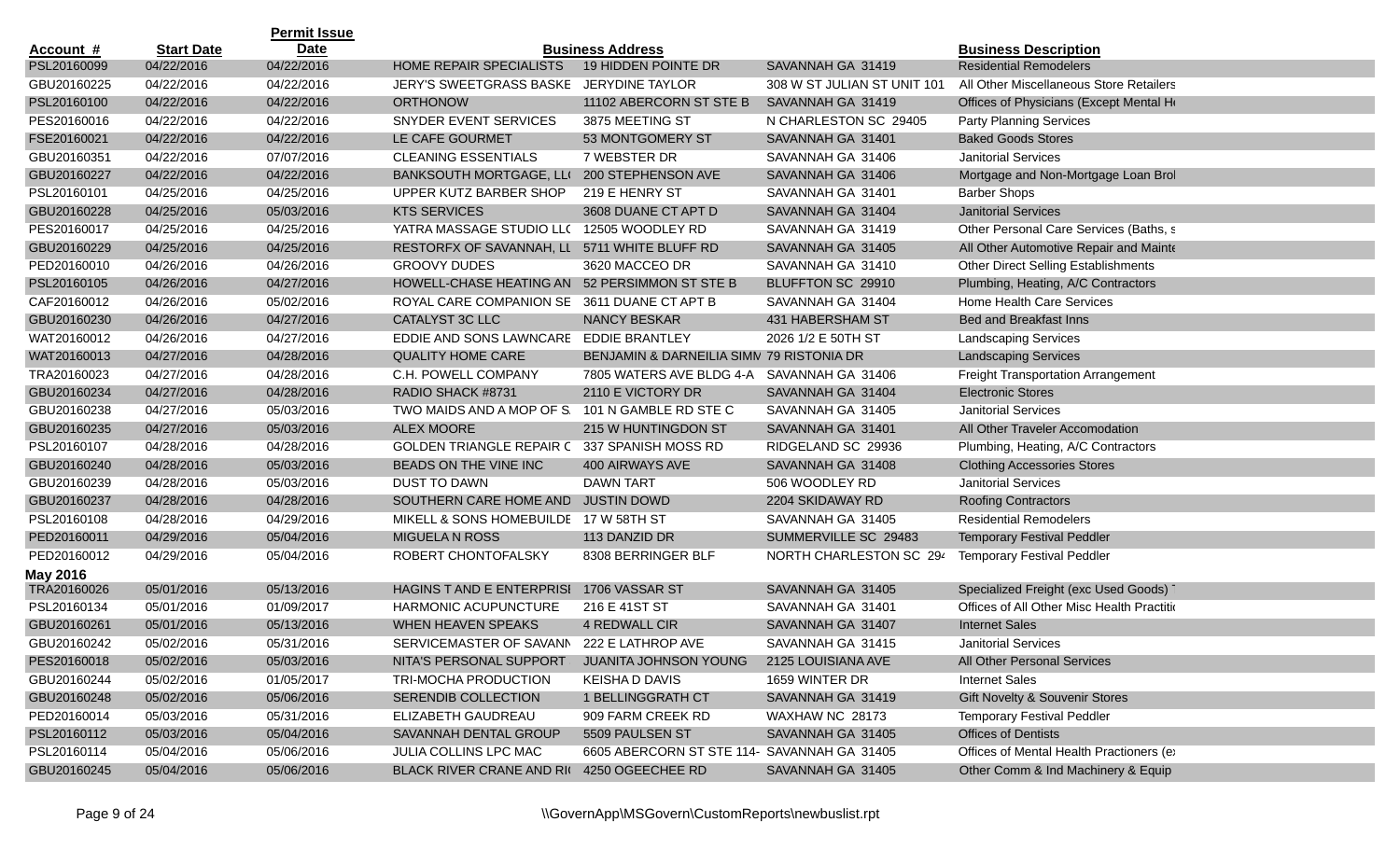|                  |                   | <b>Permit Issue</b> |                                                                       |                                         |                           |                                          |
|------------------|-------------------|---------------------|-----------------------------------------------------------------------|-----------------------------------------|---------------------------|------------------------------------------|
| <u>Account #</u> | <b>Start Date</b> | Date                |                                                                       | <b>Business Address</b>                 |                           | <b>Business Description</b>              |
| PED20160013      | 05/04/2016        | 05/31/2016          | <b>CALEB BARNABY</b>                                                  | 221 B CARDINAL DR                       | ORMOND BEACH FL 32176     | <b>Temporary Festival Peddler</b>        |
| PSL20160113      | 05/04/2016        | 05/04/2016          | KIDNEY SPECIALISTS OF SAV 500 E 66TH ST                               |                                         | SAVANNAH GA 31405         | Offices of Physicians (Except Mental He  |
| GBU20160247      | 05/05/2016        | 05/10/2016          | SIMPLY LIZ PHOTOGRAPHY                                                | <b>ELIZABETH WEARIN</b>                 | 201 E 52ND ST             | Independent Artists, Writers, and Perfor |
| PSL20160115      | 05/05/2016        | 05/10/2016          | CENTURY 21 SOLOMON PROI 32 BULL ST STE 103                            |                                         | SAVANNAH GA 31401         | Offices of Real Estate Agents and Brok   |
| FSE20160022      | 05/05/2016        | 05/10/2016          | INSPIRATIONAL PRODUCTION                                              | <b>LORI ANN BLIGE</b>                   | 1212 SHERMAN AVE          | Caterers                                 |
| GBU20160246      | 05/05/2016        | 05/23/2016          | <b>DISCOUNT CORNER 3</b>                                              | 10401 ABERCORN ST                       | SAVANNAH GA 31419         | Convenience Store w/Gas Station          |
| PSL20160116      | 05/06/2016        | 05/09/2016          | <b>GRIFFIN &amp; DAVIS CONSULTIN</b>                                  | 35 BARNARD ST STE 300                   | SAVANNAH GA 31401         | <b>Engineering Services</b>              |
| PED20160015      | 05/06/2016        | 05/06/2016          | <b>MAMAY CLARKE</b>                                                   | <b>6 GULLANE LN</b>                     | <b>BEAR DE 19701</b>      | <b>Temporary Festival Peddler</b>        |
| FSE20160025      | 05/09/2016        | 05/11/2016          | <b>MARLON'S CAFE LLC</b>                                              | <b>MAURICE FOARD</b>                    | 284 PENNSYLVANIA AVE      | <b>Limited-Service Restaurants</b>       |
| GBU20160250      | 05/09/2016        | 05/11/2016          | <b>COASTAL EMPIRE MOTO LLC</b>                                        | 3917 BULL ST                            | SAVANNAH GA 31405         | All Other Automotive Repair and Mainte   |
| GBU20160256      | 05/09/2016        | 05/11/2016          | CLEAN HANDS CLEANING SE 100 BULL ST STE 200                           |                                         | SAVANNAH GA 31401         | <b>Janitorial Services</b>               |
| PSL20160117      | 05/09/2016        | 05/11/2016          | <b>JOSEPH'S SALON</b>                                                 | 312 DRAYTON ST                          | SAVANNAH GA 31401         | <b>Beauty Salons</b>                     |
| PSL20160118      | 05/09/2016        | 05/11/2016          | LUEDER, LARKIN & HUNTER,                                              | 7 E CONGRESS ST STE 712                 | SAVANNAH GA 31401         | Offices of Lawyers                       |
| FSE20160023      | 05/09/2016        | 05/11/2016          | <b>SUBWAY #4920</b>                                                   | 5402 WHITE BLUFF RD                     | SAVANNAH GA 31405         | <b>Limited-Service Restaurants</b>       |
| GBU20160252      | 05/09/2016        | 05/11/2016          | P.N.E.; GOLDEN RULE VENTU 10875 ABERCORN ST APT 422 SAVANNAH GA 31419 |                                         |                           | <b>Marketing Consulting Services</b>     |
| GBU20160253      | 05/09/2016        | 05/09/2016          | INSTITUTE FOR PATIENT-CEN                                             | 645 INDIAN ST STE 110                   | SAVANNAH GA 31401         | <b>Educational Support Services</b>      |
| GBU20160255      | 05/09/2016        | 05/11/2016          | <b>CINDY LOU'S CLEANING</b>                                           | <b>CINDY BRENNAN</b>                    | 104 WILLOW POINT CIR      | <b>Janitorial Services</b>               |
| FSE20160024      | 05/09/2016        | 05/11/2016          | <b>WILD WING CAFE</b>                                                 | 27 BARNARD ST                           | SAVANNAH GA 31401         | <b>Full Service Restaurants</b>          |
| GBU20160249      | 05/09/2016        | 05/11/2016          | GALLERY 11, LLC                                                       | 309 W ST JULIAN ST                      | SAVANNAH GA 31401         | Lessors of Other Real Estate Property    |
| PSL20160121      | 05/09/2016        | 05/11/2016          | DR JONATHAN A PEARSON                                                 | 5707 ABERCORN ST                        | SAVANNAH GA 31405         | Offices of Chiropractors                 |
| GBU20160251      | 05/09/2016        | 05/11/2016          | MERMAID'S COVE LLC                                                    | 317 W BROUGHTON ST                      | SAVANNAH GA 31401         | <b>Clothing Accessories Stores</b>       |
| PSL20160122      | 05/10/2016        | 05/11/2016          | LIVE-WELL MEDICAL CONSUL                                              | 130 TIBET AVE STE 108                   | SAVANNAH GA 31406         | Adminstrative Mgmt and Gen Managen       |
| PSL20160124      | 05/10/2016        | 01/06/2017          | <b>COASTAL CONTRACTORS &amp; II</b>                                   | <b>TONYA MEUSHAW</b>                    | 110 CENTRAL JUNCTION DR S | <b>Residential Remodelers</b>            |
| PSL20160125      | 05/10/2016        | 05/12/2016          | REGENCY HOME BUILDERS, I                                              | <b>MATTHEW YOUNG</b>                    | 7370 HODGSON MEMORIAL D   | New Single Fam Housing Cons (exc Fo      |
| PES20160020      | 05/10/2016        | 05/11/2016          | WARE STREET LLC                                                       | 201 E 37TH ST                           | SAVANNAH GA 31401         | All Other Personal Services              |
| PSL20160128      | 05/11/2016        | 05/12/2016          | ROBERT S. GLENN, JR., LLC                                             | 24 DRAYTON ST FL 10                     | SAVANNAH GA 31401         | Offices of Lawyers                       |
| PSL20160127      | 05/11/2016        | 06/10/2016          | PT & Y CONSTRUCTION, LLC                                              | YVETTA EVANS-EASON & EAF 2265 DAFFIN DR |                           | <b>Residential Remodelers</b>            |
| GBU20160258      | 05/11/2016        | 05/12/2016          | THE IMPECCABLE PIG-SAVAN                                              | 226 W BROUGHTON ST                      | SAVANNAH GA 31401         | Women's/Girl's Clothing Store            |
| PSL20160126      | 05/11/2016        | 05/11/2016          | WADE'S CUT AND HAIR SALOI                                             | 750 A PENNSYLVANIA AVE                  | SAVANNAH GA 31404         | <b>Beauty Salons</b>                     |
| GBU20160257      | 05/11/2016        | 05/12/2016          | <b>SUCH A SQUIRREL</b>                                                | <b>REBEKAH SAPP</b>                     | 2314 WILEMERE DR          | <b>Internet Sales</b>                    |
| FSE20160026      | 05/11/2016        | 05/11/2016          | SPECIAL TOUCH CATERING                                                | 2114 NEW YORK AVE                       | SAVANNAH GA 31404         | Caterers                                 |
| GBU20160259      | 05/12/2016        | 05/16/2016          | <b>TERRY RICHARDS</b>                                                 | 18 ALTHEA PKY                           | SAVANNAH GA 31405         | Rooming & Boarding Houses                |
| GBU20160260      | 05/12/2016        | 06/09/2016          | JESSICAS ANIMAL PORTRAITI 1227 E PARK AVE                             |                                         | SAVANNAH GA 31404         | Independent Artists, Writers, and Perfor |
| FSE20160028      | 05/12/2016        | 01/11/2017          | CHINA STAR III                                                        | QIU MEI LIU                             | 6604 WATERS AVE           | <b>Limited-Service Restaurants</b>       |
| PSL20160129      | 05/13/2016        | 01/13/2017          | SAVANNAH STUCCO & CONTI 908 E DUFFY ST                                |                                         | SAVANNAH GA 31401         | <b>Masonry Contractors</b>               |
| PSL20160130      | 05/13/2016        | 05/31/2016          | AIRCRAFT DELIVERY ADVISO REGGIE POLLARD                               |                                         | 4629 OAKVIEW DR           | Adminstrative Mgmt and Gen Managen       |
| GBU20160262      | 05/13/2016        | 05/16/2016          | <b>BREW ABBEY</b>                                                     | 2104 BONA BELLA AVE                     | SAVANNAH GA 31406         | <b>Internet Sales</b>                    |
| GBU20160265      | 05/16/2016        | 05/19/2016          | <b>FAWLTY TOWERS</b>                                                  | <b>LYSTA GIBBONS</b>                    | 109 E 37TH ST             | Bed and Breakfast Inns                   |
| PSL20160132      | 05/16/2016        | 01/12/2017          | J & J AUTO BROKERS                                                    | BRITTANY L HAZZARD                      | 7002 HODGSON MEMORIAL D   | <b>Used Car Dealers</b>                  |
| GBU20160264      | 05/16/2016        | 05/17/2016          | SIGNATURE GALLERY LLP                                                 | 303 W SAINT JULIAN ST                   | SAVANNAH GA 31401-2401    | <b>Art Dealers</b>                       |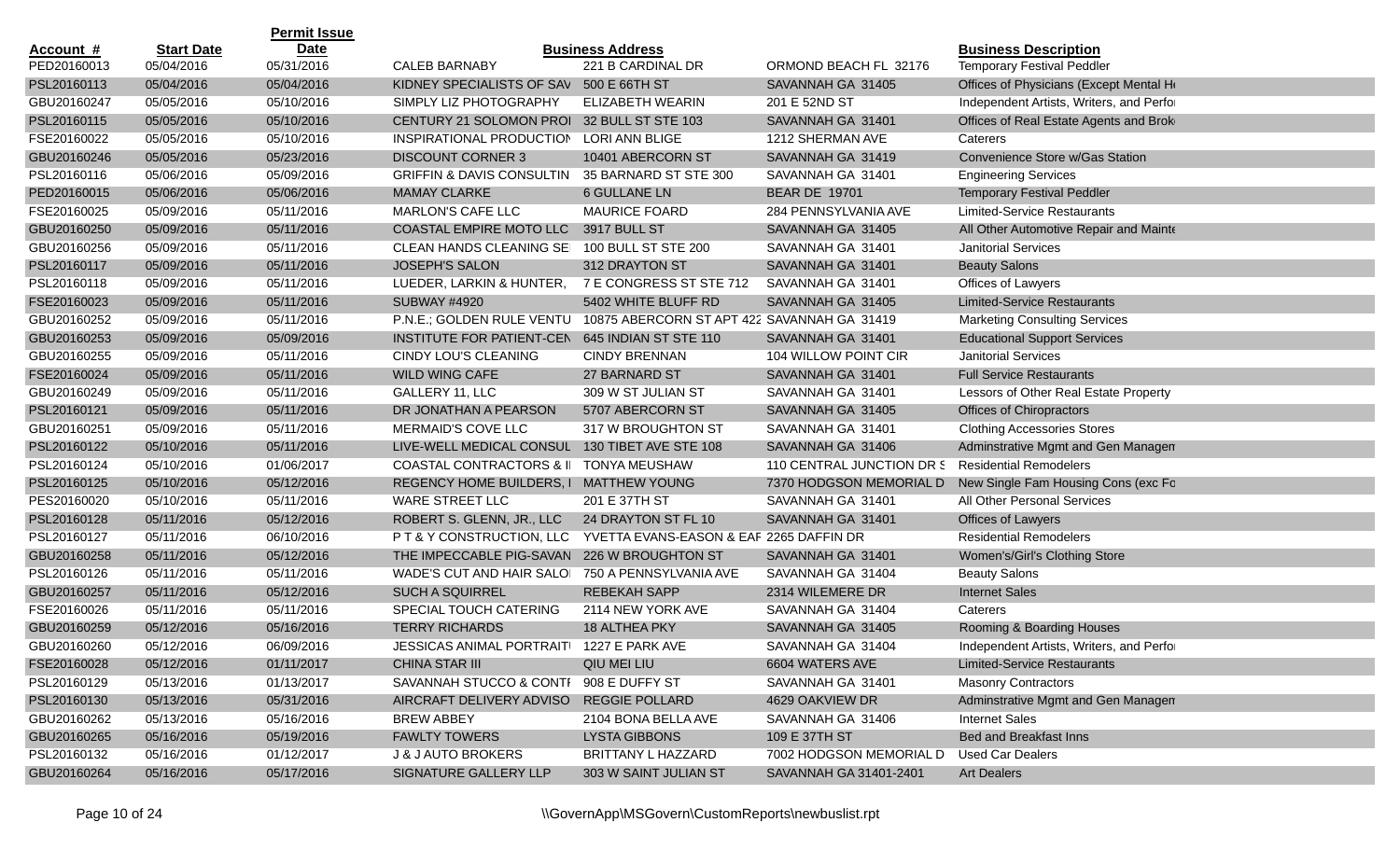|             |                   | <b>Permit Issue</b> |                                                                    |                                               |                                                    |                                        |
|-------------|-------------------|---------------------|--------------------------------------------------------------------|-----------------------------------------------|----------------------------------------------------|----------------------------------------|
| Account #   | <b>Start Date</b> | <b>Date</b>         |                                                                    | <b>Business Address</b>                       |                                                    | <b>Business Description</b>            |
| GBU20160263 | 05/16/2016        | 05/16/2016          | APOLLO PHARMACY                                                    | 418 W BROUGHTON ST                            | SAVANNAH GA 31401                                  | Pharmacies & Drug Stores               |
| FSE20160029 | 05/16/2016        | 05/19/2016          | CUP TO CUP CAFE, LLC                                               | JAMES SPANO                                   | 144 ABERCORN ST                                    | Snack and Non-Alcoholic Beverage Bar   |
| GBU20160267 | 05/17/2016        | 05/19/2016          | <b>SECOND AVENUE</b>                                               | ROSE ANN WILLIAMS                             | 418 E CHARLTON ST                                  | All Other Travel Arrangements and Res  |
| GBU20160276 | 05/17/2016        | 05/19/2016          | KIRUTUNGO PRODUCTIONS I                                            | 211 W 38TH ST                                 | SAVANNAH GA 31401                                  | Motion Picture and Video Production    |
| GBU20160266 | 05/17/2016        | 01/11/2017          | WELMONT, LLC                                                       | <b>CHARLIE CROSBY</b>                         | 1930 MONTGOMERY ST                                 | <b>Art Dealers</b>                     |
| GBU20160268 | 05/17/2016        | 05/19/2016          | FREEDOM'S JOURNAL                                                  |                                               | YUSUF SHABAZZ & ESTELLA 2611 MARTIN LUTHER KING JI | <b>All Other Publishers</b>            |
| GBU20160274 | 05/18/2016        | 01/09/2017          | FIVE POINT BEVERAGES                                               | <b>NAYAN PATEL</b>                            | 2103 SKIDAWAY RD                                   | Beer, Wine, & Liquor Stores            |
| GBU20160273 | 05/18/2016        | 05/19/2016          | RODRIGUEZ BUSINESS MAN/                                            | <b>SARAHI RODRIGUEZ</b>                       | 515 PENNSYLVANIA AVE APT T                         | <b>Office Administrative Services</b>  |
| PED20160016 | 05/18/2016        | 05/18/2016          | <b>SHAWN SCOTT</b>                                                 | 233 WILD ROSE DR                              | GUYTON GA 31312                                    | <b>Temporary Festival Peddler</b>      |
| PED20160018 | 05/18/2016        | 05/18/2016          | <b>JENNIFER SCHILDECKER</b>                                        | 2972 WHITBY DR                                | DORAVILLE GA 30340                                 | <b>Temporary Festival Peddler</b>      |
| PED20160017 | 05/18/2016        | 05/31/2016          | <b>TATIANA LEUCK</b>                                               | 12410 MORRIS RD                               | ALPHARETTA GA 30005                                | <b>Temporary Festival Peddler</b>      |
| GBU20160270 | 05/18/2016        | 05/19/2016          | JANIQUE'S CLEANING SERVI( WHITNEY SAULSBERRY                       |                                               | 706 TUTEN AVE                                      | <b>Janitorial Services</b>             |
| GBU20160272 | 05/18/2016        | 05/19/2016          | HAWG SCOOTERS 2 LLC                                                | 2204 SKIDAWAY RD                              | SAVANNAH GA 31406                                  | Motorcycle Dealer                      |
| PED20160019 | 05/18/2016        | 05/18/2016          | <b>BONNIE O'KEEFFE</b>                                             | 86208 FIELDSTONE DR                           | <b>YULEE FL 32097</b>                              | <b>Temporary Festival Peddler</b>      |
| GBU20160278 | 05/19/2016        | 05/31/2016          | <b>MARY K'S PLACE</b>                                              | 313 E YORK ST                                 | SAVANNAH GA 31401                                  | All Other Traveler Accomodation        |
| GBU20160277 | 05/19/2016        | 05/19/2016          | FIRST CHOICE COMMERCIAL                                            | 126 TIBET AVE APT A2                          | SAVANNAH GA 31406                                  | <b>Janitorial Services</b>             |
| PES20160021 | 05/19/2016        | 05/19/2016          | BRAZILIAN WAX AND SPA BY (                                         | <b>CLAUDINEIA RISSARDI</b>                    | 7805 ABERCORN ST UNIT 74                           | Other Personal Care Services (Baths, s |
| PSL20160137 | 05/20/2016        | 05/23/2016          | A-1 SIGNS & GRAPHICS                                               | <b>JERRY F JOHNSON</b>                        | 1610 4TH AVE                                       | All Other Specialty Trade Contractors  |
| PSL20160136 | 05/20/2016        | 05/20/2016          | <b>KF ROSS PC</b>                                                  | 311 E YORK ST                                 | SAVANNAH GA 31401                                  | Offices of Lawyers                     |
| PSL20160135 | 05/20/2016        | 05/23/2016          | <b>REGIONAL CEILINGS, INC</b>                                      | <b>ARTHUR POUNCEY</b>                         | 21215 STATE HWY 181                                | <b>Masonry Contractors</b>             |
| PSL20160139 | 05/22/2016        | 05/24/2016          | <b>MIDTOWN AUTO BROKERS</b>                                        | 6605 ABERCORN ST STE 214( SAVANNAH GA 31419   |                                                    | <b>Used Car Dealers</b>                |
| CAF20160014 | 05/23/2016        | 05/24/2016          | HOWELL HOME CARE SERVIC                                            | CARMEN HOWELL & DREAME 1402 ADDIE B. BYERS DR |                                                    | Home Health Care Services              |
| GBU20160281 | 05/23/2016        | 05/24/2016          | PORT APPARAL                                                       | JAMAL SARABIAN DEMERY SI 504 W 42ND ST        |                                                    | <b>Family Clothing Stores</b>          |
| GBU20160280 | 05/23/2016        | 05/24/2016          | ALTON LANE, INC                                                    | 223 W BROUGHTON ST                            | SAVANNAH GA 31401                                  | Men's Clothing Stores                  |
| TRA20160027 | 05/23/2016        | 05/24/2016          | MY CITY SAVANNAH TOUR                                              | NORMAN HUGLEY                                 | 548 E DUFFY ST                                     | <b>Tour Operators</b>                  |
| WAT20160015 | 05/23/2016        | 06/06/2016          | ELLE LANDSCAPES, LLC                                               | <b>ELLISON HELMLY</b>                         | 820 ABERCORN ST                                    | <b>Landscaping Services</b>            |
| GBU20160282 | 05/24/2016        | 05/26/2016          | VALIANTS RACING, LLC                                               | <b>ECHAN XU</b>                               | 7602 WATERS AVE STE 100                            | <b>Internet Sales</b>                  |
| GBU20160283 | 05/24/2016        | 05/26/2016          | <b>QUICK MART</b>                                                  | 4906 PAULSEN ST                               | SAVANNAH GA 31405                                  | Convenience Store w/Gas Station        |
| TRA20160028 | 05/24/2016        | 05/26/2016          | SPECTRAL SAVANNAH LLC                                              | ORLIN REYNOLDS                                | 534 E HUNTINGDON ST                                | <b>Tour Operators</b>                  |
| GBU20160285 | 05/25/2016        | 05/26/2016          | SAVANNAH MUSICIAN'S INSTI                                          | 15 E MONTGOMERY CROSS F SAVANNAH GA 31406     |                                                    | <b>Fine Arts Schools</b>               |
| CAF20160015 | 05/26/2016        | 05/26/2016          | MYRACLE HANDS HOME HEA 1721 E 39TH ST                              |                                               | SAVANNAH GA 31404                                  | Home Health Care Services              |
| GBU20160286 | 05/26/2016        | 05/31/2016          | MERLE NORMAN COSMETICS 7805 ABERCORN ST UNIT 25 SAVANNAH GA 31406  |                                               |                                                    | Cosmetics, Beauty Supplies, and Perfu  |
| GBU20160288 | 05/26/2016        | 05/26/2016          | WHALEY FOODSERVICE LLC 109-A OWENS INDUSTRIAL DF SAVANNAH GA 31404 |                                               |                                                    | Comm/Ind Mach/Equipm Repair and M      |
| GBU20160287 | 05/26/2016        | 01/09/2017          | <b>DISCOUNT CORNER</b>                                             | 1 E DERENNE AVE                               | SAVANNAH GA 31405                                  | Convenience Store w/Gas Station        |
| PSL20160140 | 05/26/2016        | 05/31/2016          | PARLOR BLOW DRY BAR                                                | 5521 ABERCORN ST STE 300 SAVANNAH GA 31405    |                                                    | <b>Beauty Salons</b>                   |
| GBU20160291 | 05/27/2016        | 06/29/2016          | <b>JASON POLLI</b>                                                 | 227 W BROUGHTON ST UNIT I SAVANNAH GA 31401   |                                                    | All Other Traveler Accomodation        |
| GBU20160289 | 05/27/2016        |                     | THE COACH HOUSE                                                    | 402 PARK AVE E UNIT C                         | SAVANNAH GA 31401                                  | All Other Traveler Accomodation        |
| TRA20160030 | 05/27/2016        | 01/11/2017          | INNOVATIVE COURIER SOLUT                                           | 202 BOURNE BLVD STE 120                       | SAVANNAH GA 31415                                  | General Freight Trucking, Local        |
| PSL20160143 | 05/27/2016        | 07/05/2016          | FRONTIER CONCRETE & MAS                                            | 300 BULL ST STE 200-B                         | SAVANNAH GA 31401                                  | Poured Concrete Foundation & Structui  |
| PSL20160141 | 05/27/2016        | 05/27/2016          | <b>GRANT POOL RENOVATIONS</b>                                      | <b>16 VENTURA BLVD</b>                        | SAVANNAH GA 31419                                  | <b>Residential Remodelers</b>          |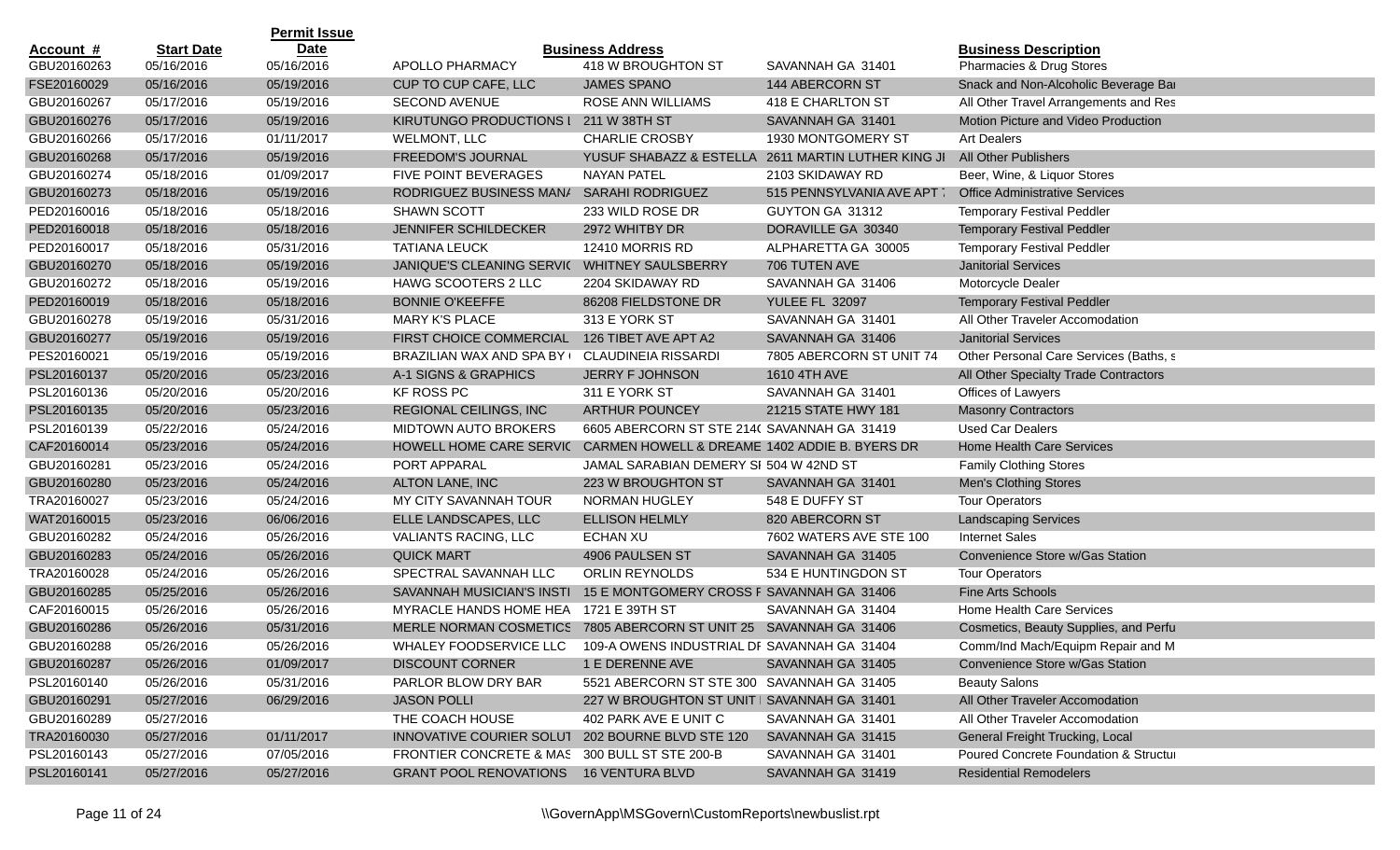|                  |                   | <b>Permit Issue</b> |                                                                        |                                              |                          |                                                |
|------------------|-------------------|---------------------|------------------------------------------------------------------------|----------------------------------------------|--------------------------|------------------------------------------------|
| <u>Account #</u> | <b>Start Date</b> | <b>Date</b>         |                                                                        | <b>Business Address</b>                      |                          | <b>Business Description</b>                    |
| WAT20160016      | 05/27/2016        | 05/31/2016          | <b>GATES LAWNCARE</b>                                                  | DONALD GATES                                 | 1926 TOOMER ST           | <b>Landscaping Services</b>                    |
| GBU20160290      | 05/27/2016        | 06/29/2016          | THE BRASS BELLE                                                        | <b>EMILY BRAZEALE</b>                        | 201 E CHARLTON ST        | Women's/Girl's Clothing Store                  |
| PSL20160144      | 05/27/2016        | 06/06/2016          | AUTO PRO SALES LLC                                                     | NIKOLAY STOYANOV                             | 3810 OGEECHEE RD         | <b>Used Car Dealers</b>                        |
| PSL20160133      | 05/28/2016        | 05/18/2016          | HAIR BAR SALON                                                         | 7804 ABERCORN ST STE 64                      | SAVANNAH GA 31406        | <b>Beauty Salons</b>                           |
| GBU20160295      | 05/31/2016        | 06/01/2016          | <b>CHEESECAKE MARKET</b>                                               | WILLIAM H TUTEN JR                           | 502 E RIVER ST           | All Other Miscellaneous Store Retailers        |
| GBU20160293      | 05/31/2016        | 06/01/2016          | 20 AND UNDER                                                           | <b>DOREEN ORTIZ</b>                          | 422 SHARONDALE RD        | <b>Internet Sales</b>                          |
| GBU20160294      | 05/31/2016        | 06/01/2016          | POUR SAVANNAH                                                          | ANDREW L LAWRENCE                            | 9400 ABERCORN ST APT 405 | <b>Employment Placement Agencies</b>           |
| <b>June 2016</b> |                   |                     |                                                                        |                                              |                          |                                                |
| GBU20160303      | 06/01/2016        | 06/02/2016          | SILO - BEAUFORT, LLC                                                   | 1106 E 59TH ST                               | SAVANNAH GA 31404        | <b>Internet Sales</b>                          |
| PSL20160149      | 06/01/2016        | 06/03/2016          | SAND DOLLAR ACCOUNTING                                                 | 2202 PRICE ST                                | SAVANNAH GA 31401        | <b>Offices of Certified Public Accountants</b> |
| GBU20160298      | 06/01/2016        | 06/06/2016          | ALEKSANDRA'S GIFT SHOP LI                                              | 37 ABERCORN ST                               | SAVANNAH GA 31401        | Gift Novelty & Souvenir Stores                 |
| PSL20160146      | 06/01/2016        | 06/02/2016          | DJH CONSTRUCTION                                                       | 1475 BENTON BLVD APT 735                     | SAVANNAH GA 31407        | <b>Finish Carpentry Contractors</b>            |
| GBU20160302      | 06/01/2016        | 06/02/2016          | <b>COLORSCAPES UNLIMITED</b>                                           | 505 MCLAWS ST                                | SAVANNAH GA 31405        | <b>Lawncare Services</b>                       |
| GBU20160297      | 06/01/2016        | 06/02/2016          | FAB LIFE PUBLISHING & COM                                              | 409 E MONTGOMERY CROSS SAVANNAH GA 31406     |                          | <b>Periodical Publishers</b>                   |
| GBU20160304      | 06/01/2016        | 06/06/2016          | SAND DOLLAR PROPERTY M( LISA GROOMS                                    |                                              | 2202 PRICE ST            | <b>Residential Property Managers</b>           |
| PED20160021      | 06/01/2016        | 06/02/2016          | <b>BRANDY ROWLEY</b>                                                   | <b>BBR VENTURES LLC</b>                      | ROUSAKIS RIVERFRONT PLA. | <b>Temporary Festival Peddler</b>              |
| WAT20160017      | 06/01/2016        | 06/06/2016          | LARRY'S FULL LAWNCARE & I                                              | <b>LAWRENCE GREEN</b>                        | 813 W 52ND ST            | <b>Landscaping Services</b>                    |
| GBU20160327      | 06/01/2016        | 06/21/2016          | <b>BRILLIANT WINDOWS</b>                                               | 413 E 66TH ST                                | SAVANNAH GA 31405        | <b>Janitorial Services</b>                     |
| PSL20160147      | 06/01/2016        | 06/03/2016          | BAKER PAINT & CONTRACTIN                                               | 2002 SKIDAWAY RD                             | SAVANNAH GA 31404        | Painting & Wall Covering Contractors           |
| GBU20160299      | 06/01/2016        | 06/06/2016          | KAYLEIGH INVESTORS, LLC                                                | 322 W BOLTON ST                              | SAVANNAH GA 31401        | All Other Traveler Accomodation                |
| GBU20160300      | 06/01/2016        | 06/06/2016          | 524 NICOLL ST. LLC                                                     | <b>SABINA CUSHING</b>                        | 1124 E 33RD ST           | Rooming & Boarding Houses                      |
| GBU20160336      | 06/01/2016        | 07/06/2016          | HEALTH POINTE ORTHO GEA                                                | 713 E 65TH ST                                | SAVANNAH GA 31405        | Medical, Dental & Hospital Equip/Suppl         |
| GBU20160307      | 06/02/2016        | 06/03/2016          | <b>QUIKBY</b>                                                          | 1502 BENTON BLVD APT 1020: SAVANNAH GA 31407 |                          | <b>Internet Sales</b>                          |
| PED20160023      | 06/02/2016        | 07/06/2016          | <b>ANGUS THOMPSON</b>                                                  | 5981 MAXFIELD CT                             | MANASSAS VA 20112        | <b>Temporary Festival Peddler</b>              |
| GBU20160305      | 06/02/2016        | 06/02/2016          | <b>BUILD A BRIDGE FOUNDATIOI</b>                                       | 323 W 54TH ST                                | SAVANNAH GA 31405        | Exam Preparation and Tutoring                  |
| GBU20160306      | 06/02/2016        | 07/14/2016          | TRENDSETTERS CUSTOMS L                                                 | 2310 PINETREE RD                             | SAVANNAH GA 31404        | General Automotive Repair                      |
| PSL20160148      | 06/02/2016        | 06/03/2016          | <b>ROBINSON CONSULTING &amp; BI</b>                                    | 908 PORTER ST                                | SAVANNAH GA 31415        | Adminstrative Mgmt and Gen Managen             |
| PED20160025      | 06/03/2016        | 07/06/2016          | <b>MORENIKE TYEHIMBA</b>                                               | 100 ST. GEORGE BLVD APT 5( SAVANNAH GA 31419 |                          | <b>Temporary Festival Peddler</b>              |
| PSL20160151      | 06/03/2016        | 06/03/2016          | RIVER CITY CONSTRUCTORS                                                | 2310 E 40TH ST                               | SAVANNAH GA 31404        | Commercial and Industrial Building Cor         |
| CAF20160017      | 06/03/2016        | 06/03/2016          | ALTRUS, INC                                                            | 2334 WALZ DR                                 | SAVANNAH GA 31404        | Home Health Care Services                      |
| CAF20160016      | 06/03/2016        | 06/03/2016          | ALTRUS, INC                                                            | 316 SHARONDALE RD                            | SAVANNAH GA 31419        | Home Health Care Services                      |
| PED20160024      | 06/03/2016        | 06/03/2016          | <b>KAYLA DERRICK</b>                                                   | 501 HAMRICK DR                               | BEAUFORT SC 29906        | <b>Temporary Festival Peddler</b>              |
| GBU20160310      | 06/03/2016        | 08/29/2016          | PROFESSIONAL CAR CARE                                                  | 3912 WATERS AVE APT E2                       | SAVANNAH GA 31401        | General Automotive Repair                      |
| PED20160026      | 06/06/2016        | 06/06/2016          | <b>CYDNEY VIVENTI</b>                                                  | 6301 WALDEN PARK DR                          | SAVANNAH GA 31410        | <b>Temporary Festival Peddler</b>              |
| GBU20160311      | 06/06/2016        | 06/07/2016          | U TRAVEL FUN 2 ENTERPRISI 11900 WHITE BLUFF RD APT 1 SAVANNAH GA 31419 |                                              |                          | <b>Travel Agencies</b>                         |
| PSL20160152      | 06/09/2016        | 06/09/2016          | TY WILSON LAW                                                          | 1 BULL ST STE 305                            | SAVANNAH GA 31401        | Offices of Lawyers                             |
| GBU20160312      | 06/09/2016        | 06/09/2016          | <b>BKUSHI</b>                                                          | 2102 BONA BELLA AVE                          | SAVANNAH GA 31406        | <b>Convenience Stores</b>                      |
| FSE20160033      | 06/09/2016        | 06/09/2016          | CITY IN THE SOUTH CATERIN 43 WHITAKER ST                               |                                              | SAVANNAH GA 31412        | Caterers                                       |
| FSE20160034      | 06/10/2016        | 06/13/2016          | SAVANNAH ASIAN CUISINE IN 1216 ABERCORN ST                             |                                              | SAVANNAH GA 31401        | <b>Limited-Service Restaurants</b>             |
| FSE20160038      | 06/13/2016        | 06/17/2016          | SAVANNAH SEAFOOD SHACK 116 E BROUGHTON ST                              |                                              | SAVANNAH GA 31401        | <b>Limited-Service Restaurants</b>             |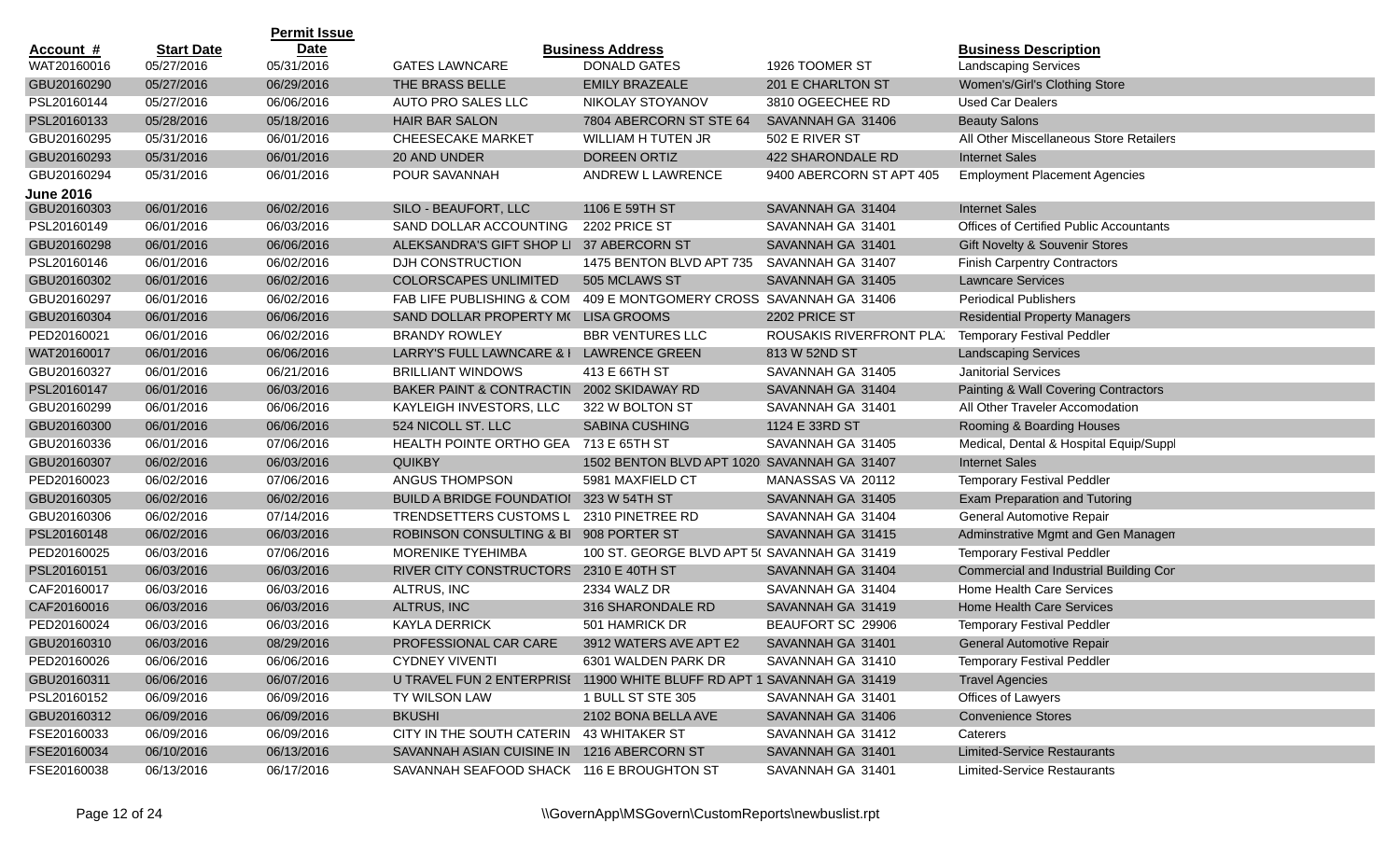|                  |                   | <b>Permit Issue</b> |                                                                    |                                                  |                       |                                            |
|------------------|-------------------|---------------------|--------------------------------------------------------------------|--------------------------------------------------|-----------------------|--------------------------------------------|
| <u>Account #</u> | <b>Start Date</b> | <b>Date</b>         |                                                                    | <b>Business Address</b>                          |                       | <b>Business Description</b>                |
| GBU20160322      | 06/14/2016        | 06/17/2016          | <b>KRISHNA FOOD MART LLC</b>                                       | 703 WHEATON ST                                   | SAVANNAH GA 31401     | Convenience Store w/Gas Station            |
| CAF20160018      | 06/14/2016        | 06/14/2016          | TOT'S LEARNING ACADEMY II                                          | 11710 LARGO DR                                   | SAVANNAH GA 31419     | <b>Child Day Care Services</b>             |
| GBU20160315      | 06/14/2016        | 06/15/2016          | KD CLEAN HOUSE CLEANING                                            | 12510 WHITE BLUFF RD UNIT SAVANNAH GA 31419      |                       | <b>Janitorial Services</b>                 |
| GBU20160313      | 06/14/2016        | 07/06/2016          | ROBERT J. BILBROUGH, JR., I                                        | 349 BROAD ST E                                   | SAVANNAH GA 31401     | All Other Traveler Accomodation            |
| GBU20160329      | 06/15/2016        | 07/06/2016          | <b>VANS #484</b>                                                   | 7804 ABERCORN ST UNIT 31                         | SAVANNAH GA 31406     | <b>Shoe Stores</b>                         |
| GBU20160316      | 06/15/2016        | 06/15/2016          | SAVANNAH CANDLE CO                                                 | 502 E RIVER ST                                   | SAVANNAH GA 31401     | All Other Miscellaneous Store Retailers    |
| PSL20160155      | 06/15/2016        | 06/15/2016          | PHILLIPS & CARSON                                                  | 420 W BROUGHTON ST FL 2 SAVANNAH GA 31401        |                       | Offices of Lawyers                         |
| FSE20160036      | 06/15/2016        | 06/15/2016          | PALMETTO POPS                                                      | 7804 ABERCORN ST                                 | SAVANNAH GA 31406     | Ice Cream and Frozen Dessert Manufa        |
| GBU20160317      | 06/15/2016        | 01/05/2017          | <b>MICKEY'S BEVERAGE</b>                                           | 2714 MONTOMERY ST                                | SAVANNAH GA 31405     | Beer, Wine, & Liquor Stores                |
| FSE20160035      | 06/15/2016        | 06/15/2016          | PIZZA HUT 317285                                                   | 318 MALL BLVD                                    | SAVANNAH GA 31406     | <b>Limited-Service Restaurants</b>         |
| PSL20160158      | 06/15/2016        | 06/15/2016          | <b>INTEGRATED POWER CONNE</b>                                      | 1032 ALLEN AVE                                   | SAVANNAH GA 31415     | Elect Contractors/Oth Wiring Install Cor   |
| PSL20160161      | 06/16/2016        | 06/17/2016          | PANUELO PRO PAINTING LLC                                           | 2206 E 62ND ST                                   | SAVANNAH GA 31404     | Painting & Wall Covering Contractors       |
| PSL20160159      | 06/16/2016        | 06/16/2016          | <b>MARTIN J BRATCHER</b>                                           | 2859 WOODLAND PARK DR                            | MT. PLEASANT SC 29466 | Plumbing, Heating, A/C Contractors         |
| GBU20160321      | 06/16/2016        | 01/13/2017          | MILU BEVERAGE                                                      | 1320 W BAY ST                                    | SAVANNAH GA 31415     | Beer, Wine, & Liquor Stores                |
| PED20160027      | 06/16/2016        | 06/17/2016          | OPTIMUM WATER SOLUTION: 6409 ABERCORN ST STE B-2 SAVANNAH GA 31405 |                                                  |                       | <b>Other Direct Selling Establishments</b> |
| FSE20160037      | 06/16/2016        | 06/16/2016          | <b>RUSTY DOGS BBQ</b>                                              | 8406 WHITE BLUFF RD                              | SAVANNAH GA 31406     | <b>Limited-Service Restaurants</b>         |
| GBU20160320      | 06/16/2016        | 06/16/2016          | <b>WATERS FOOD MART</b>                                            | 1602 WATERS AVE                                  | SAVANNAH GA 31404     | <b>Convenience Stores</b>                  |
| PSL20160160      | 06/16/2016        | 06/16/2016          | THOMPSON ELECTRIC, LLC                                             | 608 SEABOARD ST                                  | MYRTLE BEACH SC 29577 | Elect Contractors/Oth Wiring Install Cor   |
| CAF20160019      | 06/17/2016        | 06/17/2016          | FAVOR OF FAVOR LLC                                                 | 203 VAN NUYS BLVD                                | SAVANNAH GA 31419     | Res Intellectual and Develop Disability    |
| GBU20160324      | 06/17/2016        | 06/17/2016          | POCKET CHANGE CONVENIE                                             | 1504 GEORGIA AVE                                 | SAVANNAH GA 31404     | <b>Convenience Stores</b>                  |
| PED20160028      | 06/17/2016        | 06/17/2016          | FIRE RAINE STUDIO                                                  | NANCY & STAN BRUNS                               | 115 E RIVER ST        | <b>Other Direct Selling Establishments</b> |
| GBU20160325      | 06/17/2016        | 06/23/2016          | <b>ERCLEANING</b>                                                  | 29 BURKE AVE                                     | SAVANNAH GA 31408     | <b>Janitorial Services</b>                 |
| GBU20160323      | 06/17/2016        | 06/17/2016          | PIER COMMERCIAL REAL EST                                           | 5105 PAULSEN ST STE 200                          | SAVANNAH GA 31405     | Nonresidential Property Managers           |
| PED20160031      | 06/20/2016        | 06/20/2016          | JENNI'S TREATS ON THE STR                                          | 501 POINTE SOUTH DR                              | SAVANNAH GA 31410     | <b>Other Direct Selling Establishments</b> |
| PSL20160163      | 06/20/2016        | 06/23/2016          | 720 BEAUTY SALON                                                   | 720 W OGLETHORPE AVE                             | SAVANNAH GA 31405     | <b>Beauty Salons</b>                       |
| PED20160029      | 06/20/2016        | 06/23/2016          | <b>TNT FIREWORKS</b>                                               | 7805 ABERCORN ST 1                               | SAVANNAH GA 31406     | Other Direct Selling Establishments        |
| PES20160022      | 06/20/2016        | 06/21/2016          | RHINES FLORIST & EVENTS                                            | 1526 FORSYTH RD                                  | SAVANNAH GA 31406     | All Other Personal Services                |
| TRA20160031      | 06/20/2016        | 06/23/2016          | AMEN TRANSPORTATION                                                | MICHAEL FIELDS                                   | 2103 AUGUSTA AVE      | All Other Transit and Ground Passenge      |
| GBU20160326      | 06/20/2016        | 06/30/2016          | <b>JUNE ALSTON</b>                                                 | <b>CARRIAGE HOUSE</b>                            | 519 E JONES ST        | All Other Traveler Accomodation            |
| GBU20160328      | 06/20/2016        | 06/23/2016          | AWN TOP OF IT                                                      | PAUL CONROY                                      | 154 PINE VALLEY RD    | Other Services to Buildings and Dwellir    |
| PED20160030      | 06/20/2016        | 06/23/2016          | DEBRA'S ODYSSEY, LLC                                               | <b>GORDON &amp; DEBRA DENNEY</b>                 | 102 STONEWALL DR      | <b>Other Direct Selling Establishments</b> |
| TRA20160032      | 06/21/2016        | 06/22/2016          | <b>COREY TRUCKING</b>                                              | 137 SHADY GROVE LN                               | SAVANNAH GA 31419     | General Freight Trucking, Local            |
| FSE20160039      | 06/21/2016        | 06/24/2016          | TOTALLY AWESOME BAR LLC 107 B WHITAKER ST                          |                                                  | SAVANNAH GA 31401     | Drinking Places (Alcoholic Beverages)      |
| PSL20160162      | 06/22/2016        | 06/23/2016          | SJC MEDICAL GROUP INC                                              | D/B/A H. DORSEY FLANDERS, 836 E 65TH ST BLDG 1   |                       | Offices of Physicians (Except Mental He    |
| GBU20160334      | 06/23/2016        | 07/06/2016          | HENRY STREET RENTALS                                               | 518 E HENRY ST APT B                             | SAVANNAH GA 31401     | All Other Traveler Accomodation            |
| GBU20160333      | 06/23/2016        | 07/06/2016          | POUR CLEAN DRAFT SERVICI 711 S WILLIAMSBURG RD                     |                                                  | SAVANNAH GA 31419     | All Other Support Services                 |
| PSL20160165      | 06/23/2016        | 06/23/2016          | STEVEN SPOON CONSTRUCT STEVEN SPOON                                |                                                  | 1624 E 51ST ST        | <b>Residential Remodelers</b>              |
| GBU20160332      | 06/23/2016        | 07/01/2016          | SAVANNAH WINE CELLAR                                               | NICHOLAS & BRIDGET MICHA 5500 ABERCORN ST STE 40 |                       | Beer, Wine, & Liquor Stores                |
| FSE20160040      | 06/24/2016        | 06/27/2016          | SAVANNAH BANANAS                                                   | 1401 E VICTORY DR                                | SAVANNAH GA 31404     | <b>Limited-Service Restaurants</b>         |
| GBU20160335      | 06/24/2016        | 06/27/2016          | HVN, INC                                                           | <b>VALERIE NASHAR</b>                            | 2201 WATERS AVE       | <b>Electronic Stores</b>                   |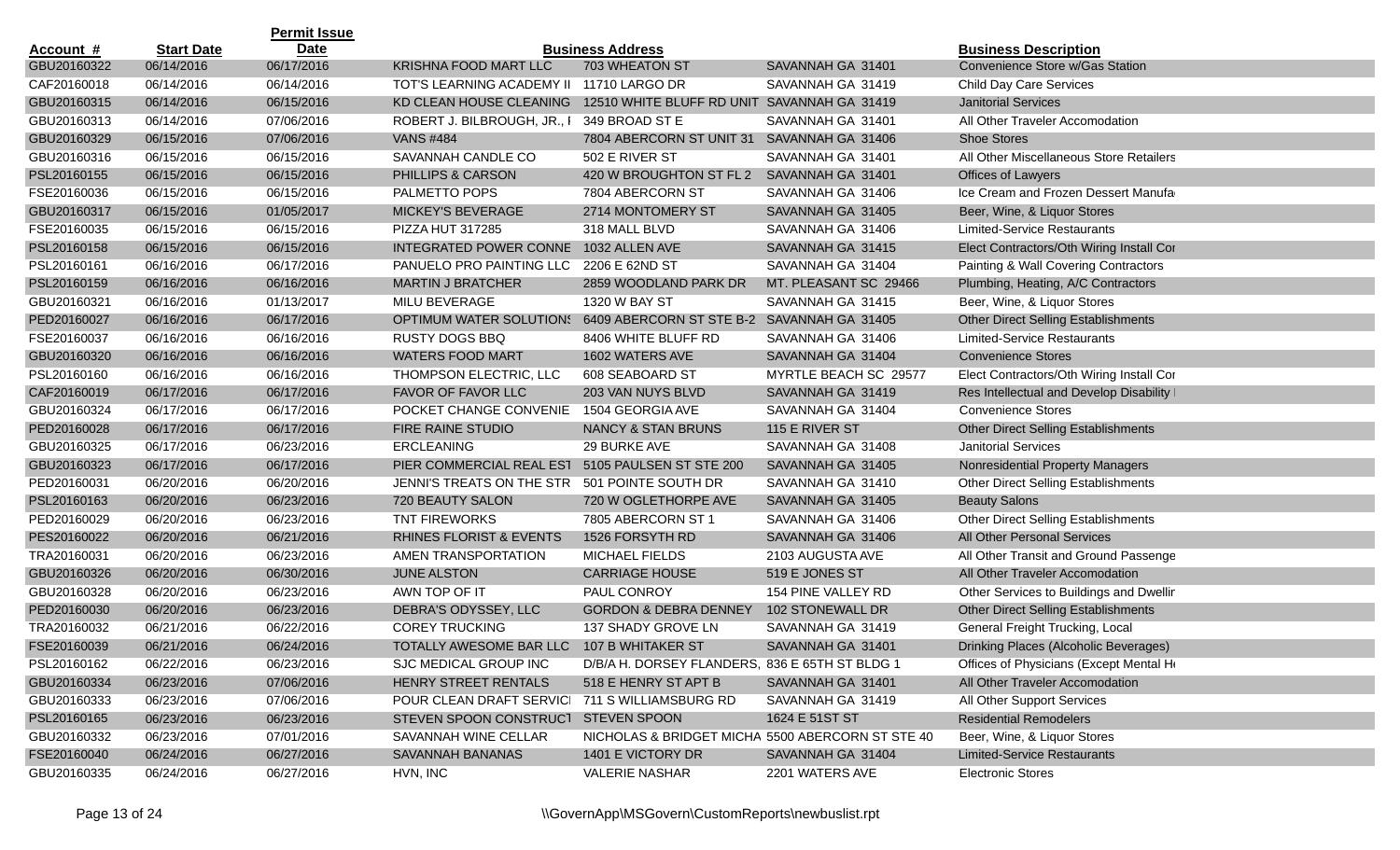|                  |                   | <b>Permit Issue</b> |                                           |                                             |                           |                                              |
|------------------|-------------------|---------------------|-------------------------------------------|---------------------------------------------|---------------------------|----------------------------------------------|
| <u>Account #</u> | <b>Start Date</b> | <b>Date</b>         |                                           | <b>Business Address</b>                     |                           | <b>Business Description</b>                  |
| FSE20160041      | 06/24/2016        | 01/09/2017          | ONE EYED LIZZIES                          | 417 E RIVER ST                              | SAVANNAH GA 31401         | <b>Full Service Restaurants</b>              |
| PSL20160166      | 06/28/2016        | 06/30/2016          | CORE CONSULTING & DEVEL                   | 216 W BROUGHTON ST STE 3 SAVANNAH GA 31401  |                           | Adminstrative Mgmt and Gen Managen           |
| PSL20160167      | 06/28/2016        | 06/30/2016          | SOUTHEASTERN SUCCESS C                    | 3025 BULL ST STE 259                        | SAVANNAH GA 31405         | Other Individual & Family Services           |
| GBU20160337      | 06/28/2016        | 06/30/2016          | LULU AND COCO CUSTOM IN                   | 714 MALL BLVD STE 5                         | SAVANNAH GA 31406         | Cut and Sew Apparel Contractors              |
| GBU20160339      | 06/30/2016        | 07/06/2016          | JASON-MANCHESTER PHOTC                    | 102 ARCHWOOD DR                             | SAVANNAH GA 31407         | Independent Artists, Writers, and Perfor     |
| GBU20160338      | 06/30/2016        | 06/30/2016          | ONL-RBW LOGISTICS LLC                     | 239 JIMMY DELOACH PKWY                      | SAVANNAH GA 31408         | General Warehousing and Storage              |
| <b>July 2016</b> |                   |                     |                                           |                                             |                           |                                              |
| GBU20160343      | 07/01/2016        | 07/22/2016          | <b>MISSY'S MAIDS</b>                      | 2265 DAFFIN DR                              | SAVANNAH GA 31404         | <b>Janitorial Services</b>                   |
| GBU20160341      | 07/01/2016        | 07/29/2016          | <b>CHRIS BARRY</b>                        | 106 W 36TH ST                               | SAVANNAH GA 31401         | Bed and Breakfast Inns                       |
| PSL20160170      | 07/01/2016        | 07/13/2016          | <b>HOWELL HVAC LLC</b>                    | <b>MIKE HOWELL</b>                          | <b>123 BLUEWATER TRL</b>  | Plumbing, Heating, A/C Contractors           |
| GBU20160344      | 07/01/2016        | 07/06/2016          | SPARKING CLEANING SERVIC                  | QUANTINA WILLIAMS                           | 2129 MOSLEY ST            | <b>Janitorial Services</b>                   |
| PSL20160168      | 07/01/2016        | 07/01/2016          | <b>EVA DESIGN HOUSE</b>                   | 415 W BOUNDARY ST                           | SAVANNAH GA 31401         | <b>Marketing Consulting Services</b>         |
| PSL20160169      | 07/01/2016        | 07/01/2016          | BUTTERFLY EFFECT HAIR SA                  | 8610 WHITE BLUFF RD                         | SAVANNAH GA 31406         | <b>Beauty Salons</b>                         |
| GBU20160342      | 07/01/2016        | 07/01/2016          | S & E CLEANING CREATION                   | 2800 CAPITAL ST APT 49B                     | SAVANNAH GA 31404         | <b>Janitorial Services</b>                   |
| FSE20160042      | 07/01/2016        | 09/06/2016          | <b>ELAN/PSYCO CIRCUS</b>                  | 301 WILLIAMSON ST                           | SAVANNAH GA 31401         | Caterers                                     |
| UME20160003      | 07/01/2016        | 07/01/2016          | HOME AGAIN CONSIGNMENT                    | <b>MARIE MCCALL</b>                         | 2128 E VICTORY DR         | <b>Used Merchandise Stores</b>               |
| GBU20160363      | 07/01/2016        | 07/18/2016          | <b>SUE'S ALTERATION</b>                   | 107 E MONTGOMERY CROSS SAVANNAH GA 31406    |                           | Other Personal and Household Goods           |
| GBU20160350      | 07/05/2016        | 07/07/2016          | <b>ETHAN ALLEN</b>                        | 5525 ABERCORN ST STE 78                     | SAVANNAH GA 31405         | <b>Furniture Stores</b>                      |
| GBU20160348      | 07/05/2016        | 07/05/2016          | <b>MAVRO MANOR</b>                        | 608 HABERSHAM ST                            | SAVANNAH GA 31401         | Bed and Breakfast Inns                       |
| GBU20160349      | 07/05/2016        | 07/08/2016          | PHOTOS BY RICH BURKHART                   | 6605 ABERCORN ST STE 210F SAVANNAH GA 31405 |                           | Independent Artists, Writers, and Perfor     |
| PSL20160171      | 07/05/2016        | 07/08/2016          | FETCH CANINE REHAB                        | 335 STEPHENSON AVE                          | SAVANNAH GA 31405         | <b>Veterinary Services</b>                   |
| GBU20160346      | 07/05/2016        | 07/05/2016          | SJP VENTURES LLC                          | 543 E HARRIS ST                             | SAVANNAH GA 31401         | All Other Traveler Accomodation              |
| GBU20160345      | 07/05/2016        | 07/05/2016          | <b>CORNERSTONE MINERALS LI</b>            | <b>36 WHITAKER ST</b>                       | SAVANNAH GA 31401         | Jewelry Stores                               |
| PSL20160172      | 07/06/2016        | 07/07/2016          | SJ ELECTROPHYSIOLOGY                      | 1326 EISENHOWER DR                          | BLDG 2, 1ST FLOOR, HALLWA | Offices of Physicians (Except Mental He      |
| GBU20160352      | 07/06/2016        | 07/07/2016          | JEFF'S RENOVATION AND REI                 | 1220 E 31ST ST                              | SAVANNAH GA 31404         | Other Activities Related to Real Estate      |
| PSL20160173      | 07/06/2016        | 01/11/2017          | <b>COMPLETE PROPERTY SERV</b>             | 3202 HAZEL ST                               | SAVANNAH GA 31404         | <b>Residential Remodelers</b>                |
| GBU20160356      | 07/07/2016        | 07/08/2016          | BLEU JEAN BOUTIQUE AND                    | BLEU DOOR FURNITURE & IN 14 W JONES ST      |                           | <b>Furniture Stores</b>                      |
| GBU20160353      | 07/07/2016        | 07/08/2016          | SOUTH SIDE PRESSURE WAS                   | 323 1/2 A EUGENE ST                         | SAVANNAH GA 31406         | Other Services to Buildings and Dwellir      |
| AMU20160001      | 07/07/2016        | 07/08/2016          | SAVANNAH HISTORY RUN LL(815 E VICTORY DR  |                                             | SAVANNAH GA 31405         | All Other Amusement & Recreation Indu        |
| GBU20160383      | 07/08/2016        | 07/27/2016          | <b>BLUEMERCURY</b>                        | 110 W BROUGHTON ST                          | SAVANNAH GA 31401         | Cosmetics, Beauty Supplies, and Perfu        |
| PSL20160174      | 07/08/2016        | 07/08/2016          | J & S IRON WORK SPECIALIST                | 41 GOETHE RD STE C                          | BLUFFTON SC 29910         | All Other Specialty Trade Contractors        |
| GBU20160357      | 07/08/2016        | 07/08/2016          | <b>EDWARD JONES</b>                       | 6600 ABERCORN ST STE 203 SAVANNAH GA 31406  |                           | <b>Investment Banking and Securities Dea</b> |
| GBU20160358      | 07/08/2016        | 07/08/2016          | ET GOLD                                   | <b>ELIZABETH ROBERTS</b>                    | 15 E JONES ST APT 3A      | Women's/Girl's Clothing Store                |
| WAT20160019      | 07/11/2016        | 07/13/2016          | LUXURY MOBILE AUTO DETAI ERIC R. WILLIAMS |                                             | 303 WINDSOR RD            | Car Washes                                   |
| WAT20160020      | 07/11/2016        | 08/19/2016          | <b>GIVENS DETAILING</b>                   | 1475 BENTON BLVD APT 136                    | SAVANNAH GA 31407         | Car Washes                                   |
| GBU20160361      | 07/12/2016        | 07/29/2016          | A SOUTHERN WELCOME                        | 5721 SWEETBRIAR CIR                         | SAVANNAH GA 31406         | Advertising Material Distribution Service    |
| GBU20160360      | 07/12/2016        | 07/13/2016          | <b>SAM'S CLEANING</b>                     | 2904 1/2 HOPKINS ST                         | SAVANNAH GA 31405         | <b>Janitorial Services</b>                   |
| FSE20160043      | 07/12/2016        | 07/13/2016          | TABERU JAPAN                              | 318 MALL BLVD STE 500B                      | SAVANNAH GA 31406         | <b>Limited-Service Restaurants</b>           |
| PSL20160176      | 07/12/2016        | 08/02/2016          | ONE BODY HOLISTIC CENTEF 8603 ATWOOD ST   |                                             | SAVANNAH GA 31406         | Offices of All Other Misc Health Practition  |
| FSE20160044      | 07/12/2016        | 07/12/2016          | <b>HITCH</b>                              | 300 DRAYTON ST                              | SAVANNAH GA 31401         | <b>Full Service Restaurants</b>              |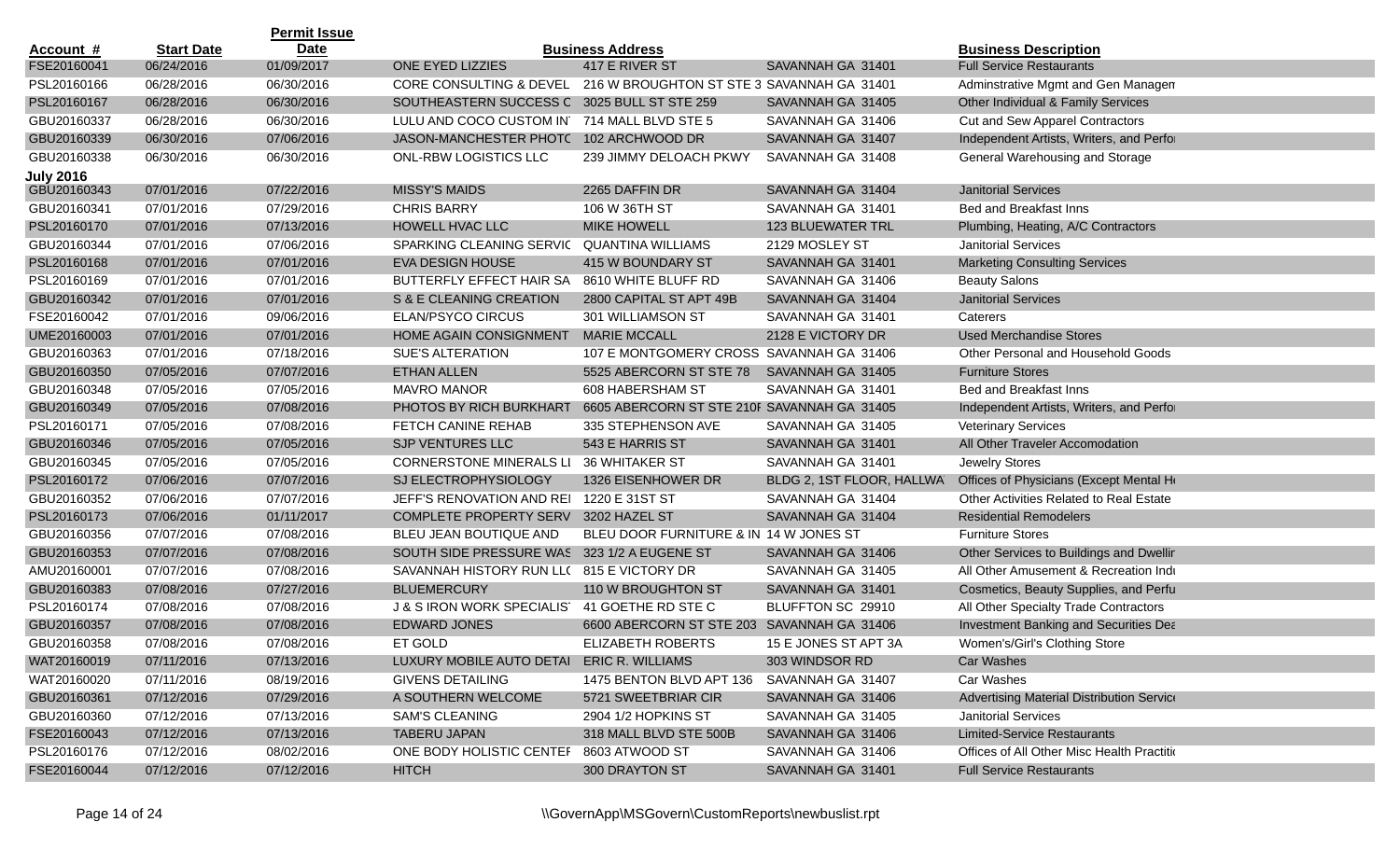|             |                   | <b>Permit Issue</b> |                                                   |                                             |                       |                                                  |
|-------------|-------------------|---------------------|---------------------------------------------------|---------------------------------------------|-----------------------|--------------------------------------------------|
| Account #   | <b>Start Date</b> | <b>Date</b>         |                                                   | <b>Business Address</b>                     |                       | <b>Business Description</b>                      |
| GBU20160359 | 07/12/2016        | 07/13/2016          | GEORGIA MARINE WAREHOU 2495 TREMONT RD            |                                             | SAVANNAH GA 31405     | General Warehousing and Storage                  |
| GBU20160362 | 07/12/2016        | 07/12/2016          | <b>BOOST MOBILE</b>                               | 7804 ABERCORN ST                            | SAVANNAH GA 31406     | Wireless Telecom Carriers (exc Satellite         |
| SSE20160001 | 07/13/2016        | 07/29/2016          | scDataCom LLC                                     | 715 E 70th ST                               | SAVANNAH GA 31405     | Security Systems Services (exc Locksn            |
| FSE20160045 | 07/13/2016        | 01/13/2017          | "FULL" LUNCH AND LATE NIGI                        | <b>35 WHITAKER ST</b>                       | SAVANNAH GA 31401     | <b>Limited-Service Restaurants</b>               |
| PSL20160178 | 07/14/2016        | 07/29/2016          | MIKE'S BATHTUB AND TILE                           | MICHAEL WILLIAMS                            | 15 BELFAIR DR         | All Other Specialty Trade Contractors            |
| GBU20160377 | 07/14/2016        | 07/27/2016          | M.A.C. COSMETICS INC                              | 113 W BROUGHTON ST                          | SAVANNAH GA 31401     | Cosmetics, Beauty Supplies, and Perfu            |
| PED20160032 | 07/14/2016        | 07/14/2016          | <b>JERRY EMMONS</b>                               | 5483 TAYLORS MILL RD                        | FORT VALLEY GA 31030  | <b>Temporary Festival Peddler</b>                |
| GBU20160365 | 07/15/2016        | 01/13/2017          | <b>MOSS AND OAK LLC</b>                           | 536 E CHARLTON ST                           | SAVANNAH GA 31401     | Lessors of Other Real Estate Property            |
| PED20160038 | 07/15/2016        | 07/15/2016          | <b>BATH FITTER</b>                                | 107 E RIVER ST                              | SAVANNAH GA 31401     | <b>Temporary Festival Peddler</b>                |
| PED20160037 | 07/15/2016        | 07/15/2016          | <b>NICOLA ROSSI</b>                               | 520 E 46TH ST APT A                         | SAVANNAH GA 31405     | <b>Temporary Festival Peddler</b>                |
| PED20160034 | 07/15/2016        | 07/29/2016          | <b>JESSICA CASHMAN</b>                            | 5008 CORAL REEF DR                          | JOHNS ISLAND SC 29458 | <b>Temporary Festival Peddler</b>                |
| PED20160033 | 07/15/2016        | 07/15/2016          | <b>GARY COVELL</b>                                | 1211 SE 36TH ST                             | SAVANNAH GA 31404     | <b>Temporary Festival Peddler</b>                |
| PED20160035 | 07/15/2016        | 07/15/2016          | LOW COUNTRY FRIOS, DBAT                           | ANDREW LAVIOLA                              | P O BOX 1094          | <b>Temporary Festival Peddler</b>                |
| PED20160036 | 07/15/2016        | 07/15/2016          | RIVER STREET BRUSH PORT                           | 204 RIVER ST                                | SAVANNAH GA 31401     | <b>Temporary Festival Peddler</b>                |
| GBU20160367 | 07/16/2016        | 07/21/2016          | KELLY FOOD STORE                                  | 1220 HABERSHAM ST                           | SAVANNAH GA 31401     | <b>Convenience Stores</b>                        |
| PSL20160180 | 07/18/2016        | 07/18/2016          | <b>BEAUTE' MARKS &amp; LOCS</b>                   | 4307 OGEECHEE RD STE 204 SAVANNAH GA 31405  |                       | <b>Beauty Salons</b>                             |
| PSL20160179 | 07/18/2016        | 01/12/2017          | HEAVENLY HAIR STUDIO SALI                         | 2001 E 58TH ST                              | SAVANNAH GA 31404     | <b>Beauty Salons</b>                             |
| GBU20160364 | 07/18/2016        | 01/06/2017          | <b>LOCUS PROPERTIES</b>                           | 711 54TH ST                                 | SAVANNAH GA 31405     | Rooming & Boarding Houses                        |
| PSL20160181 | 07/19/2016        | 07/19/2016          | ATLAS BUILDING GROUP LLC                          | 732 TUTEN BLVD                              | ESTILL SC 29918       | New Single Fam Housing Cons (exc Fo              |
| GBU20160366 | 07/19/2016        | 07/20/2016          | AWESOME MOBILE CLEANIN(1117 E 41ST ST             |                                             | SAVANNAH GA 31404     | Other Services to Buildings and Dwellir          |
| WAT20160021 | 07/19/2016        | 07/20/2016          | ROY JORGENSEN ASSOCIATE                           | 362 FORT ARGYLE RD                          | SAVANNAH GA 31419     | <b>Landscaping Services</b>                      |
| PSL20160182 | 07/20/2016        | 08/02/2016          | ONE BODY HOLISTIC CENTEF                          | 8603 ATWOOD ST                              | SAVANNAH GA 31406     | Offices of All Other Misc Health Practitio       |
| TRA20160034 | 07/20/2016        | 07/21/2016          | <b>MOBILITYWORKS</b>                              | 3938 OGEECHEE RD                            | SAVANNAH GA 31405     | Special Needs Transportation                     |
| GBU20160368 | 07/20/2016        | 07/21/2016          | WELLS FARGO ADVISORS, LL 14009 ABERCORN ST FL 1ST |                                             | SAVANNAH GA 31419     | Securities Brokerage                             |
| GBU20160370 | 07/20/2016        | 07/21/2016          | ENCRYPTION ESCAPE, LLC                            | 31 MONTGOMERY ST                            | SAVANNAH GA 31401     | Promoters of Performing Arts w/Facilitie         |
| CAF20160021 | 07/21/2016        | 07/20/2016          | PALLIATION CHOICES INC                            | 3 W PERRY ST                                | SAVANNAH GA 31401     | <b>Home Health Care Services</b>                 |
| PSL20160183 | 07/21/2016        | 07/21/2016          | <b>CONSTRUCTION MANAGEME</b>                      | 10 LINKS DR                                 | OKATIE SC 29909       | Commercial and Industrial Building Cor           |
| TRA20160035 | 07/21/2016        | 07/22/2016          | HAPPY PEOPLE TRANSPORT/                           | 613 B DRAPER ST                             | SAVANNAH GA 31401     | <b>Taxi Service</b>                              |
| GBU20160372 | 07/21/2016        | 07/21/2016          | SILVER & STONES                                   | 14045 ABERCORN ST STE 120 SAVANNAH GA 31419 |                       | Jewelry Stores                                   |
| GBU20160371 | 07/21/2016        | 07/21/2016          | <b>PLANET FITNESS</b>                             | 1100 EISENHOWER DR STE 9 SAVANNAH GA 31406  |                       | <b>Fitness &amp; Recreational Sports Centers</b> |
| GBU20160374 | 07/22/2016        | 01/09/2017          | SUCCESS IS FOR ME PROPEI                          | 1012 CLINCH ST                              | SAVANNAH GA 31405     | Rooming & Boarding Houses                        |
| PSL20160185 | 07/22/2016        | 07/22/2016          | <b>BARTON GROUP, LLC</b>                          | 304 E PARK AVE STE A                        | SAVANNAH GA 31401     | Offices of Real Estate Agents and Brok           |
| GBU20160376 | 07/22/2016        | 07/27/2016          | ALL IN COMMERICAL AND RE: 2102 DODGE AVE LOT 9    |                                             | SAVANNAH GA 31405     | <b>Janitorial Services</b>                       |
| GBU20160375 | 07/22/2016        | 01/13/2017          | SCHOLARS ACADEMY LEARN 1 JOHNSTON ST STE 1        |                                             | SAVANNAH GA 31405     | All Other Miscellaneous Schools and In           |
| CAF20160022 | 07/22/2016        | 07/22/2016          | SINCERE CARE HOME HEALT 751 BOLTON ST             |                                             | SAVANNAH GA 31401     | Home Health Care Services                        |
| GBU20160373 | 07/22/2016        | 07/22/2016          | LOYALTY CLEANING SERVICE 2102 NEW YORK AVE        |                                             | SAVANNAH GA 31404     | <b>Janitorial Services</b>                       |
| PSL20160186 | 07/25/2016        | 07/26/2016          | POLISH'D BEAUTY STUDIO                            | 7370 HODGSON MEMORIAL D SAVANNAH GA 31406   |                       | Nail Salons                                      |
| GBU20160379 | 07/26/2016        | 07/28/2016          | ZHOULEY, LLC                                      | 322 W BROUGHTON ST                          | SAVANNAH GA 31401     | All Other Traveler Accomodation                  |
| GBU20160378 | 07/26/2016        | 07/27/2016          | <b>CLARION INN AND SUITES</b>                     | 6800 ABERCORN ST                            | SAVANNAH GA 31405     | Hotels (except Casino Hotels) and Mote           |
| GBU20160380 | 07/26/2016        | 07/27/2016          | <b>BLUEWATER COLLECTIONS</b>                      | 7 N LAVIDA CT                               | SAVANNAH GA 31419     | <b>Collection Agencies</b>                       |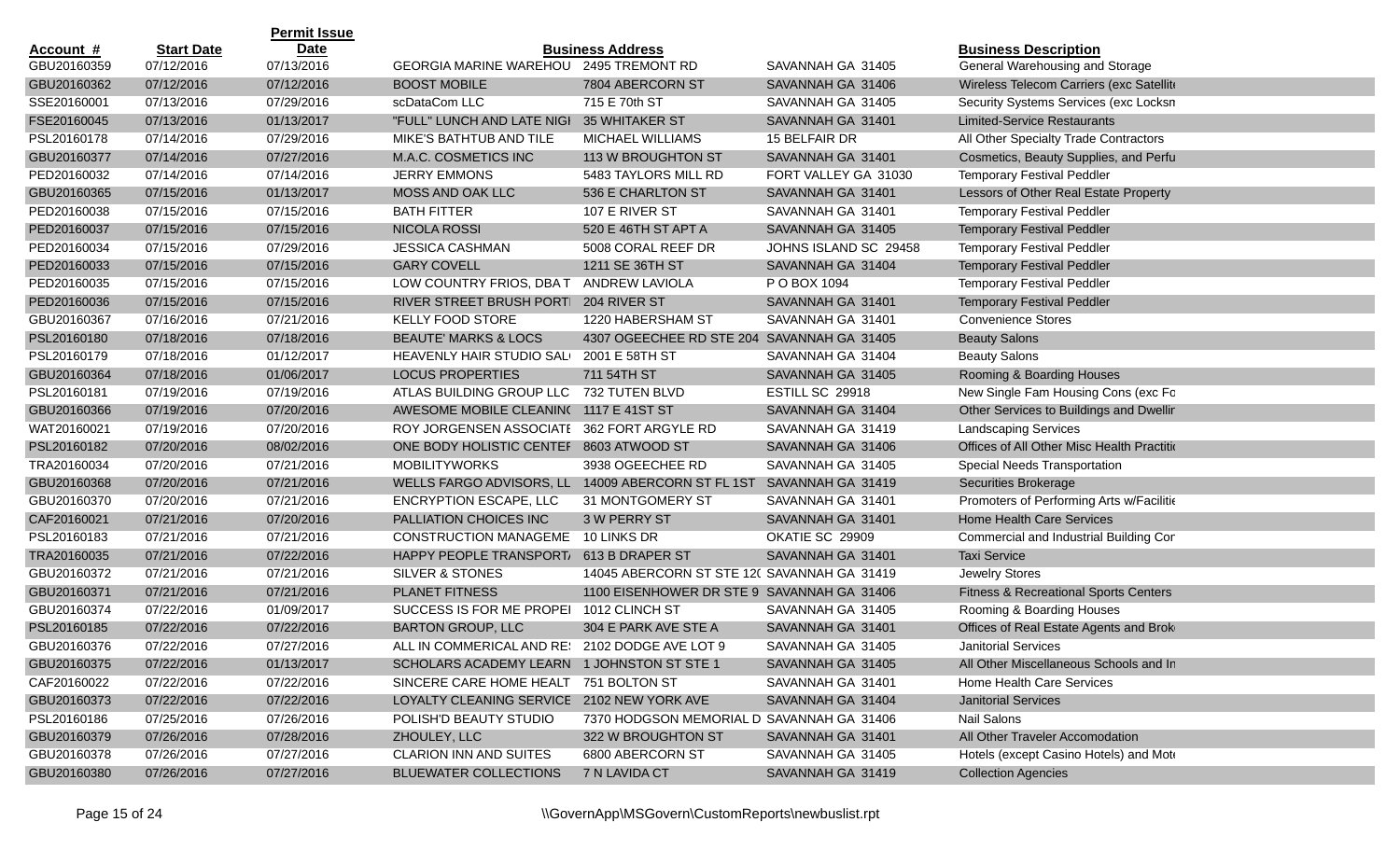|                    |                   | <b>Permit Issue</b> |                                              |                                              |                     |                                            |
|--------------------|-------------------|---------------------|----------------------------------------------|----------------------------------------------|---------------------|--------------------------------------------|
| <u>Account #</u>   | <b>Start Date</b> | <b>Date</b>         |                                              | <b>Business Address</b>                      |                     | <b>Business Description</b>                |
| GBU20160381        | 07/27/2016        | 07/29/2016          | WEST BAY HOP IN                              | 2419 W BAY ST STE A                          | SAVANNAH GA 31415   | Convenience Store w/Gas Station            |
| GBU20160382        | 07/27/2016        | 07/27/2016          | US FOODS OF GA, LLC                          | 1315 AUGUSTA AVE                             | SAVANNAH GA 31415   | <b>Convenience Stores</b>                  |
| PSL20160187        | 07/27/2016        | 07/27/2016          | SAVANNAH REAL ESTATE EXF                     | 606 NORTHBROOK RD                            | SAVANNAH GA 31419   | Offices of Real Estate Agents and Brok     |
| GBU20160384        | 07/27/2016        | 07/29/2016          | LOWER BAY ST. PROPERTIES 226 E BAY ST        |                                              | SAVANNAH GA 31401   | All Other Traveler Accomodation            |
| FSE20160046        | 07/27/2016        | 07/27/2016          | LITTLE DIDDLE'S SWEETERY                     | 111 OAKTRACE PL                              | SAVANNAH GA 31419   | <b>Retail Bakeries</b>                     |
| GBU20160388        | 07/28/2016        | 07/29/2016          | KENNETH MICHAEL SMITH                        | 208 W HUNTINGDON ST                          | SAVANNAH GA 31401   | All Other Traveler Accomodation            |
| GBU20160386        | 07/28/2016        | 07/28/2016          | <b>EMMA'S TOUCH ENTERPRISE</b>               | 6605 ABERCORN ST STE 200 SAVANNAH GA 31405   |                     | <b>Janitorial Services</b>                 |
| GBU20160385        | 07/28/2016        | 07/29/2016          | WILL HODGES CONTRACTING 204 E 39TH ST        |                                              | SAVANNAH GA 31401   | <b>Site Preparation Contractors</b>        |
| GBU20160387        | 07/28/2016        | 07/28/2016          | <b>TYRONE THORNES</b>                        | 511 W VICTORY DR                             | SAVANNAH GA 31404   | Rooming & Boarding Houses                  |
| <b>August 2016</b> |                   |                     |                                              |                                              |                     |                                            |
| GBU20160417        | 08/01/2016        | 08/25/2016          | E.G. HEID                                    | 505 E PRESIDENT ST FL LOWI SAVANNAH GA 31401 |                     | All Other Traveler Accomodation            |
| FSE20160053        | 08/01/2016        | 09/01/2016          | CHICK-FIL-A AT SAVANNAH M/                   | 14045 ABERCORN ST STE 260 SAVANNAH GA 31419  |                     | <b>Limited-Service Restaurants</b>         |
| PSL20170003        | 08/01/2016        | 01/06/2017          | DOHRMAN CONSTRUCTION F                       | 1220 E 49TH ST                               | SAVANNAH GA 31404   | Commercial and Industrial Building Cor     |
| GBU20160413        | 08/01/2016        | 08/25/2016          | HARI'S FOOD STORE, LLC                       | 2200 HABERSHAM ST                            | SAVANNAH GA 31401   | <b>Convenience Stores</b>                  |
| TRA20160016        | 08/01/2016        | 08/01/2016          | CLASSROOM W/O WALLS                          | 201 W ANDERSON                               | SAVANNAH GA 31401   | <b>Tour Operators</b>                      |
| PSL20160188        | 08/01/2016        | 01/13/2017          | <b>COMMERCE PLACE SALON</b>                  | 18 COMMERCE PLACE STE A SAVANNAH GA 31406    |                     | <b>Beauty Salons</b>                       |
| GBU20160389        | 08/01/2016        | 08/05/2016          | AMOS CLEANING COMPANY                        | 2426 E 38TH ST                               | SAVANNAH GA 31404   | <b>Janitorial Services</b>                 |
| GBU20160396        | 08/01/2016        | 08/18/2016          | <b>JAKE'S CARRIAGE HOUSE</b>                 | 411 ABERCORN ST                              | SAVANNAH GA 31401   | All Other Traveler Accomodation            |
| PSL20160190        | 08/02/2016        | 08/03/2016          | <b>GOODWYN, MILLS &amp; CAWOOI</b>           | 424 E OGLETHORPE AVE                         | SAVANNAH GA 31401   | <b>Architectural Services</b>              |
| WAT20160023        | 08/03/2016        | 08/16/2016          | WET WHIPZ CAR WASH                           | 808 1/2 WHEATON ST                           | SAVANNAH GA 31401   | Car Washes                                 |
| PSL20160192        | 08/04/2016        | 10/20/2016          | <b>B.A. STILES C &amp; C</b>                 | 530 E 41ST ST                                | SAVANNAH GA 31401   | <b>Residential Remodelers</b>              |
| GBU20160390        | 08/04/2016        | 08/04/2016          | H & M                                        | 240 W BROUGHTON ST                           | SAVANNAH GA 31401   | <b>Clothing Accessories Stores</b>         |
| GBU20160392        | 08/05/2016        | 08/05/2016          | APPLIANCE GUY'S WAREHOU                      | 5701 WHITE BLUFF RD                          | SAVANNAH GA 31405   | <b>Household Appliance Stores</b>          |
| GBU20160391        | 08/05/2016        | 01/12/2017          | IVY FUNDING TWELVE, LLC                      | 24 DRAYTON ST FL 3                           | SAVANNAH GA 31401   | Other Comm & Ind Machinery & Equip         |
| GBU20160393        | 08/05/2016        | 08/10/2016          | <b>GODS LINE CLOTHING &amp; APP.</b>         | 20 GREATWOOD WAY                             | SAVANNAH GA 31407   | <b>Family Clothing Stores</b>              |
| PSL20160196        | 08/08/2016        | 08/11/2016          | JG BEACHAM ELECTRIC LLC                      | 601 EARLY ST                                 | SAVANNAH GA 31405   | Elect Contractors/Oth Wiring Install Cor   |
| PSL20160194        | 08/08/2016        | 08/08/2016          | ROUNTREE PAINTING                            | 3808 ELMDALE AVE                             | SAVANNAH GA 31405   | Painting & Wall Covering Contractors       |
| GBU20160395        | 08/08/2016        | 08/10/2016          | MODERN TRAVEL NETWORK,                       | 205 W RIVER ST FL 2                          | SAVANNAH GA 31401   | <b>Travel Agencies</b>                     |
| GBU20160394        | 08/08/2016        | 08/08/2016          | VAUGHN'S CLEANING SERVIC 1503 CHEVY CHASE RD |                                              | SAVANNAH GA 31415   | Other Services to Buildings and Dwellir    |
| TRA20160037        | 08/10/2016        | 01/13/2017          | SAVANNAH CRUZERS LLC                         | 234 MARTIN L KING JR BLVD                    | SAVANNAH GA 31401   | All Other Amusement and Recreation Ir      |
| GBU20160399        | 08/10/2016        | 08/10/2016          | <b>LECREATION DOLLS</b>                      | <b>MANNERS AND MODELING</b>                  | 2106 KRENSON ST     | <b>Other Technical &amp; Trade Schools</b> |
| GBU20160397        | 08/10/2016        | 08/10/2016          | <b>HOLIDAY INN EXPRESS</b>                   | 11325 ABERCORN ST                            | SAVANNAH GA 31419   | Hotels (except Casino Hotels) and Mote     |
| GBU20160401        | 08/11/2016        | 08/16/2016          | <b>VIOLA'S BOUTIQUE</b>                      | 4419 CAROLINE DR APT B                       | SAVANNAH GA 31404   | <b>Family Clothing Stores</b>              |
| PED20160041        | 08/11/2016        | 08/12/2016          | JULIE EMERY                                  | 8 RIVERS BRIDGE CT                           | BULFFTON SC 29910   | <b>Temporary Festival Peddler</b>          |
| GBU20160402        | 08/11/2016        | 08/12/2016          | THORNES REALTY                               | 2207 LOUISIANA AVE                           | SAVANNAH GA 31404   | Rooming & Boarding Houses                  |
| GBU20160403        | 08/12/2016        | 08/12/2016          | <b>GROUNDED RUNNING SAVAN</b>                | 513 E OGLETHORPE AVE UNI SAVANNAH GA 31401   |                     | <b>Sporting Goods Stores</b>               |
| GBU20160404        | 08/12/2016        | 08/12/2016          | <b>SAFEGUIDE</b>                             | SAVANNAH'S PRIVATE GUIDE 1707 CHESTER ST     |                     | Other Scientific and Technical Consultir   |
| PED20160040        | 08/12/2016        | 08/12/2016          | ANKON INCENSE AND OILS                       | 1427 E ANDERSON ST                           | SAVANNAH GA 31401   | Other Direct Selling Establishments        |
| PED20160042        | 08/12/2016        | 08/18/2016          | <b>CLAYTON LANIER</b>                        | 10 N STILLWOOD CT                            | SAVANNAH GA 31419   | <b>Other Direct Selling Establishments</b> |
| TRA20160038        | 08/12/2016        | 08/25/2016          | THE BEST SAVANNAH TOUR                       | MICHAELS MEDIA LLC                           | 203 E YORK ST APT 2 | <b>Tour Operators</b>                      |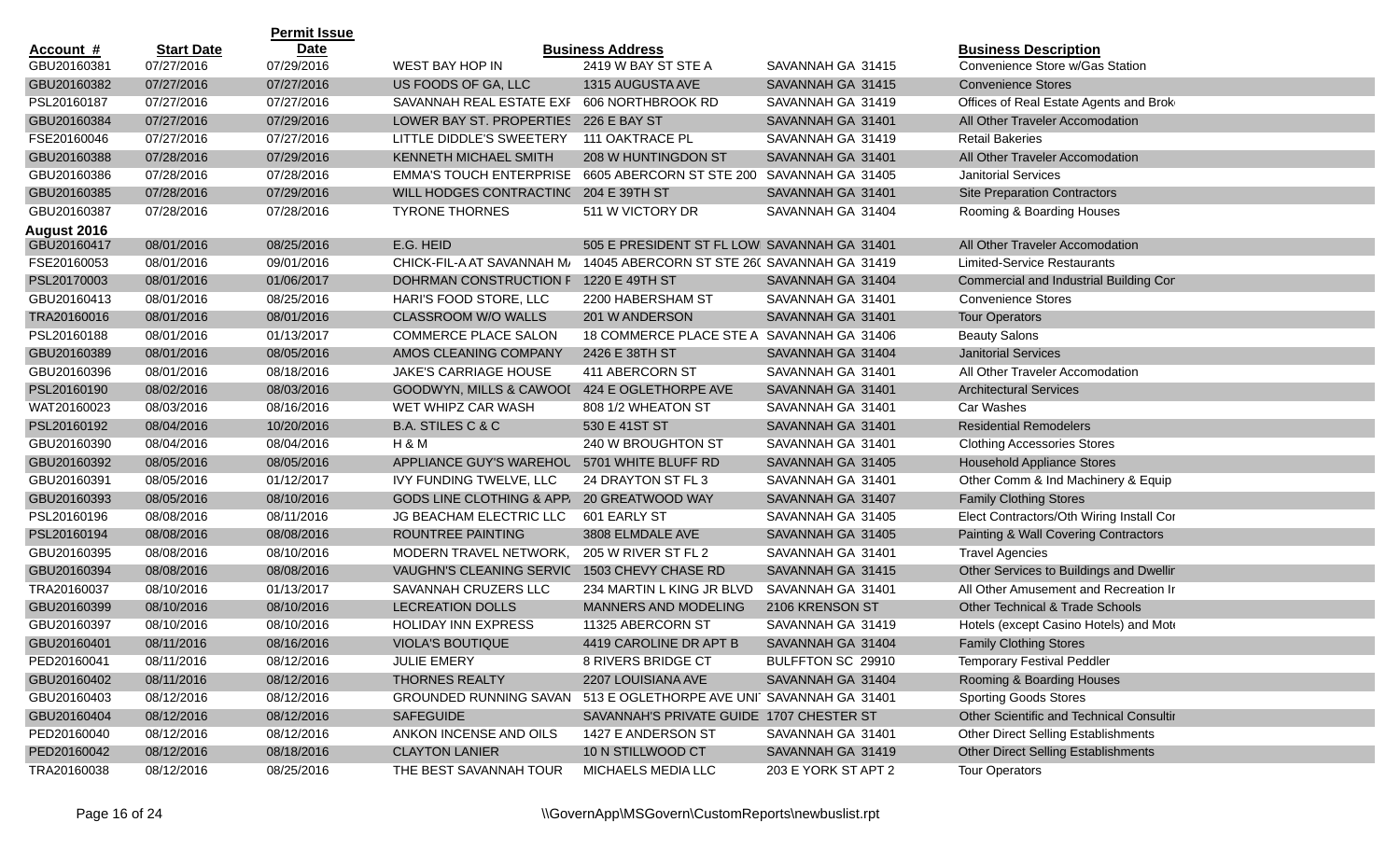|                  |                   | <b>Permit Issue</b> |                                                                         |                                             |                    |                                                  |
|------------------|-------------------|---------------------|-------------------------------------------------------------------------|---------------------------------------------|--------------------|--------------------------------------------------|
| <u>Account #</u> | <b>Start Date</b> | <b>Date</b>         |                                                                         | <b>Business Address</b>                     |                    | <b>Business Description</b>                      |
| PSL20160204      | 08/15/2016        | 01/11/2017          | <b>FIXED</b>                                                            | 2140 FLORIDA AVE                            | SAVANNAH GA 31404  | <b>Residential Remodelers</b>                    |
| PSL20160198      | 08/15/2016        | 08/16/2016          | SET IN STONE CONSTRUCTIC 16 WENTWORTH DR                                |                                             | BLUFFTON SC 29910  | <b>Masonry Contractors</b>                       |
| PED20160044      | 08/15/2016        | 08/26/2016          | DO ME A FAVOUR: SAVANNAH                                                | 2140 FLORIDA AVE                            | SAVANNAH GA 31404  | <b>Other Direct Selling Establishments</b>       |
| CAF20160023      | 08/15/2016        | 08/16/2016          | MANOR HOUSE OF SAVANNA                                                  | 249 HOLLAND DR                              | SAVANNAH GA 31419  | Assisted Liviing Facilities for the Elderly      |
| GBU20160407      | 08/15/2016        | 08/16/2016          | <b>XTYNE LLC</b>                                                        | 808 W 39TH ST                               | SAVANNAH GA 31401  | Rooming & Boarding Houses                        |
| PSL20160197      | 08/15/2016        | 08/15/2016          | <b>GRAND LIFE MASSAGE</b>                                               | 1302 E 37TH ST                              | SAVANNAH GA 31404  | Massage Therapist/Masseuse                       |
| TRA20160039      | 08/16/2016        | 08/17/2016          | A & M TRANSPORTATION LLC                                                | 413 CATHERINE CIR                           | SAVANNAH GA 31406  | General Freight Trucking, Local                  |
| PES20160023      | 08/17/2016        | 08/26/2016          | <b>SENIORS RUS</b>                                                      | 909 ADEL ST                                 | SAVANNAH GA 31416  | All Other Personal Services                      |
| PSL20160199      | 08/17/2016        | 08/19/2016          | LJ HAIR SALON VH LLC                                                    | 7400 ABERCORN ST STE 809 SAVANNAH GA 31406  |                    | <b>Beauty Salons</b>                             |
| PSL20160200      | 08/18/2016        | 08/19/2016          | A.F. ALBER GENERAL CONTR                                                | 606 UPPER CHURCH RD                         | HILLTOWN PA 18927  | Commercial and Industrial Building Cor           |
| GBU20160409      | 08/18/2016        | 08/19/2016          | HORIZON BILLING & STAFFING                                              | 6606 ABERCORN ST STE 108 SAVANNAH GA 31405  |                    | <b>Employment Placement Agencies</b>             |
| PSL20160202      | 08/18/2016        | 08/19/2016          | PANTHEON ADC                                                            | 74 RIO RD                                   | SAVANNAH GA 31419  | <b>Architectural Services</b>                    |
| PED20160043      | 08/18/2016        | 08/18/2016          | <b>MARY MILLSAPS</b>                                                    | 346 CROSS COUNTRYr DR                       | SATESBORA GA 28625 | <b>Temporary Festival Peddler</b>                |
| FSE20160047      | 08/18/2016        | 08/19/2016          | THRIVE CATERING                                                         | 2700 GREGORY ST STE 200                     | SAVANNAH GA 31404  | <b>Food Service Contractors</b>                  |
| GBU20160410      | 08/18/2016        | 08/19/2016          | <b>SPIRIT HALLOWEEN</b>                                                 | 2102 E VICTORY DR                           | SAVANNAH GA 31404  | <b>Other Clothing Stores</b>                     |
| PSL20160201      | 08/19/2016        | 08/22/2016          | ANGELA GRACE MS CCC-SLP                                                 | 530 STEPHENSON AVE STE 1( SAVANNAH GA 31405 |                    | Offices of Phys Occup & Speech Ther &            |
| FSE20160048      | 08/19/2016        | 08/19/2016          | SAVANNAH'S MUSIC CITY BAF 65 W FAIRMONT AVE                             |                                             | SAVANNAH GA 31406  | <b>Full Service Restaurants</b>                  |
| GBU20160412      | 08/19/2016        | 09/01/2016          | MASSIVE EVENTS, LLC                                                     | 2301 BULL ST                                | SAVANNAH GA 31414  | Party Planning Service                           |
| GBU20160411      | 08/22/2016        | 01/11/2017          | NORTHPOINT HOSPITALITY G SAVANNAH CORPORATE OFF 7 E CONGRESS ST STE 400 |                                             |                    | Corporate Subsidiary and Regional Mar            |
| FSE20160049      | 08/22/2016        | 01/13/2017          | MD OF SAVANNAH LLC                                                      | 1926 W GWINNETT                             | SAVANNAH GA 31401  | Fats & Oil Refining & Blending                   |
| PSL20160207      | 08/23/2016        | 09/08/2016          | <b>CUSTOM SECURITY SPECIAL</b>                                          | 2050 OLD BAILEY RD                          | RIDGELAND SC 29936 | Elect Contractors/Oth Wiring Install Cor         |
| CAF20160024      | 08/24/2016        | 09/30/2016          | SENIOR BRIGHT HOME CARE                                                 | 8400 ABERCORN ST STE 102 SAVANNAH GA 31406  |                    | Home Health Care Services                        |
| GBU20160415      | 08/24/2016        | 09/01/2016          | PUBLIC STORAGE INC                                                      | 1169 CHATHAM PKWY STE 13: SAVANNAH GA       |                    | Lessors Of Mini Warehouses and Self-             |
| GBU20160414      | 08/24/2016        | 08/24/2016          | <b>CURVES</b>                                                           | 7720 WATERS AVE                             | SAVANNAH GA 31406  | <b>Fitness &amp; Recreational Sports Centers</b> |
| GBU20160416      | 08/24/2016        | 08/24/2016          | A R LAWN SERVICE                                                        | 5806 BETTY DR                               | SAVANNAH GA 31406  | <b>Lawncare Services</b>                         |
| PSL20160205      | 08/25/2016        | 08/26/2016          | REJUVENATED LIFE MASSAG                                                 | 5859 ABERCORN ST STE 2                      | SAVANNAH GA 31406  | Massage Therapist/Masseuse                       |
| AMU20160003      | 08/25/2016        | 08/31/2016          | STR88FACE                                                               | 35 BARNARD ST STE 201                       | SAVANNAH GA 31401  | <b>Amusement Arcades</b>                         |
| PSL20160206      | 08/26/2016        | 08/26/2016          | PROTECT YOURSELF ANIMAL                                                 | 422 SHARONDALE RD                           | SAVANNAH GA 31419  | <b>Exterminating and Pest Control Service</b>    |
| GBU20160425      | 08/26/2016        | 08/26/2016          | <b>HIGHLAND PARK BP</b>                                                 | 1900 BENTON BLVD STE 103                    | SAVANNAH GA 31407  | <b>Convenience Stores</b>                        |
| FSE20160050      | 08/26/2016        | 08/29/2016          | <b>TWO CRACKED EGGS</b>                                                 | 202 E BAY ST                                | SAVANNAH GA 31401  | <b>Full Service Restaurants</b>                  |
| GBU20160422      | 08/26/2016        | 08/29/2016          | <b>3PL WORX</b>                                                         | 5 OGLETHORPE PROFESSIOI SAVANNAH GA 31406   |                    | <b>Employment Placement Agencies</b>             |
| GBU20160420      | 08/26/2016        | 08/26/2016          | WHITE WHALE CRAFT ALE                                                   | 1207 BULL ST                                | SAVANNAH GA 31401  | Beer, Wine, & Liquor Stores                      |
| GBU20160421      | 08/26/2016        | 08/29/2016          | <b>K&amp;C CONSTRUSTION</b>                                             | 129 COUNTRY WALK CIR                        | SAVANNAH GA 31419  | <b>Masonry Contractors</b>                       |
| GBU20160423      | 08/26/2016        | 11/10/2016          | <b>II CAPRICORNS</b>                                                    | 1820 MONTGOMERY ST                          | SAVANNAH GA 31401  | <b>Convenience Stores</b>                        |
| FSE20160051      | 08/28/2016        | 08/26/2016          | <b>LOC'S CHICKEN &amp; WAFFLES I</b>                                    | 13051 ABERCORN ST                           | SAVANNAH GA 31419  | <b>Full Service Restaurants</b>                  |
| GBU20160429      | 08/29/2016        | 08/30/2016          | CHARDEE CLEANING SERVIC                                                 | 1159 MOHAWK ST APT B2                       | SAVANNAH GA 31419  | Janitorial Services                              |
| GBU20160428      | 08/29/2016        | 08/29/2016          | <b>KYLE MILLSAP</b>                                                     | 2124 E 42ND ST                              | SAVANNAH GA 31404  | Independent Artists, Writers, and Perfor         |
| GBU20160427      | 08/29/2016        | 09/08/2016          | DRIFTPOP, LLC                                                           | 532-534 E STATE ST                          | SAVANNAH GA 31401  | All Other Traveler Accomodation                  |
| FSE20160052      | 08/29/2016        | 08/29/2016          | HONG KONG CUISINE INC                                                   | 11710 LARGO DR STE D                        | SAVANNAH GA 31419  | <b>Full Service Restaurants</b>                  |
| GBU20160426      | 08/29/2016        | 08/29/2016          | RONALD JOHNSON BOARDIN                                                  | 1906 OTT ST                                 | SAVANNAH GA 31401  | Rooming & Boarding Houses                        |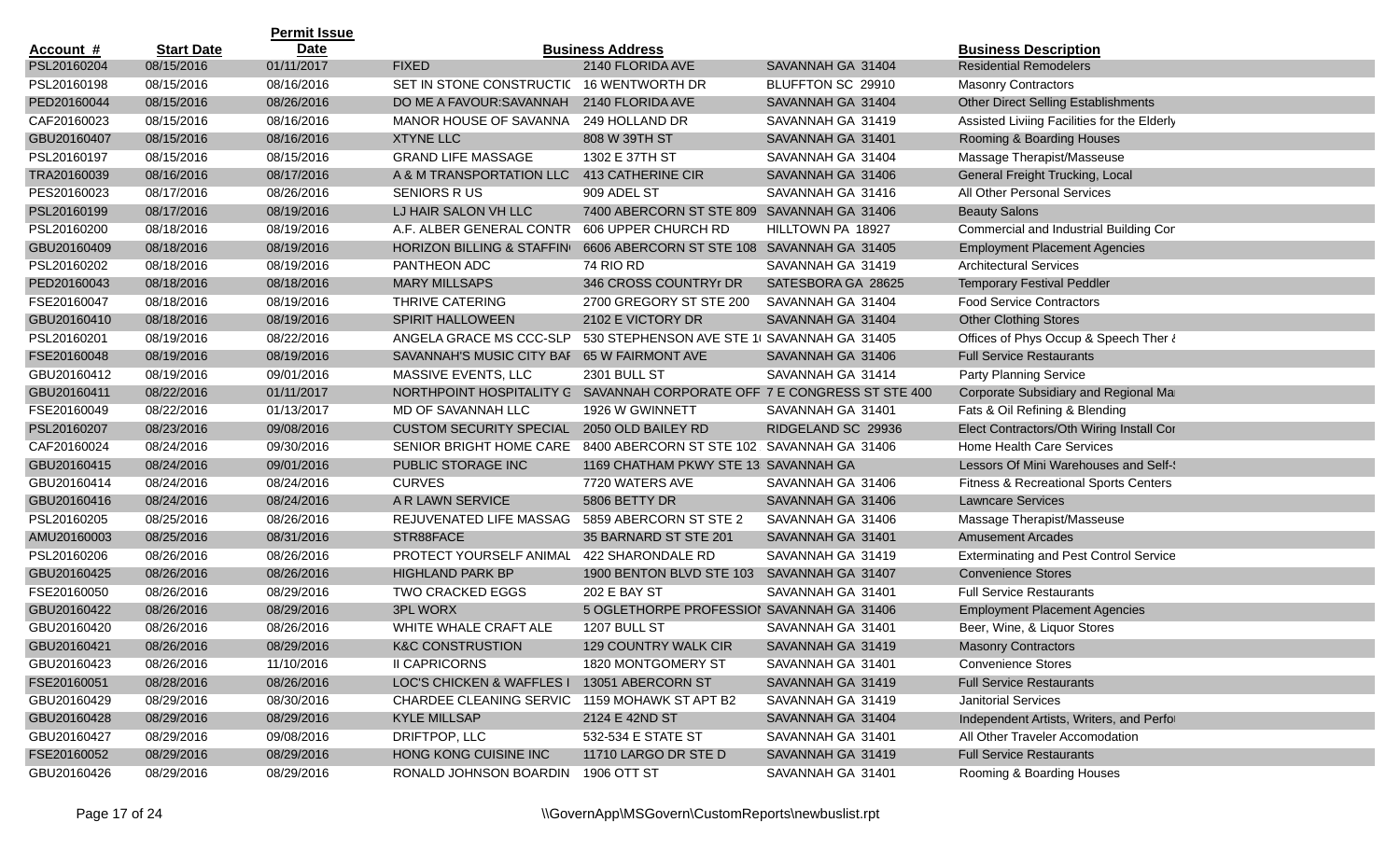|                  |                   | <b>Permit Issue</b> |                                              |                                             |                       |                                           |
|------------------|-------------------|---------------------|----------------------------------------------|---------------------------------------------|-----------------------|-------------------------------------------|
| <u>Account #</u> | <b>Start Date</b> | <b>Date</b>         |                                              | <b>Business Address</b>                     |                       | <b>Business Description</b>               |
| GBU20160431      | 08/30/2016        | 08/30/2016          | 12450 LARGO DRIVE BOARDII                    |                                             | <b>12450 LARGO DR</b> | Rooming & Boarding Houses                 |
| GBU20160433      | 08/30/2016        | 08/30/2016          | 148 QUAIL HOLLOW DRIVE B(148 QUAIL HOLLOW DR |                                             | SAVANNAH GA 31419     | Rooming & Boarding Houses                 |
| WAT20160024      | 08/30/2016        | 01/05/2017          | EXCLUSIVES LUXURY CAR SI 2022 B CAPITAL ST   |                                             | SAVANNAH GA 31404     | <b>Car Washes</b>                         |
| GBU20160434      | 08/30/2016        | 08/30/2016          | 536 WOODLEY ROAD BOARDI 536 WOODLEY RD       |                                             | SAVANNAH GA 31419     | Rooming & Boarding Houses                 |
| GBU20160435      | 08/30/2016        | 08/30/2016          | 812 WINDSOR ROAD BOARDII                     | 812 WINDSOR RD                              | SAVANNAH GA 31419     | Rooming & Boarding Houses                 |
| PSL20160208      | 08/30/2016        | 08/30/2016          | SOUTHERN CHARM MASSAG                        | 6203 ABERCORN ST STE 106/ SAVANNAH GA 31405 |                       | Massage Therapist/Masseuse                |
| GBU20160430      | 08/30/2016        | 08/30/2016          | 613 WINDSOR ROAD BOARDII                     | 613 WINDSOR RD                              | SAVANNAH GA 31419     | Rooming & Boarding Houses                 |
| GBU20160398      | 08/30/2016        | 08/10/2016          | CHANCE PROPERTY MANAGE 1 W VICTORY DR        |                                             | SAVANNAH GA 31405     | <b>Residential Property Managers</b>      |
| GBU20160432      | 08/30/2016        | 08/30/2016          | 728 WINDSOR ROAD BOARDII 728 WINDSOR RD      |                                             | SAVANNAH GA 31419     | Rooming & Boarding Houses                 |
| PSL20160209      | 08/31/2016        | 08/31/2016          | BORDER XING CONSTRUCTI( 151 CANEBREAK RD     |                                             | SAVANNAH GA 31419     | <b>Finish Carpentry Contractors</b>       |
| GBU20160438      | 08/31/2016        | 08/31/2016          | <b>RAMELLES FLORIST</b>                      | 2007 ABERCORN ST                            | SAVANNAH GA 31401     | <b>Florists</b>                           |
| GBU20160436      | 08/31/2016        | 08/31/2016          | GIRL SCOUTS OF HISTORIC C                    | 1912 ROSE DHU RD                            | SAVANNAH GA 31019     | Recreational and Vacation Camps(exce      |
| GBU20160437      | 08/31/2016        | 08/31/2016          | DREAM WEAVER HIDEAWAY                        | 1018 A ABERCORN ST                          | SAVANNAH GA 31401     | All Other Traveler Accomodation           |
| PES20160024      | 08/31/2016        | 09/08/2016          | <b>FOR FITNESS</b>                           | 15 CRYSTAL LAKE DR                          | SAVANNAH GA 31407     | All Other Personal Services               |
| September 2016   |                   |                     |                                              |                                             |                       |                                           |
| GBU20160440      | 09/01/2016        | 09/01/2016          | EXPRESS SEWING DRY CLEA                      | 6608 WHITE BLUFF RD E STE SAVANNAH GA 31405 |                       | Other Personal and Household Goods        |
| GBU20160439      | 09/01/2016        | 09/01/2016          | PORT CITY SEWING FACTORY                     | 4 E LIBERTY ST                              | SAVANNAH GA 31401     | Other Misc Durable Goods Merchant W       |
| GBU20160441      | 09/01/2016        | 09/01/2016          | J. JILL                                      | 5525 ABERCORN ST STE 75                     | SAVANNAH GA 31405     | Women's/Girl's Clothing Store             |
| FSE20160054      | 09/01/2016        | 10/05/2016          | RITZ'Y LOUNGE                                | 11414 ABERCORN ST                           | SAVANNAH GA 31419     | Drinking Places (Alcoholic Beverages)     |
| GBU20160442      | 09/01/2016        | 09/01/2016          | APPLECARE LLC                                | 401 MALL BLVD STE 202E                      | SAVANNAH GA 31406     | Corporate Subsidiary and Regional Ma      |
| GBU20160447      | 09/06/2016        | 09/08/2016          | RONALD JOHNSON BOARDIN                       | 610 W 42ND ST                               | SAVANNAH GA 31405     | Rooming & Boarding Houses                 |
| GBU20160443      | 09/06/2016        | 09/14/2016          | <b>TOMMY BAHAMA</b>                          | 108 W BROUGHTON ST                          | SAVANNAH GA 31401     | <b>Family Clothing Stores</b>             |
| GBU20160446      | 09/06/2016        | 09/06/2016          | SAVANNAH SQUARE POPS LL                      | 347 MARTIN LUTHER KING JR SAVANNAH GA 31401 |                       | Snack & Non Alcoholic Beverage Bars       |
| GBU20160444      | 09/06/2016        | 09/12/2016          | <b>RODYS RECORDS</b>                         | 1401 HABERSHAM ST                           | SAVANNAH GA 31401     | <b>Electronic Stores</b>                  |
| FSE20160055      | 09/06/2016        | 09/06/2016          | <b>KOREA GARDEN</b>                          | 20 E DERENNE AVE                            | SAVANNAH GA 31405     | <b>Full Service Restaurants</b>           |
| GBU20160448      | 09/07/2016        | 09/08/2016          | <b>SAMS LIVING QUARTERS</b>                  | 3621 EASTGATE DR                            | SAVANNAH GA 31404     | Rooming & Boarding Houses                 |
| PSL20160213      | 09/08/2016        | 09/14/2016          | H.O.S.T. MEDICAL CODING AN                   | 127 COUNTRY WALK CIR                        | SAVANNAH GA 31419     | Adminstrative Mgmt and Gen Managen        |
| PSL20160214      | 09/08/2016        | 09/14/2016          | <b>WESTSIDE BARBER SHOP</b>                  | 1419 AUGUSTA AVE                            | SAVANNAH GA 31408     | <b>Barber Shops</b>                       |
| CAF20160025      | 09/08/2016        | 09/08/2016          | A HAND TO HOLD INC                           | 5105 PAULSEN ST STE 241 B SAVANNAH GA 31405 |                       | Home Health Care Services                 |
| PSL20160215      | 09/08/2016        | 09/08/2016          | <b>CERTIFIED HOME SERVICES</b>               | 9454 PHILIPS HWY STE 9                      | JACKSONVILLE FL 32256 | <b>Roofing Contractors</b>                |
| GBU20160449      | 09/08/2016        | 10/12/2016          | <b>ECOTAM</b>                                | 318 MALL BLVD                               | SAVANNAH GA 31406     | Other Activities Related to Credit Intern |
| PSL20160212      | 09/08/2016        | 09/09/2016          | M&B VONSCHTONSENWHIPP                        | 5 KINGSRIDGE CT                             | SAVANNAH GA 31419     | <b>Residential Remodelers</b>             |
| GBU20160451      | 09/09/2016        | 09/09/2016          | RESPECT FOR LIFE BOOKST(                     | 629 39TH ST W                               | SAVANNAH GA 31415     | Rooming & Boarding Houses                 |
| AMU20160004      | 09/09/2016        | 09/14/2016          | BIKRAM YOGA SAVANNAH                         | 4505 HABERSHAM ST                           | SAVANNAH GA 31405     | All Other Amusement & Recreation Indu     |
| GBU20160450      | 09/09/2016        | 09/09/2016          | <b>THORNES REALTY</b>                        | 2131 MARGERY ST                             | SAVANNAH GA 31415     | Rooming & Boarding Houses                 |
| GBU20160458      | 09/12/2016        | 09/14/2016          | <b>OUTERWALL INC</b>                         | 14030 ABERCORN ST                           | SAVANNAH GA 31419     | All Other Miscellaneous Store Retailers   |
| GBU20160453      | 09/12/2016        | 09/13/2016          | <b>CROWNED AMBITIOUS</b>                     | 10611 ABERCORN ST APT 46                    | SAVANNAH GA 31419     | <b>Family Clothing Stores</b>             |
| PES20160025      | 09/12/2016        | 10/03/2016          | HERE AND NOW LLC                             | 466 MONTGOMERY ST                           | SAVANNAH GA 31401     | All Other Personal Services               |
| GBU20160460      | 09/12/2016        | 09/14/2016          | OUTERWALL INC                                | 14010 ABERCORN ST                           | SAVANNAH GA 31419     | All Other Miscellaneous Store Retailers   |
| GBU20160463      | 09/12/2016        | 09/14/2016          | <b>OUTERWALL INC</b>                         | 311 E GWINNETT ST                           | SAVANNAH GA 31401     | All Other Miscellaneous Store Retailers   |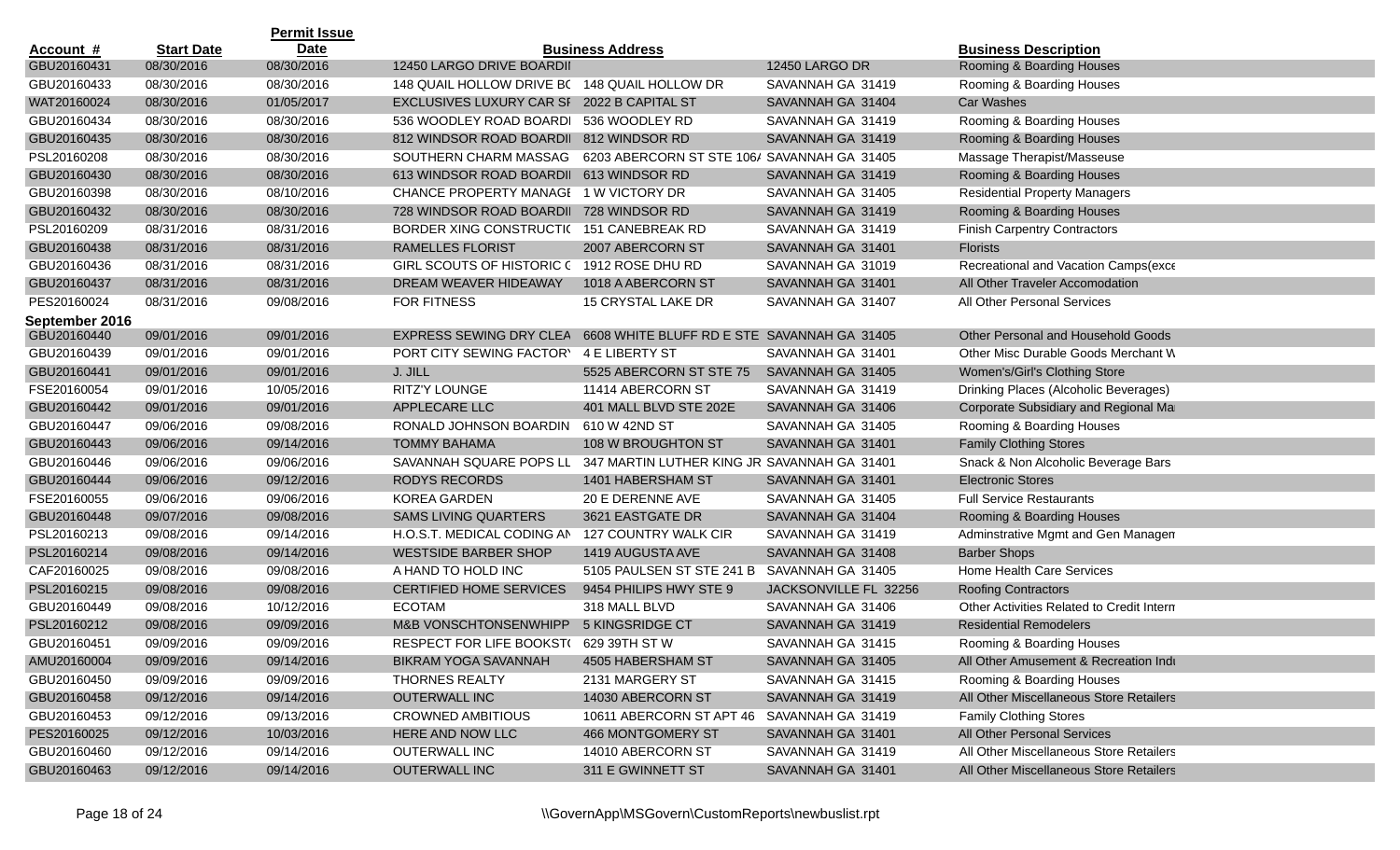| <b>Date</b><br><b>Start Date</b><br><b>Business Address</b><br><b>Business Description</b><br>Account #<br>GBU20160461<br>09/12/2016<br>09/14/2016<br><b>OUTERWALL INC</b><br>318 MALL BLVD STE 100<br>All Other Miscellaneous Store Retailers<br>SAVANNAH GA 31406<br>09/12/2016<br>09/14/2016<br><b>OUTERWALL INC</b><br>1900 VICTORY DR<br>SAVANNAH GA 31404<br>All Other Miscellaneous Store Retailers<br>09/12/2016<br>09/14/2016<br><b>OUTERWALL INC</b><br>2142 E VICTORY DR<br>SAVANNAH GA 31404<br>All Other Miscellaneous Store Retailers<br>09/13/2016<br><b>BONNIE CARNES</b><br>All Other Traveler Accomodation<br>09/12/2016<br>533 TAYLOR ST E UNIT B<br>SAVANNAH GA 31401<br>09/12/2016<br>09/12/2016<br>411 GOULD ST<br>WHIPZ R US CUSTOMS<br>SAVANNAH GA 31405<br>General Automotive Repair<br><b>OUTERWALL INC</b><br>2208 E DERENNE AVE<br>09/12/2016<br>09/14/2016<br>SAVANNAH GA 31404<br>All Other Miscellaneous Store Retailers<br>GBU20160465<br>09/12/2016<br>09/14/2016<br><b>OUTERWALL INC</b><br>8914 WHITE BLUFF RD<br>SAVANNAH GA 31406<br>All Other Miscellaneous Store Retailers<br>PSL20160216<br>MEMPHIS TN 38118<br>Other Bldg Equip Cont (ie - gas pump in<br>09/13/2016<br>09/21/2016<br><b>EDWARDS STEEL SOLUTIONS</b><br>3938 RUNWAY RD<br>GBU20160457<br>09/13/2016<br>09/13/2016<br>A1 STAFFING AGENCY LLC<br><b>Employment Placement Agencies</b><br>359 COMMERCE PL E<br>SAVANNAH GA 31406<br>RIVERSTREET RAMBLES LLC<br>407 1/2 HARMON ST<br>SAVANNAH GA 31401<br>Scenic and Sightseeing Transportation,<br>09/13/2016<br>09/14/2016<br>09/13/2016<br>09/13/2016<br>THE OLFACTORY COMPANY<br>SAVANNAH GA 31401<br>Gift Novelty & Souvenir Stores<br>15 YORK ST W<br>09/15/2016<br><b>FONTEK REPAIRS</b><br>2 LAROCHE CT<br>Wireless Telecom Carriers (exc Satellite<br>09/14/2016<br>SAVANNAH GA 31404<br>PSL20160218<br>09/14/2016<br>10/03/2016<br>PRIMA DONNA THE SALON<br>24 W HENRY ST<br>SAVANNAH GA 31401<br><b>Beauty Salons</b><br>PSL20160219<br>09/15/2016<br>Plumbing, Heating, A/C Contractors<br>09/14/2016<br><b>GUY BOYD PLUMBING CO</b><br>21 W 54TH ST<br>SAVANNAH GA 31405<br>GBU20160467<br>09/14/2016<br>09/15/2016<br>1001 E GWINNETT ST<br>SAVANNAH GA 31401<br>Rooming & Boarding Houses<br>THE GRIGGS GROUP LLC<br>FSE20160058<br><b>Limited-Service Restaurants</b><br>09/15/2016<br>09/15/2016<br>SUBWAY #65102<br>1900 BENTON BLVD STE 104 SAVANNAH GA 31407<br>GBU20160469<br>09/15/2016<br>09/15/2016<br><b>TOMMIE SHIELDS</b><br>23 GERALD DR<br>SAVANNAH GA 31406<br><b>Lawncare Services</b><br>09/21/2016<br><b>Internet Sales</b><br>09/15/2016<br>SASSY P ONLINE BOUTIQUE<br>2214 N PARKWOOD DR<br>SAVANNAH GA 31404<br>GBU20160470<br>09/15/2016<br>09/16/2016<br><b>COMPUTER CPR</b><br>311 D E MONTGOMERY CROS SAVANNAH GA 31406<br>Computer and Office Machine Repair a<br>GBU20160318<br>09/15/2016<br>07/15/2016<br>AMERICAN ARTS AND CRAFT<br>125 W DUFFY ST<br>SAVANNAH GA 31401<br>All Other Miscellaneous Store Retailers<br>PSL20160220<br>09/15/2016<br>09/15/2016<br><b>ENCHANTED SALON</b><br>1094 EISENHOWER DR STE D SAVANNAH GA 31406<br><b>Beauty Salons</b><br>PSL20160222<br>RAYE CARR HYPNOTHERAPY<br>645 INDIAN ST STE 206<br>Offices of All Other Misc Health Practitio<br>09/16/2016<br>10/05/2016<br>SAVANNAH GA 31401<br>PSL20160223<br>09/16/2016<br>09/28/2016<br>EVOLUTION AUTO COLLISION<br>1212 MILLS B LANE BLVD<br>SAVANNAH GA 31405<br><b>Used Car Dealers</b><br>PSL20160221<br>09/16/2016<br><b>Nail Salons</b><br>09/16/2016<br>LINA NAILS SALON<br>5501 ABERCORN ST STE B<br>SAVANNAH GA 31405<br>FSE20160059<br>09/16/2016<br>09/16/2016<br>UNCLE BEN'S JR MEAT MARK 1119 E MONTGOMERY CROSS SAVANNAH GA 31406<br><b>Meat Markets</b><br>PED20160046<br>09/16/2016<br>09/19/2016<br><b>MIRIAN MARTINEZ</b><br>5514 HOLLIROSE DR<br>CHARLOTTE NC 28227<br><b>Temporary Festival Peddler</b><br>FSE20160056<br>09/18/2016<br>11/03/2016<br>JALAPENOS MEXICAN GRILL<br>7 E BROUGHTON ST<br>SAVANNAH GA 31401<br><b>Full Service Restaurants</b><br>PED20160047<br>43 S FOREST BEACH DR APT HILTON HEAD SC 29928<br>09/19/2016<br>10/05/2016<br>MICHELLE ADAMS<br><b>Temporary Festival Peddler</b><br>GBU20160482<br>09/27/2016<br>540 JIMMY DELOACH PKWY S SAVANNAH GA 31407<br>All Other Miscellaneous Store Retailers<br>09/19/2016<br><b>BUY-RITE BEAUTY</b><br>PSL20160225<br>09/19/2016<br>40 PENNINGRONDER ST STE BLUFFTON SC 29910<br>09/19/2016<br>LEONEX CONSTRUCTION GR<br><b>Framing Contractors</b><br>GBU20160471<br>09/19/2016<br>09/19/2016<br><b>LINEUP</b><br>8 DERENNE AVE E<br>SAVANNAH GA 31405<br>Other Personal and Household Goods<br>09/20/2016<br>09/26/2016<br>FD SUPERMARKET INC<br>1215 PRICE ST<br>SAVANNAH GA 31404<br><b>Grocery Stores</b><br>PED20160048<br>09/20/2016<br>LISA TOUPS<br>PO BOX 118<br>BLAIRSVILLE GA 30514<br><b>Temporary Festival Peddler</b><br>GBU20160473<br>09/20/2016<br>09/21/2016<br>SOUTHERN REFRIGERATION 4207 MONTGOMERY ST<br>SAVANNAH GA 31405<br>Appliance Repair and Maintenance<br>FSE20160062<br>318 MALL BLVD<br><b>Full Service Restaurants</b><br>09/21/2016<br>09/22/2016<br>PANDA EXPRESS #2686<br>SAVANNAH GA 31406<br>10/05/2016<br>THE DANSE BARRE BOUTIQU 7706 WATERS AVE<br>SAVANNAH GA 31406<br><b>Family Clothing Stores</b><br>09/21/2016<br>Fitness & Recreational Sports Centers<br>09/21/2016<br>09/26/2016<br>SENIOR FIT, LLC<br>9100 WHITE BLUFF RD STE 4( SAVANNAH GA 31406<br>FSE20160060<br><b>Full Service Restaurants</b><br>09/21/2016<br>BOWTIE BARBECUE CO., LLC 6724 WATERS AVE<br>SAVANNAH GA 31406<br>09/21/2016<br>PSL20160226<br>HB GROUP INC<br>714 MARTIN L KING JR BLVD<br>SAVANNAH GA 31401<br>Adminstrative Mgmt and Gen Managen<br>09/21/2016<br>09/22/2016 |             |            | <b>Permit Issue</b> |                                |                 |                   |                                    |
|-------------------------------------------------------------------------------------------------------------------------------------------------------------------------------------------------------------------------------------------------------------------------------------------------------------------------------------------------------------------------------------------------------------------------------------------------------------------------------------------------------------------------------------------------------------------------------------------------------------------------------------------------------------------------------------------------------------------------------------------------------------------------------------------------------------------------------------------------------------------------------------------------------------------------------------------------------------------------------------------------------------------------------------------------------------------------------------------------------------------------------------------------------------------------------------------------------------------------------------------------------------------------------------------------------------------------------------------------------------------------------------------------------------------------------------------------------------------------------------------------------------------------------------------------------------------------------------------------------------------------------------------------------------------------------------------------------------------------------------------------------------------------------------------------------------------------------------------------------------------------------------------------------------------------------------------------------------------------------------------------------------------------------------------------------------------------------------------------------------------------------------------------------------------------------------------------------------------------------------------------------------------------------------------------------------------------------------------------------------------------------------------------------------------------------------------------------------------------------------------------------------------------------------------------------------------------------------------------------------------------------------------------------------------------------------------------------------------------------------------------------------------------------------------------------------------------------------------------------------------------------------------------------------------------------------------------------------------------------------------------------------------------------------------------------------------------------------------------------------------------------------------------------------------------------------------------------------------------------------------------------------------------------------------------------------------------------------------------------------------------------------------------------------------------------------------------------------------------------------------------------------------------------------------------------------------------------------------------------------------------------------------------------------------------------------------------------------------------------------------------------------------------------------------------------------------------------------------------------------------------------------------------------------------------------------------------------------------------------------------------------------------------------------------------------------------------------------------------------------------------------------------------------------------------------------------------------------------------------------------------------------------------------------------------------------------------------------------------------------------------------------------------------------------------------------------------------------------------------------------------------------------------------------------------------------------------------------------------------------------------------------------------------------------------------------------------------------------------------------------------------------------------------------------------------------------------------------------------------------------------------------------------------------------------------------------------------------------------------------------------------------------------------------------------------------------------------------------------------------------------------------------------------------------------------------------------------------------------------------------------------------------------------------------------------------------------------------------------------------------------------------------------------------------------------------------------------------------------------------------------------------------------------------------------------------------------------------------------------------------------------------------------------------------------------------------------------------------------------------------------------------------------------------------|-------------|------------|---------------------|--------------------------------|-----------------|-------------------|------------------------------------|
|                                                                                                                                                                                                                                                                                                                                                                                                                                                                                                                                                                                                                                                                                                                                                                                                                                                                                                                                                                                                                                                                                                                                                                                                                                                                                                                                                                                                                                                                                                                                                                                                                                                                                                                                                                                                                                                                                                                                                                                                                                                                                                                                                                                                                                                                                                                                                                                                                                                                                                                                                                                                                                                                                                                                                                                                                                                                                                                                                                                                                                                                                                                                                                                                                                                                                                                                                                                                                                                                                                                                                                                                                                                                                                                                                                                                                                                                                                                                                                                                                                                                                                                                                                                                                                                                                                                                                                                                                                                                                                                                                                                                                                                                                                                                                                                                                                                                                                                                                                                                                                                                                                                                                                                                                                                                                                                                                                                                                                                                                                                                                                                                                                                                                                                                                                                           |             |            |                     |                                |                 |                   |                                    |
|                                                                                                                                                                                                                                                                                                                                                                                                                                                                                                                                                                                                                                                                                                                                                                                                                                                                                                                                                                                                                                                                                                                                                                                                                                                                                                                                                                                                                                                                                                                                                                                                                                                                                                                                                                                                                                                                                                                                                                                                                                                                                                                                                                                                                                                                                                                                                                                                                                                                                                                                                                                                                                                                                                                                                                                                                                                                                                                                                                                                                                                                                                                                                                                                                                                                                                                                                                                                                                                                                                                                                                                                                                                                                                                                                                                                                                                                                                                                                                                                                                                                                                                                                                                                                                                                                                                                                                                                                                                                                                                                                                                                                                                                                                                                                                                                                                                                                                                                                                                                                                                                                                                                                                                                                                                                                                                                                                                                                                                                                                                                                                                                                                                                                                                                                                                           |             |            |                     |                                |                 |                   |                                    |
|                                                                                                                                                                                                                                                                                                                                                                                                                                                                                                                                                                                                                                                                                                                                                                                                                                                                                                                                                                                                                                                                                                                                                                                                                                                                                                                                                                                                                                                                                                                                                                                                                                                                                                                                                                                                                                                                                                                                                                                                                                                                                                                                                                                                                                                                                                                                                                                                                                                                                                                                                                                                                                                                                                                                                                                                                                                                                                                                                                                                                                                                                                                                                                                                                                                                                                                                                                                                                                                                                                                                                                                                                                                                                                                                                                                                                                                                                                                                                                                                                                                                                                                                                                                                                                                                                                                                                                                                                                                                                                                                                                                                                                                                                                                                                                                                                                                                                                                                                                                                                                                                                                                                                                                                                                                                                                                                                                                                                                                                                                                                                                                                                                                                                                                                                                                           | GBU20160462 |            |                     |                                |                 |                   |                                    |
|                                                                                                                                                                                                                                                                                                                                                                                                                                                                                                                                                                                                                                                                                                                                                                                                                                                                                                                                                                                                                                                                                                                                                                                                                                                                                                                                                                                                                                                                                                                                                                                                                                                                                                                                                                                                                                                                                                                                                                                                                                                                                                                                                                                                                                                                                                                                                                                                                                                                                                                                                                                                                                                                                                                                                                                                                                                                                                                                                                                                                                                                                                                                                                                                                                                                                                                                                                                                                                                                                                                                                                                                                                                                                                                                                                                                                                                                                                                                                                                                                                                                                                                                                                                                                                                                                                                                                                                                                                                                                                                                                                                                                                                                                                                                                                                                                                                                                                                                                                                                                                                                                                                                                                                                                                                                                                                                                                                                                                                                                                                                                                                                                                                                                                                                                                                           | GBU20160459 |            |                     |                                |                 |                   |                                    |
|                                                                                                                                                                                                                                                                                                                                                                                                                                                                                                                                                                                                                                                                                                                                                                                                                                                                                                                                                                                                                                                                                                                                                                                                                                                                                                                                                                                                                                                                                                                                                                                                                                                                                                                                                                                                                                                                                                                                                                                                                                                                                                                                                                                                                                                                                                                                                                                                                                                                                                                                                                                                                                                                                                                                                                                                                                                                                                                                                                                                                                                                                                                                                                                                                                                                                                                                                                                                                                                                                                                                                                                                                                                                                                                                                                                                                                                                                                                                                                                                                                                                                                                                                                                                                                                                                                                                                                                                                                                                                                                                                                                                                                                                                                                                                                                                                                                                                                                                                                                                                                                                                                                                                                                                                                                                                                                                                                                                                                                                                                                                                                                                                                                                                                                                                                                           | GBU20160454 |            |                     |                                |                 |                   |                                    |
|                                                                                                                                                                                                                                                                                                                                                                                                                                                                                                                                                                                                                                                                                                                                                                                                                                                                                                                                                                                                                                                                                                                                                                                                                                                                                                                                                                                                                                                                                                                                                                                                                                                                                                                                                                                                                                                                                                                                                                                                                                                                                                                                                                                                                                                                                                                                                                                                                                                                                                                                                                                                                                                                                                                                                                                                                                                                                                                                                                                                                                                                                                                                                                                                                                                                                                                                                                                                                                                                                                                                                                                                                                                                                                                                                                                                                                                                                                                                                                                                                                                                                                                                                                                                                                                                                                                                                                                                                                                                                                                                                                                                                                                                                                                                                                                                                                                                                                                                                                                                                                                                                                                                                                                                                                                                                                                                                                                                                                                                                                                                                                                                                                                                                                                                                                                           | GBU20160452 |            |                     |                                |                 |                   |                                    |
|                                                                                                                                                                                                                                                                                                                                                                                                                                                                                                                                                                                                                                                                                                                                                                                                                                                                                                                                                                                                                                                                                                                                                                                                                                                                                                                                                                                                                                                                                                                                                                                                                                                                                                                                                                                                                                                                                                                                                                                                                                                                                                                                                                                                                                                                                                                                                                                                                                                                                                                                                                                                                                                                                                                                                                                                                                                                                                                                                                                                                                                                                                                                                                                                                                                                                                                                                                                                                                                                                                                                                                                                                                                                                                                                                                                                                                                                                                                                                                                                                                                                                                                                                                                                                                                                                                                                                                                                                                                                                                                                                                                                                                                                                                                                                                                                                                                                                                                                                                                                                                                                                                                                                                                                                                                                                                                                                                                                                                                                                                                                                                                                                                                                                                                                                                                           | GBU20160464 |            |                     |                                |                 |                   |                                    |
|                                                                                                                                                                                                                                                                                                                                                                                                                                                                                                                                                                                                                                                                                                                                                                                                                                                                                                                                                                                                                                                                                                                                                                                                                                                                                                                                                                                                                                                                                                                                                                                                                                                                                                                                                                                                                                                                                                                                                                                                                                                                                                                                                                                                                                                                                                                                                                                                                                                                                                                                                                                                                                                                                                                                                                                                                                                                                                                                                                                                                                                                                                                                                                                                                                                                                                                                                                                                                                                                                                                                                                                                                                                                                                                                                                                                                                                                                                                                                                                                                                                                                                                                                                                                                                                                                                                                                                                                                                                                                                                                                                                                                                                                                                                                                                                                                                                                                                                                                                                                                                                                                                                                                                                                                                                                                                                                                                                                                                                                                                                                                                                                                                                                                                                                                                                           |             |            |                     |                                |                 |                   |                                    |
|                                                                                                                                                                                                                                                                                                                                                                                                                                                                                                                                                                                                                                                                                                                                                                                                                                                                                                                                                                                                                                                                                                                                                                                                                                                                                                                                                                                                                                                                                                                                                                                                                                                                                                                                                                                                                                                                                                                                                                                                                                                                                                                                                                                                                                                                                                                                                                                                                                                                                                                                                                                                                                                                                                                                                                                                                                                                                                                                                                                                                                                                                                                                                                                                                                                                                                                                                                                                                                                                                                                                                                                                                                                                                                                                                                                                                                                                                                                                                                                                                                                                                                                                                                                                                                                                                                                                                                                                                                                                                                                                                                                                                                                                                                                                                                                                                                                                                                                                                                                                                                                                                                                                                                                                                                                                                                                                                                                                                                                                                                                                                                                                                                                                                                                                                                                           |             |            |                     |                                |                 |                   |                                    |
|                                                                                                                                                                                                                                                                                                                                                                                                                                                                                                                                                                                                                                                                                                                                                                                                                                                                                                                                                                                                                                                                                                                                                                                                                                                                                                                                                                                                                                                                                                                                                                                                                                                                                                                                                                                                                                                                                                                                                                                                                                                                                                                                                                                                                                                                                                                                                                                                                                                                                                                                                                                                                                                                                                                                                                                                                                                                                                                                                                                                                                                                                                                                                                                                                                                                                                                                                                                                                                                                                                                                                                                                                                                                                                                                                                                                                                                                                                                                                                                                                                                                                                                                                                                                                                                                                                                                                                                                                                                                                                                                                                                                                                                                                                                                                                                                                                                                                                                                                                                                                                                                                                                                                                                                                                                                                                                                                                                                                                                                                                                                                                                                                                                                                                                                                                                           |             |            |                     |                                |                 |                   |                                    |
|                                                                                                                                                                                                                                                                                                                                                                                                                                                                                                                                                                                                                                                                                                                                                                                                                                                                                                                                                                                                                                                                                                                                                                                                                                                                                                                                                                                                                                                                                                                                                                                                                                                                                                                                                                                                                                                                                                                                                                                                                                                                                                                                                                                                                                                                                                                                                                                                                                                                                                                                                                                                                                                                                                                                                                                                                                                                                                                                                                                                                                                                                                                                                                                                                                                                                                                                                                                                                                                                                                                                                                                                                                                                                                                                                                                                                                                                                                                                                                                                                                                                                                                                                                                                                                                                                                                                                                                                                                                                                                                                                                                                                                                                                                                                                                                                                                                                                                                                                                                                                                                                                                                                                                                                                                                                                                                                                                                                                                                                                                                                                                                                                                                                                                                                                                                           | TRA20160040 |            |                     |                                |                 |                   |                                    |
|                                                                                                                                                                                                                                                                                                                                                                                                                                                                                                                                                                                                                                                                                                                                                                                                                                                                                                                                                                                                                                                                                                                                                                                                                                                                                                                                                                                                                                                                                                                                                                                                                                                                                                                                                                                                                                                                                                                                                                                                                                                                                                                                                                                                                                                                                                                                                                                                                                                                                                                                                                                                                                                                                                                                                                                                                                                                                                                                                                                                                                                                                                                                                                                                                                                                                                                                                                                                                                                                                                                                                                                                                                                                                                                                                                                                                                                                                                                                                                                                                                                                                                                                                                                                                                                                                                                                                                                                                                                                                                                                                                                                                                                                                                                                                                                                                                                                                                                                                                                                                                                                                                                                                                                                                                                                                                                                                                                                                                                                                                                                                                                                                                                                                                                                                                                           | GBU20160456 |            |                     |                                |                 |                   |                                    |
|                                                                                                                                                                                                                                                                                                                                                                                                                                                                                                                                                                                                                                                                                                                                                                                                                                                                                                                                                                                                                                                                                                                                                                                                                                                                                                                                                                                                                                                                                                                                                                                                                                                                                                                                                                                                                                                                                                                                                                                                                                                                                                                                                                                                                                                                                                                                                                                                                                                                                                                                                                                                                                                                                                                                                                                                                                                                                                                                                                                                                                                                                                                                                                                                                                                                                                                                                                                                                                                                                                                                                                                                                                                                                                                                                                                                                                                                                                                                                                                                                                                                                                                                                                                                                                                                                                                                                                                                                                                                                                                                                                                                                                                                                                                                                                                                                                                                                                                                                                                                                                                                                                                                                                                                                                                                                                                                                                                                                                                                                                                                                                                                                                                                                                                                                                                           | GBU20160466 |            |                     |                                |                 |                   |                                    |
|                                                                                                                                                                                                                                                                                                                                                                                                                                                                                                                                                                                                                                                                                                                                                                                                                                                                                                                                                                                                                                                                                                                                                                                                                                                                                                                                                                                                                                                                                                                                                                                                                                                                                                                                                                                                                                                                                                                                                                                                                                                                                                                                                                                                                                                                                                                                                                                                                                                                                                                                                                                                                                                                                                                                                                                                                                                                                                                                                                                                                                                                                                                                                                                                                                                                                                                                                                                                                                                                                                                                                                                                                                                                                                                                                                                                                                                                                                                                                                                                                                                                                                                                                                                                                                                                                                                                                                                                                                                                                                                                                                                                                                                                                                                                                                                                                                                                                                                                                                                                                                                                                                                                                                                                                                                                                                                                                                                                                                                                                                                                                                                                                                                                                                                                                                                           |             |            |                     |                                |                 |                   |                                    |
|                                                                                                                                                                                                                                                                                                                                                                                                                                                                                                                                                                                                                                                                                                                                                                                                                                                                                                                                                                                                                                                                                                                                                                                                                                                                                                                                                                                                                                                                                                                                                                                                                                                                                                                                                                                                                                                                                                                                                                                                                                                                                                                                                                                                                                                                                                                                                                                                                                                                                                                                                                                                                                                                                                                                                                                                                                                                                                                                                                                                                                                                                                                                                                                                                                                                                                                                                                                                                                                                                                                                                                                                                                                                                                                                                                                                                                                                                                                                                                                                                                                                                                                                                                                                                                                                                                                                                                                                                                                                                                                                                                                                                                                                                                                                                                                                                                                                                                                                                                                                                                                                                                                                                                                                                                                                                                                                                                                                                                                                                                                                                                                                                                                                                                                                                                                           |             |            |                     |                                |                 |                   |                                    |
|                                                                                                                                                                                                                                                                                                                                                                                                                                                                                                                                                                                                                                                                                                                                                                                                                                                                                                                                                                                                                                                                                                                                                                                                                                                                                                                                                                                                                                                                                                                                                                                                                                                                                                                                                                                                                                                                                                                                                                                                                                                                                                                                                                                                                                                                                                                                                                                                                                                                                                                                                                                                                                                                                                                                                                                                                                                                                                                                                                                                                                                                                                                                                                                                                                                                                                                                                                                                                                                                                                                                                                                                                                                                                                                                                                                                                                                                                                                                                                                                                                                                                                                                                                                                                                                                                                                                                                                                                                                                                                                                                                                                                                                                                                                                                                                                                                                                                                                                                                                                                                                                                                                                                                                                                                                                                                                                                                                                                                                                                                                                                                                                                                                                                                                                                                                           |             |            |                     |                                |                 |                   |                                    |
|                                                                                                                                                                                                                                                                                                                                                                                                                                                                                                                                                                                                                                                                                                                                                                                                                                                                                                                                                                                                                                                                                                                                                                                                                                                                                                                                                                                                                                                                                                                                                                                                                                                                                                                                                                                                                                                                                                                                                                                                                                                                                                                                                                                                                                                                                                                                                                                                                                                                                                                                                                                                                                                                                                                                                                                                                                                                                                                                                                                                                                                                                                                                                                                                                                                                                                                                                                                                                                                                                                                                                                                                                                                                                                                                                                                                                                                                                                                                                                                                                                                                                                                                                                                                                                                                                                                                                                                                                                                                                                                                                                                                                                                                                                                                                                                                                                                                                                                                                                                                                                                                                                                                                                                                                                                                                                                                                                                                                                                                                                                                                                                                                                                                                                                                                                                           |             |            |                     |                                |                 |                   |                                    |
|                                                                                                                                                                                                                                                                                                                                                                                                                                                                                                                                                                                                                                                                                                                                                                                                                                                                                                                                                                                                                                                                                                                                                                                                                                                                                                                                                                                                                                                                                                                                                                                                                                                                                                                                                                                                                                                                                                                                                                                                                                                                                                                                                                                                                                                                                                                                                                                                                                                                                                                                                                                                                                                                                                                                                                                                                                                                                                                                                                                                                                                                                                                                                                                                                                                                                                                                                                                                                                                                                                                                                                                                                                                                                                                                                                                                                                                                                                                                                                                                                                                                                                                                                                                                                                                                                                                                                                                                                                                                                                                                                                                                                                                                                                                                                                                                                                                                                                                                                                                                                                                                                                                                                                                                                                                                                                                                                                                                                                                                                                                                                                                                                                                                                                                                                                                           |             |            |                     |                                |                 |                   |                                    |
|                                                                                                                                                                                                                                                                                                                                                                                                                                                                                                                                                                                                                                                                                                                                                                                                                                                                                                                                                                                                                                                                                                                                                                                                                                                                                                                                                                                                                                                                                                                                                                                                                                                                                                                                                                                                                                                                                                                                                                                                                                                                                                                                                                                                                                                                                                                                                                                                                                                                                                                                                                                                                                                                                                                                                                                                                                                                                                                                                                                                                                                                                                                                                                                                                                                                                                                                                                                                                                                                                                                                                                                                                                                                                                                                                                                                                                                                                                                                                                                                                                                                                                                                                                                                                                                                                                                                                                                                                                                                                                                                                                                                                                                                                                                                                                                                                                                                                                                                                                                                                                                                                                                                                                                                                                                                                                                                                                                                                                                                                                                                                                                                                                                                                                                                                                                           | GBU20160468 |            |                     |                                |                 |                   |                                    |
|                                                                                                                                                                                                                                                                                                                                                                                                                                                                                                                                                                                                                                                                                                                                                                                                                                                                                                                                                                                                                                                                                                                                                                                                                                                                                                                                                                                                                                                                                                                                                                                                                                                                                                                                                                                                                                                                                                                                                                                                                                                                                                                                                                                                                                                                                                                                                                                                                                                                                                                                                                                                                                                                                                                                                                                                                                                                                                                                                                                                                                                                                                                                                                                                                                                                                                                                                                                                                                                                                                                                                                                                                                                                                                                                                                                                                                                                                                                                                                                                                                                                                                                                                                                                                                                                                                                                                                                                                                                                                                                                                                                                                                                                                                                                                                                                                                                                                                                                                                                                                                                                                                                                                                                                                                                                                                                                                                                                                                                                                                                                                                                                                                                                                                                                                                                           |             |            |                     |                                |                 |                   |                                    |
|                                                                                                                                                                                                                                                                                                                                                                                                                                                                                                                                                                                                                                                                                                                                                                                                                                                                                                                                                                                                                                                                                                                                                                                                                                                                                                                                                                                                                                                                                                                                                                                                                                                                                                                                                                                                                                                                                                                                                                                                                                                                                                                                                                                                                                                                                                                                                                                                                                                                                                                                                                                                                                                                                                                                                                                                                                                                                                                                                                                                                                                                                                                                                                                                                                                                                                                                                                                                                                                                                                                                                                                                                                                                                                                                                                                                                                                                                                                                                                                                                                                                                                                                                                                                                                                                                                                                                                                                                                                                                                                                                                                                                                                                                                                                                                                                                                                                                                                                                                                                                                                                                                                                                                                                                                                                                                                                                                                                                                                                                                                                                                                                                                                                                                                                                                                           |             |            |                     |                                |                 |                   |                                    |
|                                                                                                                                                                                                                                                                                                                                                                                                                                                                                                                                                                                                                                                                                                                                                                                                                                                                                                                                                                                                                                                                                                                                                                                                                                                                                                                                                                                                                                                                                                                                                                                                                                                                                                                                                                                                                                                                                                                                                                                                                                                                                                                                                                                                                                                                                                                                                                                                                                                                                                                                                                                                                                                                                                                                                                                                                                                                                                                                                                                                                                                                                                                                                                                                                                                                                                                                                                                                                                                                                                                                                                                                                                                                                                                                                                                                                                                                                                                                                                                                                                                                                                                                                                                                                                                                                                                                                                                                                                                                                                                                                                                                                                                                                                                                                                                                                                                                                                                                                                                                                                                                                                                                                                                                                                                                                                                                                                                                                                                                                                                                                                                                                                                                                                                                                                                           |             |            |                     |                                |                 |                   |                                    |
|                                                                                                                                                                                                                                                                                                                                                                                                                                                                                                                                                                                                                                                                                                                                                                                                                                                                                                                                                                                                                                                                                                                                                                                                                                                                                                                                                                                                                                                                                                                                                                                                                                                                                                                                                                                                                                                                                                                                                                                                                                                                                                                                                                                                                                                                                                                                                                                                                                                                                                                                                                                                                                                                                                                                                                                                                                                                                                                                                                                                                                                                                                                                                                                                                                                                                                                                                                                                                                                                                                                                                                                                                                                                                                                                                                                                                                                                                                                                                                                                                                                                                                                                                                                                                                                                                                                                                                                                                                                                                                                                                                                                                                                                                                                                                                                                                                                                                                                                                                                                                                                                                                                                                                                                                                                                                                                                                                                                                                                                                                                                                                                                                                                                                                                                                                                           |             |            |                     |                                |                 |                   |                                    |
|                                                                                                                                                                                                                                                                                                                                                                                                                                                                                                                                                                                                                                                                                                                                                                                                                                                                                                                                                                                                                                                                                                                                                                                                                                                                                                                                                                                                                                                                                                                                                                                                                                                                                                                                                                                                                                                                                                                                                                                                                                                                                                                                                                                                                                                                                                                                                                                                                                                                                                                                                                                                                                                                                                                                                                                                                                                                                                                                                                                                                                                                                                                                                                                                                                                                                                                                                                                                                                                                                                                                                                                                                                                                                                                                                                                                                                                                                                                                                                                                                                                                                                                                                                                                                                                                                                                                                                                                                                                                                                                                                                                                                                                                                                                                                                                                                                                                                                                                                                                                                                                                                                                                                                                                                                                                                                                                                                                                                                                                                                                                                                                                                                                                                                                                                                                           |             |            |                     |                                |                 |                   |                                    |
|                                                                                                                                                                                                                                                                                                                                                                                                                                                                                                                                                                                                                                                                                                                                                                                                                                                                                                                                                                                                                                                                                                                                                                                                                                                                                                                                                                                                                                                                                                                                                                                                                                                                                                                                                                                                                                                                                                                                                                                                                                                                                                                                                                                                                                                                                                                                                                                                                                                                                                                                                                                                                                                                                                                                                                                                                                                                                                                                                                                                                                                                                                                                                                                                                                                                                                                                                                                                                                                                                                                                                                                                                                                                                                                                                                                                                                                                                                                                                                                                                                                                                                                                                                                                                                                                                                                                                                                                                                                                                                                                                                                                                                                                                                                                                                                                                                                                                                                                                                                                                                                                                                                                                                                                                                                                                                                                                                                                                                                                                                                                                                                                                                                                                                                                                                                           |             |            |                     |                                |                 |                   |                                    |
|                                                                                                                                                                                                                                                                                                                                                                                                                                                                                                                                                                                                                                                                                                                                                                                                                                                                                                                                                                                                                                                                                                                                                                                                                                                                                                                                                                                                                                                                                                                                                                                                                                                                                                                                                                                                                                                                                                                                                                                                                                                                                                                                                                                                                                                                                                                                                                                                                                                                                                                                                                                                                                                                                                                                                                                                                                                                                                                                                                                                                                                                                                                                                                                                                                                                                                                                                                                                                                                                                                                                                                                                                                                                                                                                                                                                                                                                                                                                                                                                                                                                                                                                                                                                                                                                                                                                                                                                                                                                                                                                                                                                                                                                                                                                                                                                                                                                                                                                                                                                                                                                                                                                                                                                                                                                                                                                                                                                                                                                                                                                                                                                                                                                                                                                                                                           |             |            |                     |                                |                 |                   |                                    |
|                                                                                                                                                                                                                                                                                                                                                                                                                                                                                                                                                                                                                                                                                                                                                                                                                                                                                                                                                                                                                                                                                                                                                                                                                                                                                                                                                                                                                                                                                                                                                                                                                                                                                                                                                                                                                                                                                                                                                                                                                                                                                                                                                                                                                                                                                                                                                                                                                                                                                                                                                                                                                                                                                                                                                                                                                                                                                                                                                                                                                                                                                                                                                                                                                                                                                                                                                                                                                                                                                                                                                                                                                                                                                                                                                                                                                                                                                                                                                                                                                                                                                                                                                                                                                                                                                                                                                                                                                                                                                                                                                                                                                                                                                                                                                                                                                                                                                                                                                                                                                                                                                                                                                                                                                                                                                                                                                                                                                                                                                                                                                                                                                                                                                                                                                                                           |             |            |                     |                                |                 |                   |                                    |
|                                                                                                                                                                                                                                                                                                                                                                                                                                                                                                                                                                                                                                                                                                                                                                                                                                                                                                                                                                                                                                                                                                                                                                                                                                                                                                                                                                                                                                                                                                                                                                                                                                                                                                                                                                                                                                                                                                                                                                                                                                                                                                                                                                                                                                                                                                                                                                                                                                                                                                                                                                                                                                                                                                                                                                                                                                                                                                                                                                                                                                                                                                                                                                                                                                                                                                                                                                                                                                                                                                                                                                                                                                                                                                                                                                                                                                                                                                                                                                                                                                                                                                                                                                                                                                                                                                                                                                                                                                                                                                                                                                                                                                                                                                                                                                                                                                                                                                                                                                                                                                                                                                                                                                                                                                                                                                                                                                                                                                                                                                                                                                                                                                                                                                                                                                                           |             |            |                     |                                |                 |                   |                                    |
|                                                                                                                                                                                                                                                                                                                                                                                                                                                                                                                                                                                                                                                                                                                                                                                                                                                                                                                                                                                                                                                                                                                                                                                                                                                                                                                                                                                                                                                                                                                                                                                                                                                                                                                                                                                                                                                                                                                                                                                                                                                                                                                                                                                                                                                                                                                                                                                                                                                                                                                                                                                                                                                                                                                                                                                                                                                                                                                                                                                                                                                                                                                                                                                                                                                                                                                                                                                                                                                                                                                                                                                                                                                                                                                                                                                                                                                                                                                                                                                                                                                                                                                                                                                                                                                                                                                                                                                                                                                                                                                                                                                                                                                                                                                                                                                                                                                                                                                                                                                                                                                                                                                                                                                                                                                                                                                                                                                                                                                                                                                                                                                                                                                                                                                                                                                           |             |            |                     |                                |                 |                   |                                    |
|                                                                                                                                                                                                                                                                                                                                                                                                                                                                                                                                                                                                                                                                                                                                                                                                                                                                                                                                                                                                                                                                                                                                                                                                                                                                                                                                                                                                                                                                                                                                                                                                                                                                                                                                                                                                                                                                                                                                                                                                                                                                                                                                                                                                                                                                                                                                                                                                                                                                                                                                                                                                                                                                                                                                                                                                                                                                                                                                                                                                                                                                                                                                                                                                                                                                                                                                                                                                                                                                                                                                                                                                                                                                                                                                                                                                                                                                                                                                                                                                                                                                                                                                                                                                                                                                                                                                                                                                                                                                                                                                                                                                                                                                                                                                                                                                                                                                                                                                                                                                                                                                                                                                                                                                                                                                                                                                                                                                                                                                                                                                                                                                                                                                                                                                                                                           |             |            |                     |                                |                 |                   |                                    |
|                                                                                                                                                                                                                                                                                                                                                                                                                                                                                                                                                                                                                                                                                                                                                                                                                                                                                                                                                                                                                                                                                                                                                                                                                                                                                                                                                                                                                                                                                                                                                                                                                                                                                                                                                                                                                                                                                                                                                                                                                                                                                                                                                                                                                                                                                                                                                                                                                                                                                                                                                                                                                                                                                                                                                                                                                                                                                                                                                                                                                                                                                                                                                                                                                                                                                                                                                                                                                                                                                                                                                                                                                                                                                                                                                                                                                                                                                                                                                                                                                                                                                                                                                                                                                                                                                                                                                                                                                                                                                                                                                                                                                                                                                                                                                                                                                                                                                                                                                                                                                                                                                                                                                                                                                                                                                                                                                                                                                                                                                                                                                                                                                                                                                                                                                                                           |             |            |                     |                                |                 |                   |                                    |
|                                                                                                                                                                                                                                                                                                                                                                                                                                                                                                                                                                                                                                                                                                                                                                                                                                                                                                                                                                                                                                                                                                                                                                                                                                                                                                                                                                                                                                                                                                                                                                                                                                                                                                                                                                                                                                                                                                                                                                                                                                                                                                                                                                                                                                                                                                                                                                                                                                                                                                                                                                                                                                                                                                                                                                                                                                                                                                                                                                                                                                                                                                                                                                                                                                                                                                                                                                                                                                                                                                                                                                                                                                                                                                                                                                                                                                                                                                                                                                                                                                                                                                                                                                                                                                                                                                                                                                                                                                                                                                                                                                                                                                                                                                                                                                                                                                                                                                                                                                                                                                                                                                                                                                                                                                                                                                                                                                                                                                                                                                                                                                                                                                                                                                                                                                                           |             |            |                     |                                |                 |                   |                                    |
|                                                                                                                                                                                                                                                                                                                                                                                                                                                                                                                                                                                                                                                                                                                                                                                                                                                                                                                                                                                                                                                                                                                                                                                                                                                                                                                                                                                                                                                                                                                                                                                                                                                                                                                                                                                                                                                                                                                                                                                                                                                                                                                                                                                                                                                                                                                                                                                                                                                                                                                                                                                                                                                                                                                                                                                                                                                                                                                                                                                                                                                                                                                                                                                                                                                                                                                                                                                                                                                                                                                                                                                                                                                                                                                                                                                                                                                                                                                                                                                                                                                                                                                                                                                                                                                                                                                                                                                                                                                                                                                                                                                                                                                                                                                                                                                                                                                                                                                                                                                                                                                                                                                                                                                                                                                                                                                                                                                                                                                                                                                                                                                                                                                                                                                                                                                           | GBU20160472 |            |                     |                                |                 |                   |                                    |
|                                                                                                                                                                                                                                                                                                                                                                                                                                                                                                                                                                                                                                                                                                                                                                                                                                                                                                                                                                                                                                                                                                                                                                                                                                                                                                                                                                                                                                                                                                                                                                                                                                                                                                                                                                                                                                                                                                                                                                                                                                                                                                                                                                                                                                                                                                                                                                                                                                                                                                                                                                                                                                                                                                                                                                                                                                                                                                                                                                                                                                                                                                                                                                                                                                                                                                                                                                                                                                                                                                                                                                                                                                                                                                                                                                                                                                                                                                                                                                                                                                                                                                                                                                                                                                                                                                                                                                                                                                                                                                                                                                                                                                                                                                                                                                                                                                                                                                                                                                                                                                                                                                                                                                                                                                                                                                                                                                                                                                                                                                                                                                                                                                                                                                                                                                                           |             |            |                     |                                |                 |                   |                                    |
|                                                                                                                                                                                                                                                                                                                                                                                                                                                                                                                                                                                                                                                                                                                                                                                                                                                                                                                                                                                                                                                                                                                                                                                                                                                                                                                                                                                                                                                                                                                                                                                                                                                                                                                                                                                                                                                                                                                                                                                                                                                                                                                                                                                                                                                                                                                                                                                                                                                                                                                                                                                                                                                                                                                                                                                                                                                                                                                                                                                                                                                                                                                                                                                                                                                                                                                                                                                                                                                                                                                                                                                                                                                                                                                                                                                                                                                                                                                                                                                                                                                                                                                                                                                                                                                                                                                                                                                                                                                                                                                                                                                                                                                                                                                                                                                                                                                                                                                                                                                                                                                                                                                                                                                                                                                                                                                                                                                                                                                                                                                                                                                                                                                                                                                                                                                           |             |            |                     |                                |                 |                   |                                    |
|                                                                                                                                                                                                                                                                                                                                                                                                                                                                                                                                                                                                                                                                                                                                                                                                                                                                                                                                                                                                                                                                                                                                                                                                                                                                                                                                                                                                                                                                                                                                                                                                                                                                                                                                                                                                                                                                                                                                                                                                                                                                                                                                                                                                                                                                                                                                                                                                                                                                                                                                                                                                                                                                                                                                                                                                                                                                                                                                                                                                                                                                                                                                                                                                                                                                                                                                                                                                                                                                                                                                                                                                                                                                                                                                                                                                                                                                                                                                                                                                                                                                                                                                                                                                                                                                                                                                                                                                                                                                                                                                                                                                                                                                                                                                                                                                                                                                                                                                                                                                                                                                                                                                                                                                                                                                                                                                                                                                                                                                                                                                                                                                                                                                                                                                                                                           |             |            |                     |                                |                 |                   |                                    |
|                                                                                                                                                                                                                                                                                                                                                                                                                                                                                                                                                                                                                                                                                                                                                                                                                                                                                                                                                                                                                                                                                                                                                                                                                                                                                                                                                                                                                                                                                                                                                                                                                                                                                                                                                                                                                                                                                                                                                                                                                                                                                                                                                                                                                                                                                                                                                                                                                                                                                                                                                                                                                                                                                                                                                                                                                                                                                                                                                                                                                                                                                                                                                                                                                                                                                                                                                                                                                                                                                                                                                                                                                                                                                                                                                                                                                                                                                                                                                                                                                                                                                                                                                                                                                                                                                                                                                                                                                                                                                                                                                                                                                                                                                                                                                                                                                                                                                                                                                                                                                                                                                                                                                                                                                                                                                                                                                                                                                                                                                                                                                                                                                                                                                                                                                                                           | GBU20160476 |            |                     |                                |                 |                   |                                    |
|                                                                                                                                                                                                                                                                                                                                                                                                                                                                                                                                                                                                                                                                                                                                                                                                                                                                                                                                                                                                                                                                                                                                                                                                                                                                                                                                                                                                                                                                                                                                                                                                                                                                                                                                                                                                                                                                                                                                                                                                                                                                                                                                                                                                                                                                                                                                                                                                                                                                                                                                                                                                                                                                                                                                                                                                                                                                                                                                                                                                                                                                                                                                                                                                                                                                                                                                                                                                                                                                                                                                                                                                                                                                                                                                                                                                                                                                                                                                                                                                                                                                                                                                                                                                                                                                                                                                                                                                                                                                                                                                                                                                                                                                                                                                                                                                                                                                                                                                                                                                                                                                                                                                                                                                                                                                                                                                                                                                                                                                                                                                                                                                                                                                                                                                                                                           | GBU20160474 |            |                     |                                |                 |                   |                                    |
|                                                                                                                                                                                                                                                                                                                                                                                                                                                                                                                                                                                                                                                                                                                                                                                                                                                                                                                                                                                                                                                                                                                                                                                                                                                                                                                                                                                                                                                                                                                                                                                                                                                                                                                                                                                                                                                                                                                                                                                                                                                                                                                                                                                                                                                                                                                                                                                                                                                                                                                                                                                                                                                                                                                                                                                                                                                                                                                                                                                                                                                                                                                                                                                                                                                                                                                                                                                                                                                                                                                                                                                                                                                                                                                                                                                                                                                                                                                                                                                                                                                                                                                                                                                                                                                                                                                                                                                                                                                                                                                                                                                                                                                                                                                                                                                                                                                                                                                                                                                                                                                                                                                                                                                                                                                                                                                                                                                                                                                                                                                                                                                                                                                                                                                                                                                           |             |            |                     |                                |                 |                   |                                    |
|                                                                                                                                                                                                                                                                                                                                                                                                                                                                                                                                                                                                                                                                                                                                                                                                                                                                                                                                                                                                                                                                                                                                                                                                                                                                                                                                                                                                                                                                                                                                                                                                                                                                                                                                                                                                                                                                                                                                                                                                                                                                                                                                                                                                                                                                                                                                                                                                                                                                                                                                                                                                                                                                                                                                                                                                                                                                                                                                                                                                                                                                                                                                                                                                                                                                                                                                                                                                                                                                                                                                                                                                                                                                                                                                                                                                                                                                                                                                                                                                                                                                                                                                                                                                                                                                                                                                                                                                                                                                                                                                                                                                                                                                                                                                                                                                                                                                                                                                                                                                                                                                                                                                                                                                                                                                                                                                                                                                                                                                                                                                                                                                                                                                                                                                                                                           |             |            |                     |                                |                 |                   |                                    |
|                                                                                                                                                                                                                                                                                                                                                                                                                                                                                                                                                                                                                                                                                                                                                                                                                                                                                                                                                                                                                                                                                                                                                                                                                                                                                                                                                                                                                                                                                                                                                                                                                                                                                                                                                                                                                                                                                                                                                                                                                                                                                                                                                                                                                                                                                                                                                                                                                                                                                                                                                                                                                                                                                                                                                                                                                                                                                                                                                                                                                                                                                                                                                                                                                                                                                                                                                                                                                                                                                                                                                                                                                                                                                                                                                                                                                                                                                                                                                                                                                                                                                                                                                                                                                                                                                                                                                                                                                                                                                                                                                                                                                                                                                                                                                                                                                                                                                                                                                                                                                                                                                                                                                                                                                                                                                                                                                                                                                                                                                                                                                                                                                                                                                                                                                                                           | FSE20160061 | 09/22/2016 | 09/22/2016          | <b>LISA'S CHINESE TAKE OUT</b> | 2315 WATERS AVE | SAVANNAH GA 31406 | <b>Limited-Service Restaurants</b> |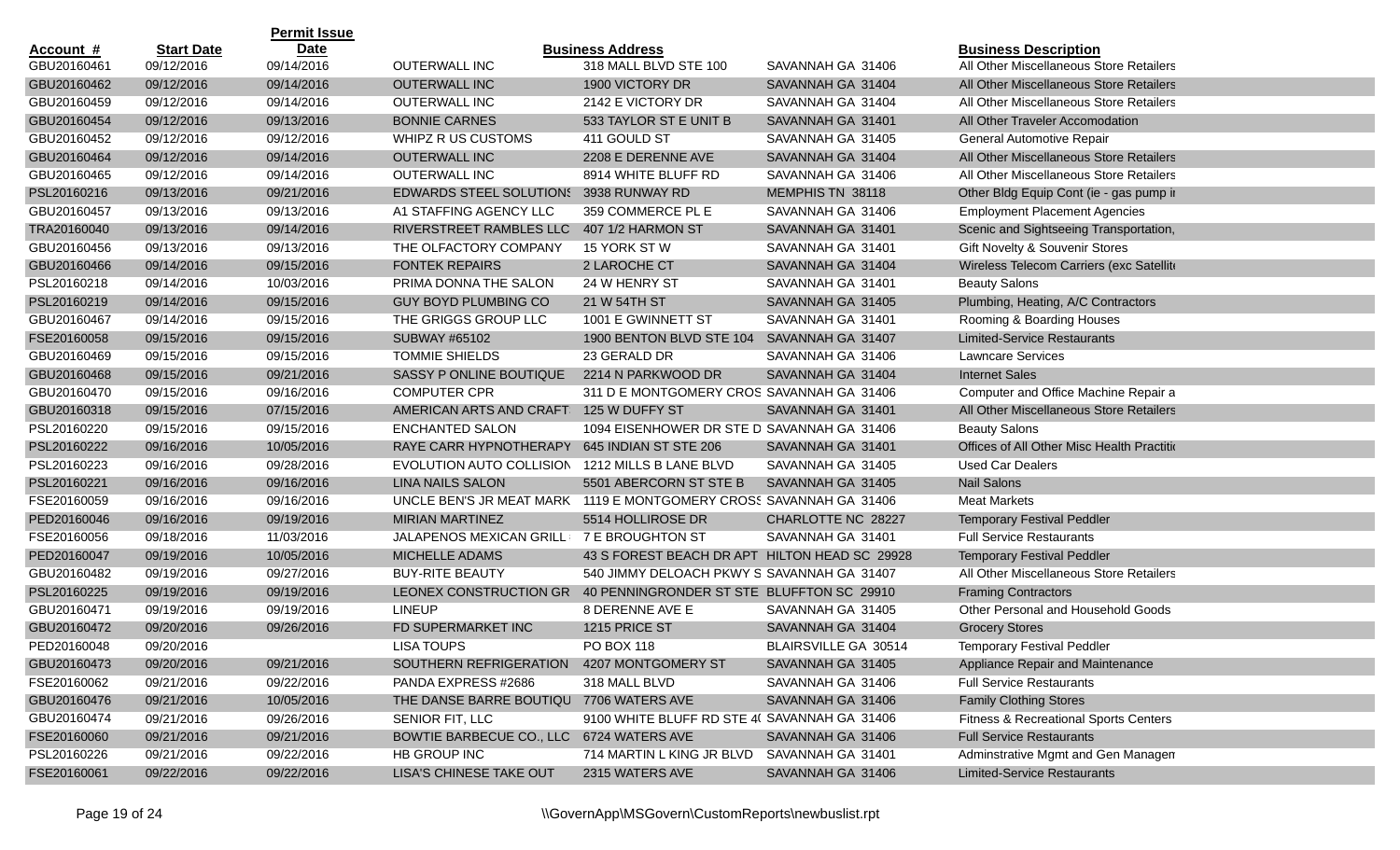|                  |                   | <b>Permit Issue</b> |                                                                            |                                                |                                                    |                                                  |
|------------------|-------------------|---------------------|----------------------------------------------------------------------------|------------------------------------------------|----------------------------------------------------|--------------------------------------------------|
| <u>Account #</u> | <b>Start Date</b> | <b>Date</b>         |                                                                            | <b>Business Address</b>                        |                                                    | <b>Business Description</b>                      |
| GBU20160477      | 09/23/2016        | 09/23/2016          | A-1 FASHIONS PALACE                                                        | 1404 60TH ST                                   | SAVANNAH GA 31404                                  | <b>Internet Sales</b>                            |
| PSL20160227      | 09/26/2016        | 10/05/2016          | PAULA KERISSLER CONSULTI 216 E 32ND ST                                     |                                                | SAVANNAH GA 31401                                  | Adminstrative Mgmt and Gen Managen               |
| PSL20160228      | 09/26/2016        | 09/27/2016          | POLISHED BEAUTY LOUNGE                                                     | 107 WHITAKER ST STE A                          | SAVANNAH GA 31401                                  | Nail Salons                                      |
| GBU20160484      | 09/26/2016        | 09/27/2016          | CABRETTA CAPITAL CORPOR                                                    | 49 PARK OF COMMERCE WAY SAVANNAH GA 31406      |                                                    | <b>Investment Advice</b>                         |
| GBU20160480      | 09/26/2016        | 09/27/2016          | <b>GORDON STREET RENTALS</b>                                               | 19 GORDON ST E                                 | SAVANNAH GA 31401                                  | All Other Traveler Accomodation                  |
| GBU20160481      | 09/26/2016        | 09/26/2016          | <b>CUSTOMFIT CENTER</b>                                                    | 101A W PARK AVE                                | SAVANNAH GA 31401                                  | <b>Fitness &amp; Recreational Sports Centers</b> |
| GBU20160478      | 09/26/2016        | 10/05/2016          | WHITE WAY LAUNDRY & DRY                                                    | 711 E 65TH ST                                  | SAVANNAH GA 31401                                  | Drycleaning and Laundry Services ex C            |
| GBU20160489      | 09/26/2016        | 09/28/2016          | <b>CREATIVE LIVING</b>                                                     | 303 E 34TH ST                                  | SAVANNAH GA 31401                                  | Rooming & Boarding Houses                        |
| GBU20160483      | 09/27/2016        | 09/27/2016          | ALPHA FINANCIAL MANAGEM                                                    | 7505 WATERS DR STE E-1                         | SAVANNAH GA 31406                                  | <b>Investment Advice</b>                         |
| GBU20160485      | 09/27/2016        | 09/27/2016          | H&E EQUIPMENT SERVICES,                                                    | 49 ARTLEY RD                                   | SAVANNAH GA 31408                                  | Construction/Mining/Forestry Mach & E            |
| GBU20160486      | 09/28/2016        | 09/28/2016          | ATC SEQUOIA LLC #00412443                                                  | 11515 ABERCORN ST                              | SAVANNAH GA 31419-1760                             | Satellite Telecom                                |
| GBU20160488      | 09/28/2016        | 09/28/2016          | ATC SEQUOIA LLC #00412436                                                  | 7373 HODGSON MEMORIAL D SAVANNAH GA 31406-2513 |                                                    | Satellite Telecom                                |
| GBU20160487      | 09/28/2016        | 09/28/2016          | ATC SEQUOIA LLC #00412440                                                  | 7010 SKIDAWAY RD                               | SAVANNAH GA 31406-2829                             | Satellite Telecom                                |
| PSL20160230      | 09/29/2016        | 01/09/2017          | <b>DIVINE BEAUTY</b>                                                       | 2226 BULL ST                                   | SAVANNAH GA 31401                                  | <b>Beauty Salons</b>                             |
| PSL20160231      | 09/29/2016        | 09/30/2016          | MUMFORD AND CO                                                             | 17 JASMINE CT                                  | SAVANNAH GA 31406                                  | <b>Residential Remodelers</b>                    |
| CAF20160026      | 09/29/2016        | 09/29/2016          | PRIME HOME CARE SOLUTIO                                                    | 503 48TH ST W                                  | SAVANNAH GA 31405                                  | <b>Home Health Care Services</b>                 |
| PSL20160229      | 09/29/2016        | 09/29/2016          | HOPE YOUTH AND FAMILY SE 9100 WHITE BLUFF RD STE 1( SAVANNAH GA 31406-4668 |                                                |                                                    | Other Individual & Family Services               |
| PED20160049      | 09/30/2016        | 10/06/2016          | <b>CATHEINE WINERMAN</b>                                                   |                                                | 90 GLOUCESTER RD APT 120 HILTON HEAD ISLAND SC 299 | <b>Temporary Festival Peddler</b>                |
| October 2016     |                   |                     |                                                                            |                                                |                                                    |                                                  |
| PSL20160233      | 10/03/2016        | 10/03/2016          | SHIRMEL TAX & BOOKKEEPIN 123 E MONTGOMERY CROSS SAVANNAH GA 31406          |                                                |                                                    | <b>Other Accounting Services</b>                 |
| GBU20160491      | 10/03/2016        | 10/03/2016          | <b>SHIRMEL TRAVEL</b>                                                      | 123 E MONTGOMERY CROSS SAVANNAH GA 31406       |                                                    | <b>Travel Agencies</b>                           |
| FSE20160064      | 10/03/2016        | 10/03/2016          | IT'S ONLY FAIR LLC                                                         | 258 RED CEDAR ST                               | BLUFFTON SC 29910                                  | <b>Mobile Food Services</b>                      |
| GBU20160492      | 10/03/2016        | 10/05/2016          | ELIZABETH ANNE INTERIORS                                                   | 6911 SKIDAWAY RD                               | SAVANNAH GA 31406                                  | <b>Furniture Stores</b>                          |
| PSL20160232      | 10/03/2016        | 10/04/2016          | OSJ CONSULTING LLC                                                         | 111 EARLY ST                                   | SAVANNAH GA 31405                                  | Adminstrative Mgmt and Gen Managen               |
| FSE20160065      | 10/04/2016        | 10/05/2016          | <b>COLD STONE CREAMERY</b>                                                 | 5500 ABERCORN ST STE A20 SAVANNAH GA 31405     |                                                    | Snack and Non-Alcoholic Beverage Bar             |
| GBU20160494      | 10/04/2016        | 10/04/2016          | <b>CHANGING HOMELESSNESS</b>                                               | 6 OGLETHORPE PROFESSIOI SAVANNAH GA 31406      |                                                    | Corporate Subsidiary and Regional Mar            |
| PES20160026      | 10/04/2016        | 10/26/2016          | SAVANNAH MATCHMAKERS                                                       | <b>18 COMMERCE PL</b>                          | SAVANNAH GA 31406                                  | <b>Party Planning Services</b>                   |
| GBU20160493      | 10/04/2016        | 01/06/2017          | QUICK STOP #92                                                             | 1450 W BAY ST                                  | SAVANNAH GA 31415                                  | <b>Convenience Stores</b>                        |
| GBU20160495      | 10/05/2016        | 01/13/2017          | GRAB-N- GO SAV LLC                                                         | 201A MONTGOMERY CROSS I SAVANNAH GA 31406      |                                                    | <b>Convenience Stores</b>                        |
| GBU20160496      | 10/05/2016        | 10/11/2016          | RAWN IIMAGE BOUTIQUE                                                       | 113 MONTGOMERY CROSS RI SAVANNAH GA 31406      |                                                    | Men's Clothing Stores                            |
| FSE20160066      | 10/05/2016        | 10/11/2016          | FLOUR SHOWER LLC                                                           | 5521 ABERCORN ST STE 100 SAVANNAH GA 31405     |                                                    | <b>Retail Bakeries</b>                           |
| UME20160005      | 10/06/2016        | 11/01/2016          | THE GOLD RUSH PAWN SHOF                                                    | 10520 ABERCORN ST STE A                        | SAVANNAH GA 31419                                  | Pawn Shops                                       |
| GBU20160499      | 10/11/2016        | 10/11/2016          | TREE TOPPERS OF GA INC.                                                    | 2299 GA HWY 27 E                               | LESLIE GA 31764                                    | <b>Roofing Contractors</b>                       |
| GBU20160498      | 10/11/2016        | 10/11/2016          | SONNY'S TREE SERVICE                                                       | PO BOX 617                                     | <b>MANGO FL 33550</b>                              | Lawncare Services                                |
| PED20160050      | 10/11/2016        | 10/11/2016          | ABIGAIL HASTINGS                                                           | 315 LORCH ST APT A                             | SAVANNAH GA 31401                                  | <b>Temporary Festival Peddler</b>                |
| PSL20160235      | 10/11/2016        | 10/11/2016          | WHITT'S QUALITY ROOFING L 5438 HWY 26 E                                    |                                                | MONTEZUMA GA 31063                                 | <b>Roofing Contractors</b>                       |
| GBU20160497      | 10/11/2016        | 11/01/2016          | ALL ABOUT TREE                                                             | 7433 HWY 43                                    | <b>AMITE LA 70422</b>                              | <b>Lawncare Services</b>                         |
| WAT20160026      | 10/12/2016        | 10/12/2016          | GREENLEAF LANDSCAPE & D 22011 KENLAKE DR                                   |                                                | <b>KATY TX 77450</b>                               | <b>Landscaping Services</b>                      |
| WAT20160025      | 10/12/2016        | 10/12/2016          | NORTHWEST FLORIDA LAND: 6170 BEVERLY ANN CIR                               |                                                | MILTON FL 32570                                    | <b>Landscaping Services</b>                      |
| GBU20160506      | 10/13/2016        | 10/13/2016          | WRIGHT AWAY TREE SERVICI 4114 POLK ST S                                    |                                                | AMARILLO TX 79110                                  | <b>Lawncare Services</b>                         |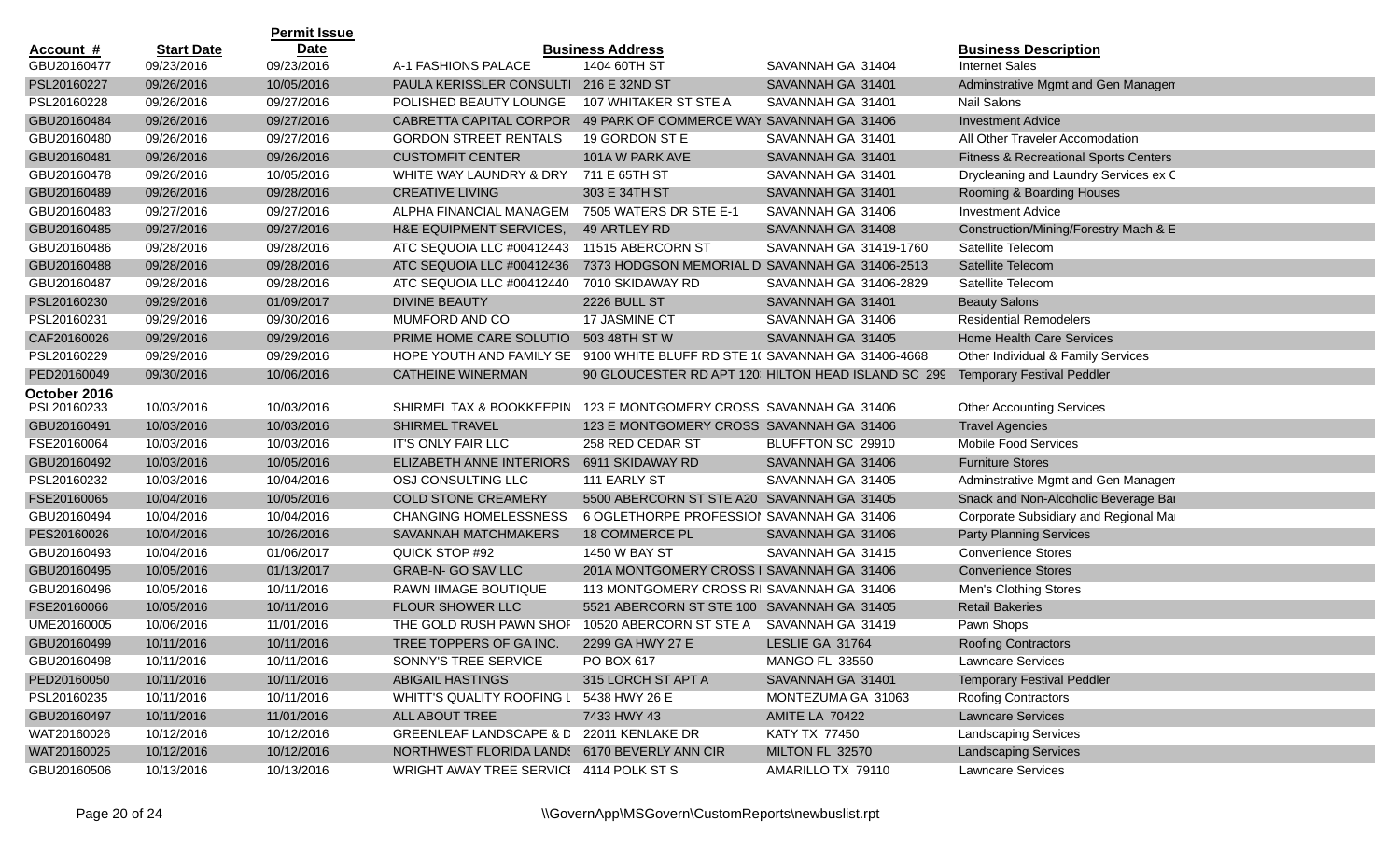|                  |                   | <b>Permit Issue</b> |                                        |                                            |                         |                                           |
|------------------|-------------------|---------------------|----------------------------------------|--------------------------------------------|-------------------------|-------------------------------------------|
| <u>Account #</u> | <b>Start Date</b> | <b>Date</b>         |                                        | <b>Business Address</b>                    |                         | <b>Business Description</b>               |
| FSE20160067      | 10/13/2016        | 10/21/2016          | PARIS MARKET CAFE                      | 36 W BROUGHTON ST                          | SAVANNAH GA 31401       | <b>Limited-Service Restaurants</b>        |
| GBU20160503      | 10/13/2016        | 01/13/2017          | <b>OUTDAMUD HEALING STONE</b>          | 54 W MONTGOMERY CROSS   SAVANNAH GA 31419  |                         | All Other Miscellaneous Store Retailers   |
| GBU20160518      | 10/13/2016        | 10/20/2016          | WONDERFULLY MADE HOME                  | 7804 ABERCORN ST KIOSK                     | SAVANNAH GA 31406       | <b>Interior Design Services</b>           |
| GBU20160501      | 10/13/2016        | 10/13/2016          | FLORIDA TREE & GROUND M/               | 21174 COTTONWOOD AVE                       | CHARLOTTE FL 33952      | Lawncare Services                         |
| GBU20160504      | 10/13/2016        | 10/13/2016          | TONY'S LANDSCAPING & TRE 40 DARYL RD   |                                            | SILVER CREEK GA 30173   | <b>Lawncare Services</b>                  |
| WAT20160027      | 10/14/2016        | 10/14/2016          | <b>HUDSON AUTO BODY</b>                | 1464 E 40TH ST                             | SAVANNAH GA 31404       | Car Washes                                |
| GBU20160510      | 10/14/2016        | 10/19/2016          | <b>GRIGGS</b>                          | 1024 E BOLTON ST                           | SAVANNAH GA 31401       | Rooming & Boarding Houses                 |
| GBU20160508      | 10/14/2016        | 10/14/2016          | <b>KEN'S TREE SERVICE</b>              | 13991 ROCKHOUSE RD                         | BROOKWOOD AL 35444      | <b>Lawncare Services</b>                  |
| PED20160051      | 10/14/2016        | 10/14/2016          | <b>EBONY N WILLIAMS</b>                | 4608 AUGUSTA RD                            | GARDEN CITY GA 31419    | <b>Temporary Festival Peddler</b>         |
| GBU20160509      | 10/14/2016        | 10/14/2016          | <b>MULLINS ENTERPRISES</b>             | 129 WILANA CT                              | PIKEVILLE KY 41501      | <b>Lawncare Services</b>                  |
| GBU20160511      | 10/17/2016        | 10/17/2016          | <b>GREENSWEEP TREE SERVICI</b>         | 889 HUNTER RD                              | OHATCHEE AL 36271       | <b>Lawncare Services</b>                  |
| TRA20160041      | 10/17/2016        | 10/20/2016          | TOTAL QUALITY LOGISTICS LI             | 8001 CHATHAM CENTER DR S SAVANNAH GA 31405 |                         | <b>Freight Transportation Arrangement</b> |
| GBU20160512      | 10/18/2016        | 10/18/2016          | <b>KENT CONSTRUCTION</b>               | 721 LAMBERTH AVE                           | BYROMVILLE GA 31007     | <b>Roofing Contractors</b>                |
| GBU20160515      | 10/18/2016        | 10/18/2016          | STAR'S TREE SERVICE                    | 13422 OAKWOOD EST                          | MCCALLA AL 35111        | Lawncare Services                         |
| GBU20160514      | 10/18/2016        | 11/01/2016          | A & P EXCLUSIVE DESIGNS B              | 240 EISENHOWER DR                          | SAVANNAH GA 31406       | Women's/Girl's Clothing Store             |
| GBU20160513      | 10/18/2016        | 10/18/2016          | ARBOR-PRO'S TREE SERVICE               | 6239 WILLIAMS RD                           | TAMPA FL 33584          | <b>Lawncare Services</b>                  |
| PSL20160236      | 10/19/2016        | 10/19/2016          | PUNCH LIST EXPERTS LLC                 | 504 ARLINGTON RD                           | SAVANNAH GA 31419       | <b>Residential Remodelers</b>             |
| FSE20160068      | 10/19/2016        | 01/09/2017          | <b>BRADLEY CRAB HOUSE</b>              | 300 W HENRY ST                             | SAVANNAH GA 31405       | Fish & Seafood Merchant Wholesalers       |
| PSL20160237      | 10/19/2016        | 10/19/2016          | <b>DISASTER ROOFING</b>                | 10602 SUGARBUSH RD                         | SAVANNAH GA 31406       | <b>Roofing Contractors</b>                |
| GBU20160516      | 10/19/2016        | 10/19/2016          | POP-UP AT TRUSTEES' GARD               | 10 E BROAD ST                              | SAVANNAH GA 31401       | Gift Novelty & Souvenir Stores            |
| GBU20160519      | 10/20/2016        | 11/01/2016          | ROKA CREATIVE LLC                      | 418 E WALDBURG ST APT A                    | SAVANNAH GA 31401       | <b>Custom Computer Programming Servic</b> |
| GBU20160522      | 10/20/2016        | 01/05/2017          | <b>JYOT 0725 LLC</b>                   | 1320 BAY ST SW                             | SAVANNAH GA 31415       | Coin Operated Laundries and Dryclean      |
| GBU20160517      | 10/20/2016        | 10/26/2016          | MICHAEL ARCANGELO                      | 107 E PARK AVE APT 1                       | SAVANNAH GA 31401       | All Other Traveler Accomodation           |
| GBU20160523      | 10/20/2016        | 10/20/2016          | TREE WRANGLERS LLC                     | 102 BRANDYWINE RD                          | SAVANNAH GA 31405       | <b>Lawncare Services</b>                  |
| PSL20160238      | 10/20/2016        | 11/01/2016          | <b>CUSTSERV</b>                        | 132 W 53RD ST                              | SAVANNAH GA 31405       | Adminstrative Mgmt and Gen Managen        |
| FSE20160069      | 10/20/2016        | 10/20/2016          | LITTLE ITALY ABERCORN                  | 606 ABERCORN ST                            | SAVANNAH GA 31401       | <b>Full Service Restaurants</b>           |
| PSL20160239      | 10/21/2016        | 10/21/2016          | THE LINE UP BARBERSHOP                 | 2118 BONA BELLA AVE                        | SAVANNAH GA 31406       | <b>Barber Shops</b>                       |
| GBU20160524      | 10/21/2016        | 10/21/2016          | T. GREEN'S TREE CARE LLP               | 704 COACH HOUSE CT                         | VIRGINIA BEACH VA 23452 | <b>Lawncare Services</b>                  |
| GBU20160526      | 10/24/2016        | 10/24/2016          | J.E. RIM REPAIR                        | 10617 SUGARBUSH RD                         | SAVANNAH GA 31406       | All Other Automotive Repair and Mainte    |
| GBU20160527      | 10/24/2016        | 10/24/2016          | <b>IDA RENEE GIDEON</b>                | 1054 21 RD                                 | FRUITA CO 81521         | Roofing, Siding, and Insulation Material  |
| GBU20160525      | 10/24/2016        | 10/24/2016          | <b>E&amp;L ROOFING</b>                 | 1070 CAPITAN'S BRIDGE                      | CENTERVILEE OH 45458    | Roofing, Siding, and Insulation Material  |
| GBU20160530      | 10/25/2016        | 10/25/2016          | YOUNG HOPPING ENTERTAIN                | 2109 VICKSBURG DR                          | SAVANNAH GA 31404       | Party Planning Service                    |
| GBU20160529      | 10/25/2016        | 10/25/2016          | DADA'S DIVA BOUTIQUE                   | 4439 SKIDAWAY RD                           | SAVANNAH GA 31404       | <b>Family Clothing Stores</b>             |
| GBU20160528      | 10/25/2016        | 10/25/2016          | FAIRFIELD INN & SUITES MIDT            | 5801 ABERCORN ST                           | SAVANNAH GA 31405       | Hotels (except Casino Hotels) and Mote    |
| PSL20160240      | 10/26/2016        | 10/26/2016          | <b>DUBHINE TOUCH</b>                   | 117 OGLETHORPE PROFESSI SAVANNAH GA 31406  |                         | Massage Therapist/Masseuse                |
| FSE20160071      | 10/26/2016        | 10/28/2016          | <b>ATLANTIC</b>                        | 102 VICTORY DR E                           | SAVANNAH GA 31401       | <b>Full Service Restaurants</b>           |
| FSE20160070      | 10/27/2016        | 10/27/2016          | SEY HEY SPORTS INN & LOUI 2505 BULL ST |                                            | SAVANNAH GA 31401       | <b>Full Service Restaurants</b>           |
| PSL20160241      | 10/27/2016        | 10/28/2016          | STEVEN BODEK LLC                       | 204 E 39TH ST                              | SAVANNAH GA 31401       | <b>Residential Remodelers</b>             |
| PSL20160242      | 10/27/2016        | 10/28/2016          | PEACHSTATE EXTERIOR RMC 2248 MASON DR  |                                            | SAVANNAH GA 31404       | <b>Residential Remodelers</b>             |
| GBU20160531      | 10/28/2016        | 11/01/2016          | CLIP AND CLEAN LLC                     | 1 PADDYS CIR                               | SAVANNAH GA 31406       | <b>Lawncare Services</b>                  |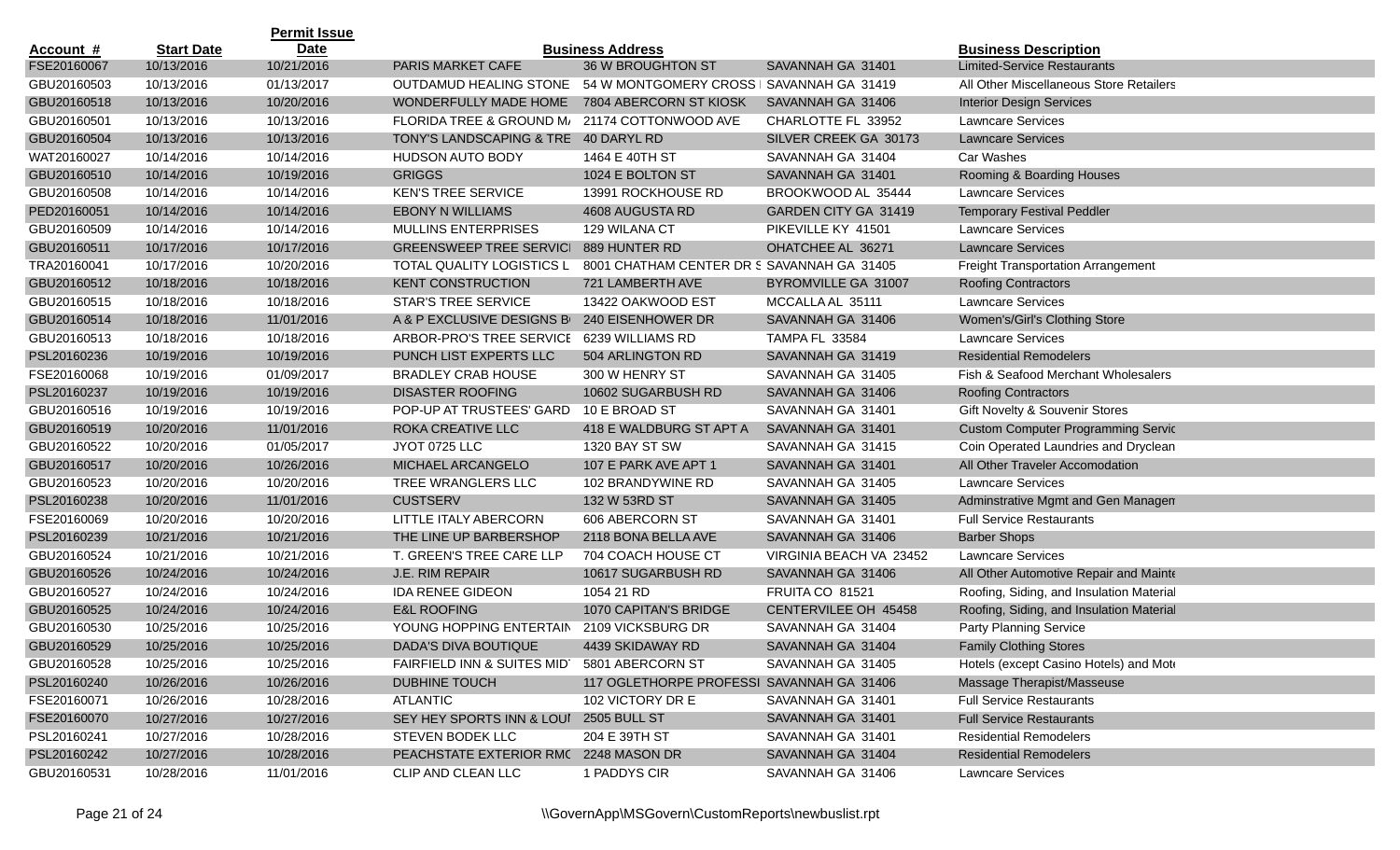|                  |                   | <b>Permit Issue</b> |                                                                     |                                             |                                             |                                            |
|------------------|-------------------|---------------------|---------------------------------------------------------------------|---------------------------------------------|---------------------------------------------|--------------------------------------------|
| <u>Account #</u> | <b>Start Date</b> | <b>Date</b>         |                                                                     | <b>Business Address</b>                     |                                             | <b>Business Description</b>                |
| AMU20160005      | 10/28/2016        | 10/28/2016          | KNOCKERBALL ISLAND BRUIS 241 MITCHELLVILLE RD                       |                                             | HILTON HEAD ISLAND SC 299 Amusement Arcades |                                            |
| GBU20160532      | 10/28/2016        | 11/01/2016          | SAVANNAH HERALD NEWSPA 2135 ROWLAND AVE STE B                       |                                             | SAVANNAH GA 31404                           | <b>Newspapers Publishers</b>               |
| FSE20160072      | 10/31/2016        | 10/31/2016          | O.D. SEAFOOD                                                        | 13051 ABERCORN ST STE A2 SAVANNAH GA 31419  |                                             | <b>Full Service Restaurants</b>            |
| GBU20160533      | 10/31/2016        | 11/01/2016          | UNDER THE GASTON OAK @                                              | 101 E GASTON ST                             | SAVANNAH GA 31401                           | All Other Traveler Accomodation            |
| PED20160052      | 10/31/2016        | 11/01/2016          | LINDOMAR O SANTOS                                                   | 224 DEERWOOD RD                             | SAVANNAH GA 31410                           | <b>Other Direct Selling Establishments</b> |
| PSL20160243      | 10/31/2016        | 11/01/2016          | PEDIATRIC THERAPIES OF S/                                           | 532 STEPHENSON AVE STE 1( SAVANNAH GA 31410 |                                             | Offices of Phys Occup & Speech Ther &      |
| November 2016    |                   |                     |                                                                     |                                             |                                             |                                            |
| PES20160027      | 11/01/2016        | 11/01/2016          | <b>HYPNOSIS OF SAVANNAH</b>                                         | 6605 ABERCORN ST STE 109 SAVANNAH GA 31405  |                                             | All Other Personal Services                |
| GBU20160538      | 11/02/2016        | 11/29/2016          | TRU-CLEAN CLEANING SERVI                                            | 643 COLLEGE PARK CIR                        | OKATIE SC 29909                             | <b>Janitorial Services</b>                 |
| FSE20160073      | 11/02/2016        | 11/29/2016          | BYRD COOKIE COMPANY OF                                              | 423 E RIVER ST                              | SAVANNAH GA 31401                           | <b>Retail Bakeries</b>                     |
| GBU20160541      | 11/02/2016        | 01/13/2017          | <b>CROSS ROOFING &amp; CONSTRI</b>                                  | 4503 MONTGOMERY ST                          | SAVANNAH GA 31405                           | Roofing, Siding, and Insulation Material   |
| GBU20160540      | 11/02/2016        | 11/16/2016          | 13 SECRETS                                                          | 426 E OGLETHROPE                            | SAVANNAH GA 31401                           | <b>Clothing Accessories Stores</b>         |
| GBU20160539      | 11/02/2016        | 11/29/2016          | DELUXE INN                                                          | 3680 OGEECHEE RD                            | SAVANNAH GA 31405                           | Hotels (except Casino Hotels) and Mote     |
| GBU20160535      | 11/02/2016        | 11/02/2016          | <b>COASTAL CROWN &amp; BRIDGE</b>                                   | 815 E 68TH ST                               | SAVANNAH GA 31405                           | <b>Dental Laboratories</b>                 |
| GBU20160536      | 11/02/2016        | 01/05/2017          | <b>FASHION CLEANERS</b>                                             | 2004 MILLS B LANE BLVD                      | SAVANNAH GA 31405                           | Drycleaning and Laundry Services ex C      |
| PSL20160244      | 11/02/2016        | 11/02/2016          | <b>BIRD AUTO SALES LLC</b>                                          | 6605 ABERCORN ST STE 109 SAVANNAH GA 31405  |                                             | <b>Used Car Dealers</b>                    |
| PED20160053      | 11/02/2016        | 11/29/2016          | <b>GASKET GUY OF SAVANNAH</b>                                       | 124 CRANES LAKE DR                          | POINTE VEDRA BEACH FL 32                    | Refrigeration Equipment & Supplies Wr      |
| GBU20160534      | 11/02/2016        | 11/02/2016          | PACIFIC CYCLE INC                                                   | 2385 TREMONT RD                             | SAVANNAH GA 31405                           | General Warehousing and Storage            |
| GBU20160544      | 11/04/2016        | 11/04/2016          | <b>GRACE AND FAVOR LLC</b>                                          | 14045 ABERCORN ST                           | SAVANNAH GA 31419                           | All Other Miscellaneous Store Retailers    |
| FSE20160074      | 11/04/2016        | 11/28/2016          | STARBUCKS COFFEE #29211                                             | 135 W BAY ST                                | SAVANNAH GA 31401                           | Snack and Non-Alcoholic Beverage Bar       |
| GBU20160560      | 11/04/2016        | 11/18/2016          | <b>STOPNSTOR</b>                                                    | 2180 BENTON BLVD                            | SAVANNAH GA 31407                           | Lessors Of Mini Warehouses and Self-       |
| PSL20160245      | 11/04/2016        | 11/28/2016          | DYNAMIC RESTORATION LLC                                             | 206 E COURT ST                              | LAWRENCEBURG KY 40342                       | <b>Roofing Contractors</b>                 |
| GBU20160542      | 11/04/2016        | 11/15/2016          | STELLA BLUE PROPERTIES LI                                           | 8 E 41ST ST                                 | SAVANNAH GA 31401                           | All Other Traveler Accomodation            |
| GBU20160545      | 11/07/2016        | 11/16/2016          | AFFIRMATIVE CLAPBACTION                                             | 1220 E 37TH ST                              | SAVANNAH GA 31404                           | <b>Internet Sales</b>                      |
| PES20160028      | 11/07/2016        | 11/08/2016          | "GO FETCH" ERRAND HERO                                              | 317 OXFORD DR                               | SAVANNAH GA 31405                           | All Other Personal Services                |
| GBU20160546      | 11/07/2016        | 11/18/2016          | <b>BOHEMIAN RELICS &amp; BODYW</b>                                  | 312 W ST JULIAN ST                          | SAVANNAH GA 31401                           | Soap and Other Detergent Manufacturi       |
| GBU20160550      | 11/09/2016        | 11/09/2016          | ELITE SOLUTIONS LLC                                                 | 35 BARNARD ST STE 300                       | SAVANNAH GA 31401                           | <b>Lawncare Services</b>                   |
| PSL20160246      | 11/09/2016        | 11/09/2016          | CHOICE HOMES OF SAVANNA                                             | 7370 HODGSON MEMORIAL D SAVANNAH GA 31406   |                                             | New Single Fam Housing Cons (exc Fo        |
| GBU20160548      | 11/10/2016        | 11/07/2016          | DM HOMES                                                            | 310 W 42ND ST                               | SAVANNAH GA 31401                           | Rooming & Boarding Houses                  |
| 037998           | 11/10/2016        | 11/14/2016          | TWO NUTS & A BOLT AUTO RI 32 ECHOLS AVE                             |                                             | SAVANNAH GA 31406                           | <b>General Automotive Repair</b>           |
| PSL20160248      | 11/10/2016        | 11/17/2016          | OSIRIS CONSTRUCTION COM                                             | 5105 PAULSEN ST STE 214B                    | SAVANNAH GA 31406                           | New Single Fam Housing Cons (exc Fo        |
| GBU20160551      | 11/10/2016        | 11/28/2016          | DM HOMES                                                            | 316 W 42ND ST                               | SAVANNAH GA 31401                           | Rooming & Boarding Houses                  |
| GBU20160547      | 11/10/2016        | 11/07/2016          | <b>DM HOMES</b>                                                     | 310 W 42ND ST                               | SAVANNAH GA 31401                           | Rooming & Boarding Houses                  |
| GBU20160549      | 11/10/2016        | 11/07/2016          | DM HOMES                                                            | 314 W 42ND ST                               | SAVANNAH GA 31401                           | Rooming & Boarding Houses                  |
| GBU20160552      | 11/10/2016        | 11/10/2016          | LIVING DEAD TREE CARE LLC 131 CONODOGUINET MOBILE NEWVILLE PA 17241 |                                             |                                             | Lawncare Services                          |
| TRA20160042      | 11/12/2016        | 11/29/2016          | WEBBER'S TRANSPORTATION 714 MARTIN LUTHER KING JR SAVANNAH GA 31401 |                                             |                                             | All Other Transit and Ground Passenge      |
| FSE20160075      | 11/14/2016        | 11/14/2016          | <b>RED ROOSTER</b>                                                  | 1311 AUGUSTA AVE                            | SAVANNAH GA 31408                           | <b>Limited-Service Restaurants</b>         |
| GBU20160554      | 11/14/2016        | 11/16/2016          | WILMINGTON WOODWORKIN 12 INTERCHANGE DR                             |                                             | SAVANNAH GA 31415                           | Wood Kitchen Cabinet and Countertop        |
| GBU20160556      | 11/14/2016        | 11/30/2016          | REPUBLIC FINANCE, LLC                                               | 1100 EISENHOWER DR STE 6! SAVANNAH GA 31406 |                                             | <b>Consumer Lending</b>                    |
| GBU20160557      | 11/14/2016        | 11/14/2016          | NEW GENERATION DRYWALL 12510 WHITE BLUFF RD APT § SAVANNAH GA 31419 |                                             |                                             | Drywall, Plastering, Acoustic, & Insulati  |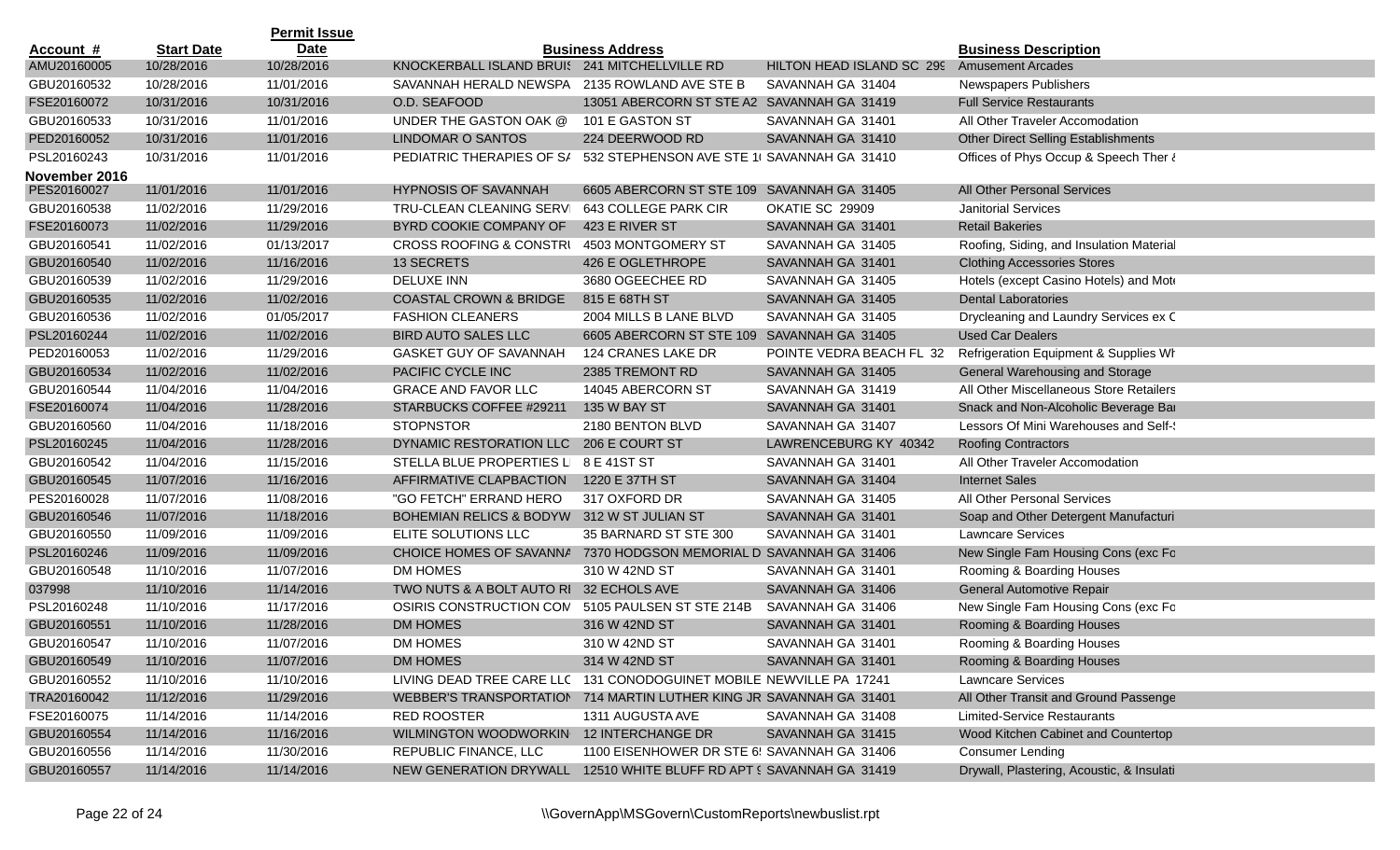|               |                   | <b>Permit Issue</b> |                                                 |                                             |                        |                                            |
|---------------|-------------------|---------------------|-------------------------------------------------|---------------------------------------------|------------------------|--------------------------------------------|
| Account #     | <b>Start Date</b> | <b>Date</b>         |                                                 | <b>Business Address</b>                     |                        | <b>Business Description</b>                |
| GBU20160555   | 11/14/2016        | 11/29/2016          | C & B QIALITY COATINGS & D  12514 BRIDLEWOOD DR |                                             | SAVANNAH GA 31419      | Other Personal and Household Goods         |
| GBU20160558   | 11/14/2016        | 11/14/2016          | <b>RESPECT FOR LIFE</b>                         | 1009 52TH ST                                | SAVANNAH GA 31405      | Rooming & Boarding Houses                  |
| PSL20160247   | 11/14/2016        | 11/15/2016          | OLD TOWN RESTORATION RE DAVID MYERS             |                                             | 419 MONTGOMERY ST      | <b>Residential Remodelers</b>              |
| GBU20160553   | 11/14/2016        | 01/09/2017          | SAVANNAH'S WORLD OF BEV                         | 1900 BENTON BLVD STE 101                    | SAVANNAH GA 31407      | Beer, Wine, & Liquor Stores                |
| FSE20160076   | 11/15/2016        | 11/23/2016          | SOUTHSIDE BBQ                                   | 8414 WATERS AVE                             | SAVANNAH GA 31404      | <b>Limited-Service Restaurants</b>         |
| PSL20160252   | 11/15/2016        | 11/22/2016          | <b>GRACE HARBOUR INC</b>                        | 6605 ABERCORN ST STE 210E SAVANNAH GA 31405 |                        | Other Individual & Family Services         |
| GBU20160559   | 11/16/2016        | 12/05/2016          | THINK GEEK #9126                                | 7804 ABERCORN ST STE 10                     | SAVANNAH GA 31406      | All Other Miscellaneous Store Retailers    |
| GBU20160563   | 11/16/2016        | 11/22/2016          | BLACK DOG HOME INSPECTI(                        | 3 POSEY ST                                  | SAVANNAH GA 31406      | <b>Building Inspection Services</b>        |
| TRA20160043   | 11/16/2016        | 11/16/2016          | <b>GRACY'S PEDICAB</b>                          | 620 E 35TH ST                               | SAVANNAH GA 31401      | <b>Taxi Service</b>                        |
| UME20160006   | 11/17/2016        | 11/17/2016          | <b>GENE'S THRIFT SHOP</b>                       | 5402 SKIDAWAY RD                            | SAVANNAH GA 31405      | <b>Used Merchandise Stores</b>             |
| PSL20160253   | 11/17/2016        | 11/22/2016          | FAST & E-Z AUTO SALES                           | 8203 B WHITE BLUFF RD                       | SAVANNAH GA 31406-3407 | <b>Used Car Dealers</b>                    |
| GBU20160561   | 11/17/2016        | 11/21/2016          | <b>WEST ELM #6195</b>                           | 214 DRAYTON ST                              | SAVANNAH GA 31401      | <b>Furniture Stores</b>                    |
| PSL20160249   | 11/17/2016        | 11/17/2016          | MIMI'S AFRICAN AIR BRAIDING                     | 8410 ABERCORN ST STE B                      | SAVANNAH GA 31406      | <b>Beauty Salons</b>                       |
| FSE20160077   | 11/17/2016        | 11/21/2016          | THE WHITE RABBIT                                | 307 W RIVER ST                              | SAVANNAH GA 31401      | Drinking Places (Alcoholic Beverages)      |
| TRA20160044   | 11/17/2016        | 11/18/2016          | SEAN WESLEY'S SAVANNAH 1                        | 233 E GORDON ST                             | SAVANNAH GA 31401      | <b>Tour Operators</b>                      |
| PSL20160251   | 11/18/2016        | 11/21/2016          | <b>SNS AUTOMOTIVE GROUP</b>                     | 6605 ABERCORN ST STE 214I SAVANNAH GA 31405 |                        | <b>Used Car Dealers</b>                    |
| GBU20160562   | 11/18/2016        | 11/21/2016          | 5 STAR BRAZILIAN JIU-JITSU                      | 4307 OGEECHEE RD STE 205 SAVANNAH GA 31405  |                        | Sports & Recreation Instruction            |
| WAT20160028   | 11/18/2016        | 11/18/2016          | VENSON LAWN & LANDSCAPI 10 1/2 HAMPSTEAD AVE    |                                             | SAVANNAH GA 31405      | <b>Landscaping Services</b>                |
| CAF20160027   | 11/18/2016        | 11/18/2016          | <b>ENCARE LLC</b>                               | 102 OGLETHORPE PROFESSI SAVANNAH GA 31406   |                        | Home Health Care Services                  |
| GBU20160564   | 11/21/2016        | 11/29/2016          | ABACUS WEALTH FACTORS, I                        | 7373 HODGSON MEMORIAL D SAVANNAH GA 31406   |                        | <b>Investment Advice</b>                   |
| UME20160007   | 11/21/2016        | 11/21/2016          | STUFF STORE, INC.                               | 14045 ABERCORN ST UNIT 25 SAVANNAH GA 31419 |                        | <b>Used Merchandise Stores</b>             |
| GBU20160565   | 11/22/2016        | 11/22/2016          | <b>JML PRODUCTIONS LLC</b>                      | 1607 SKIDAWAY RD                            | SAVANNAH GA 31404      | Other Comm & Ind Machinery & Equip         |
| GBU20160566   | 11/22/2016        | 11/22/2016          | HAITIAN CRAFTS ART SOUVE                        | 305 BRYAN STW                               | SAVANNAH GA 31401      | <b>Graphic Design Services</b>             |
| GBU20160567   | 11/28/2016        | 11/28/2016          | LA SPURCE HOME SAVANNAI 217 E 41ST ST           |                                             | SAVANNAH GA 31405      | <b>Interior Design Services</b>            |
| GBU20160568   | 11/28/2016        | 11/28/2016          | DSW SHOE WAREHOUSE INC                          | 7804 ABERCORN ST STE 1                      | SAVANNAH GA 31406      | Shoe Stores                                |
| GBU20160569   | 11/28/2016        | 11/28/2016          | TIDE & COUNTRY LLC                              | 2906 B TREMONT RD                           | SAVANNAH GA 31405      | <b>Internet Sales</b>                      |
| PSL20160255   | 11/28/2016        | 12/05/2016          | <b>VICTORY DESIGN &amp; CONSTRI</b>             | 536 E 33RD ST                               | SAVANNAH GA 31401      | Adminstrative Mgmt and Gen Managen         |
| PSL20160254   | 11/28/2016        | 11/28/2016          | SJC MEDICAL GROUP - VASCI                       | 5102 PAULSEN ST BLDG 2                      | SAVANNAH GA 31405      | Offices of Physicians (Except Mental He    |
| PED20160055   | 11/29/2016        | 11/29/2016          | <b>MARCIA KELSO</b>                             | 30 CLUB HOUSE DR                            | SAVANNAH GA 31419      | <b>Temporary Festival Peddler</b>          |
| PED20160056   | 11/29/2016        | 11/29/2016          | ANA BARRAGAN                                    | 102 SABAL LN                                | SAVANNAH GA 31405      | <b>Temporary Festival Peddler</b>          |
| GBU20160570   | 11/29/2016        | 11/29/2016          | <b>IMPRESSION DRY CLEANERS</b>                  | 7035 HODGSON MEMORIAL D SAVANNAH GA 31406   |                        | Drycleaning and Laundry Services ex C      |
| PED20160057   | 11/29/2016        | 12/07/2016          | <b>FRED ALBRECHT</b>                            | PO BOX 11571                                | SANTA ROSA CA 95406    | <b>Temporary Festival Peddler</b>          |
| December 2016 |                   |                     |                                                 |                                             |                        |                                            |
| FSE20160080   | 12/01/2016        | 12/01/2016          | <b>WING ZONE</b>                                | 1100 EISENHOWER DR STE 4( SAVANNAH GA 31406 |                        | <b>Full Service Restaurants</b>            |
| AMU20160006   | 12/01/2016        | 12/01/2016          | QUICKSHOT SAVANNAH LLC                          | 7202 WHITE BLUFF RD                         | SAVANNAH GA 31406      | All Other Amusement & Recreation Indu      |
| PED20160058   | 12/01/2016        | 12/01/2016          | <b>HANSON BROWN</b>                             | 817 SANDERS RD                              | KNOXVILLE TN 37923     | <b>Other Direct Selling Establishments</b> |
| FSE20160079   | 12/01/2016        | 12/01/2016          | <b>CHINA MAX</b>                                | 14045 ABERCORN ST STE 252 SAVANNAH GA 31419 |                        | <b>Limited-Service Restaurants</b>         |
| PED20160059   | 12/01/2016        | 12/01/2016          | SARAH CAMPBELL                                  | 2825 AVALON DR                              | BOGART GA 30622        | <b>Temporary Festival Peddler</b>          |
| PED20160060   | 12/02/2016        | 12/02/2016          | ANGELA SULLIVAN                                 | 200 E 2ND ST                                | OXFORD AL 36203        | <b>Temporary Festival Peddler</b>          |
| PSL20160256   | 12/02/2016        | 12/02/2016          | DREAMLAND                                       | 4728 HERITAGE ST                            | SAVANNAH GA 31405      | <b>Residential Remodelers</b>              |